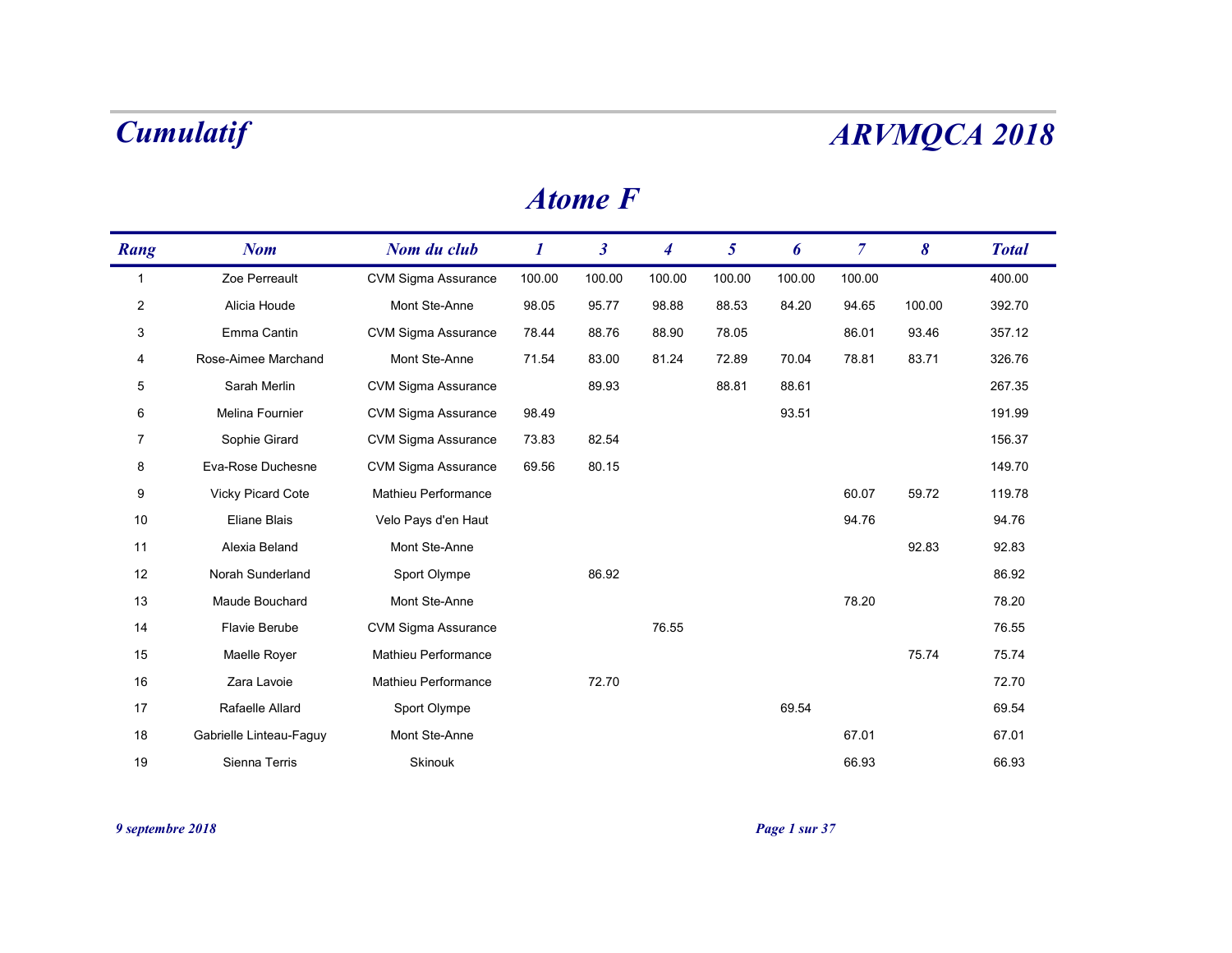### Atome F

|      | <b>Cumulatif</b> |                 |                  |                      |                  |                |   |                |                       | <b>ARVMQCA 2018</b> |
|------|------------------|-----------------|------------------|----------------------|------------------|----------------|---|----------------|-----------------------|---------------------|
|      |                  |                 |                  | <b>Atome F</b>       |                  |                |   |                |                       |                     |
|      | <b>Nom</b>       | Nom du club     | $\boldsymbol{I}$ | $\boldsymbol{\beta}$ | $\boldsymbol{4}$ | 5 <sup>5</sup> | 6 | $\overline{7}$ | $\boldsymbol{\delta}$ | <b>Total</b>        |
| Rang |                  |                 | 66.67            |                      |                  |                |   |                |                       | 66.67               |
| 20   | Charlie Cote     | Velo Charlevoix |                  |                      |                  |                |   |                |                       | 58.78               |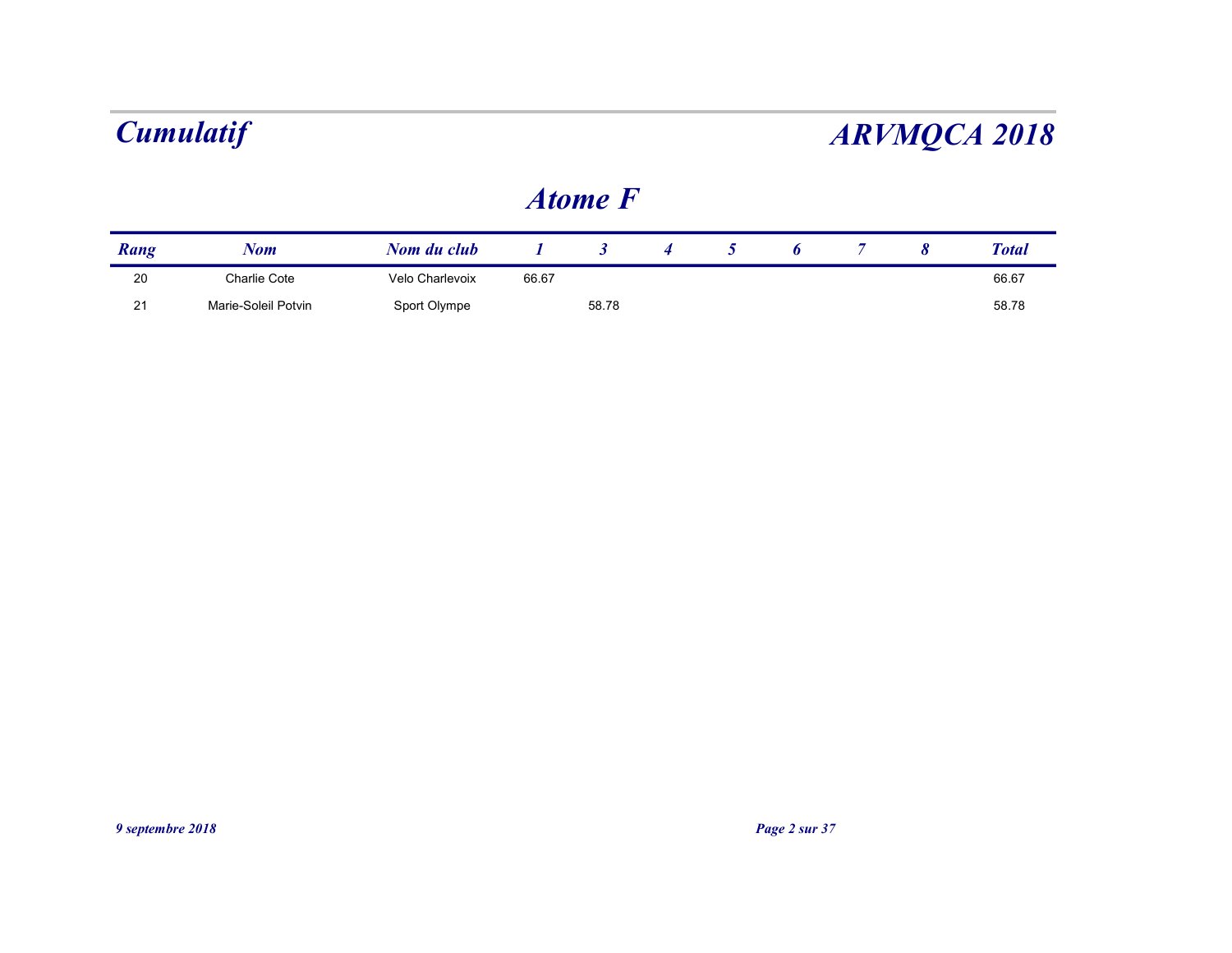|                | <b>Cumulatif</b>        |                            |                  |                      |                  |                 |        |                |        | <b>ARVMQCA 2018</b> |
|----------------|-------------------------|----------------------------|------------------|----------------------|------------------|-----------------|--------|----------------|--------|---------------------|
|                |                         |                            |                  | <b>Atome H</b>       |                  |                 |        |                |        |                     |
| Rang           | <b>Nom</b>              | Nom du club                | $\boldsymbol{I}$ | $\boldsymbol{\beta}$ | $\boldsymbol{4}$ | $5\overline{)}$ | 6      | $\overline{7}$ | 8      | <b>Total</b>        |
| $\overline{1}$ | Ludovik Gingras         | Mont Ste-Anne              | 100.00           | 100.00               | 100.00           | 100.00          | 100.00 |                |        | 400.00              |
| $\overline{2}$ | Maxim Carrier           | CVM Sigma Assurance        | 97.74            | 97.15                | 96.01            | 99.85           | 99.79  | 100.00         | 99.92  | 399.56              |
| 3              | Maxime Merlin           | CVM Sigma Assurance        | 99.37            | 99.48                |                  | 99.93           | 99.89  |                | 100.00 | 399.31              |
| 4              | Jerome Therrien         | CVM Sigma Assurance        | 95.10            | 97.39                | 92.66            | 98.25           | 96.72  | 90.23          | 90.43  | 387.47              |
| 5              | Adam Duval              | CVM Sigma Assurance        | 85.30            | 92.79                | 93.17            | 95.34           | 97.02  | 95.87          | 97.65  | 385.88              |
| 6              | Thomas Laflamme         | Mont Ste-Anne              | 84.77            | 95.86                | 92.75            | 95.20           | 92.55  | 95.94          | 89.46  | 379.75              |
| $\overline{7}$ | <b>Edouard Royer</b>    | Mathieu Performance        | 89.39            | 96.02                | 92.75            | 90.73           | 96.82  |                | 92.04  | 377.62              |
| 8              | Rafael Lemire           | Mont Ste-Anne              | 87.82            |                      | 92.58            | 95.07           | 92.64  | 92.38          | 93.34  | 373.63              |
| 9              | <b>Fabrice Dufresne</b> | <b>CVM Sigma Assurance</b> | 86.70            | 87.54                | 90.10            | 95.34           | 94.02  |                | 88.45  | 367.91              |
| 10             | Zak Pare                | Mont Ste-Anne              | 90.15            | 92.13                | 89.46            | 91.59           | 90.94  | 91.71          | 91.90  | 367.33              |
| 11             | <b>Edouard Dupere</b>   | Independant                | 85.23            | 88.47                |                  | 94.14           |        |                | 97.65  | 365.50              |
| 12             | William Martin          | Mont Ste-Anne              | 88.81            | 91.98                |                  |                 | 90.77  | 86.32          | 91.97  | 363.53              |
| 13             | Jacob Sasseville        | Mont Ste-Anne              | 84.17            | 86.82                | 88.44            | 89.82           | 85.05  | 86.16          | 87.58  | 352.66              |
| 14             | Isak Beauregard         | Mathieu Performance        | 85.53            | 88.27                |                  | 87.61           |        | 79.07          | 88.45  | 349.86              |
| 15             | Jacob Labrie            | Mont Ste-Anne              | 84.85            |                      | 84.10            | 88.58           | 72.28  | 83.93          | 89.21  | 346.73              |
| 16             | Henrik Beauchamp        | Mont Ste-Anne              | 83.51            | 86.11                |                  | 88.58           |        | 83.62          | 87.52  | 345.83              |
| 17             | Jules Coulaux           | Independant                |                  |                      |                  | 85.99           | 81.24  | 85.89          | 86.55  | 339.66              |
| 18             | Tristan Leblanc         | Mont Ste-Anne              | 72.73            | 80.49                | 80.61            | 87.55           |        | 85.63          |        | 334.27              |
| 19             | Victor Turenne          | CVM Sigma Assurance        | 83.29            | 84.72                |                  | 84.91           |        |                | 80.99  | 333.90              |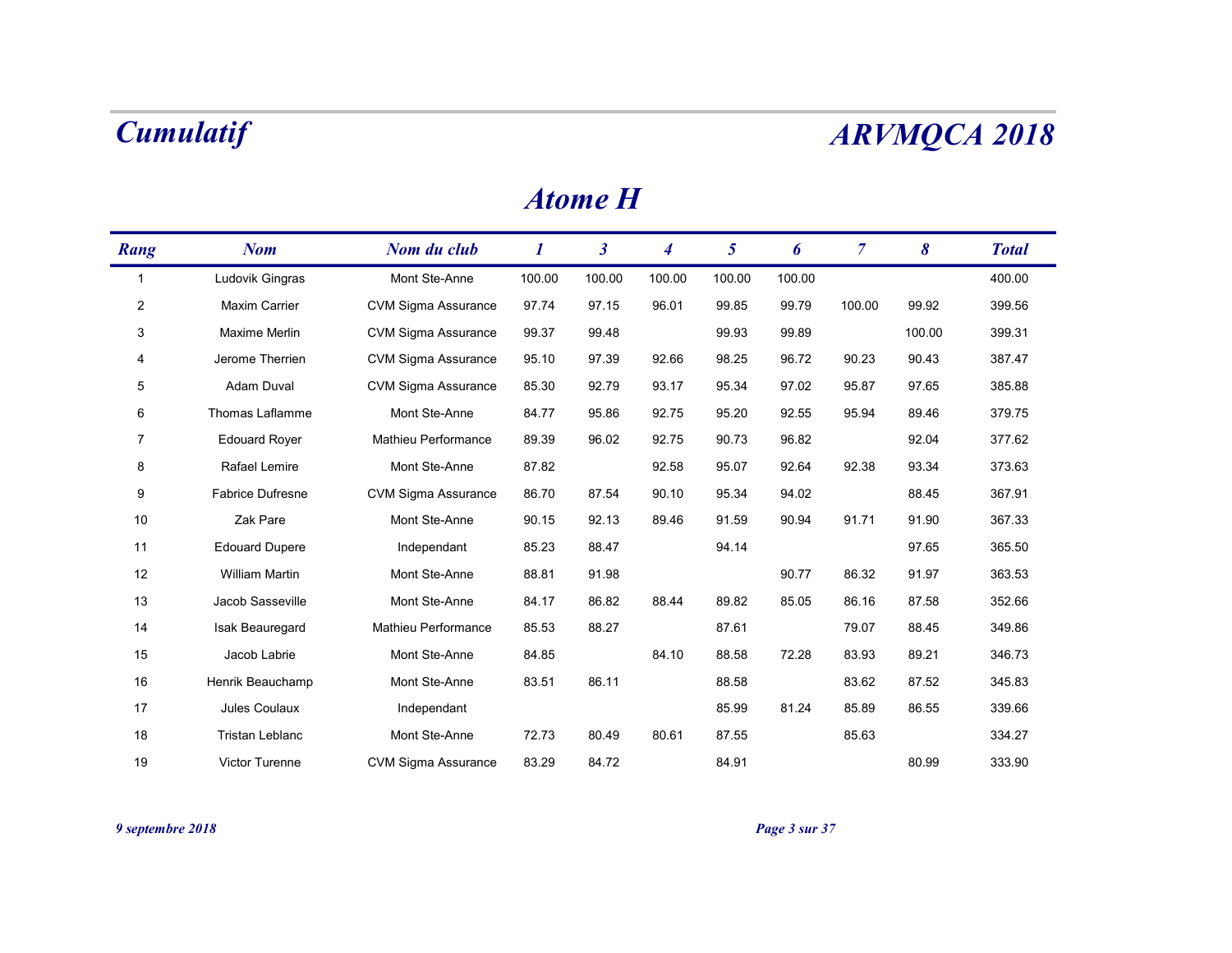|      | <b>Cumulatif</b>                |                     |                  |                      |                  |                 |       |                |       | <b>ARVMQCA 2018</b> |
|------|---------------------------------|---------------------|------------------|----------------------|------------------|-----------------|-------|----------------|-------|---------------------|
|      |                                 |                     |                  | <b>Atome H</b>       |                  |                 |       |                |       |                     |
| Rang | <b>Nom</b>                      | Nom du club         | $\boldsymbol{I}$ | $\boldsymbol{\beta}$ | $\boldsymbol{4}$ | $5\overline{)}$ | 6     | $\overline{7}$ | 8     | <b>Total</b>        |
| 20   | <b>Eliot Savard</b>             | Sport Olympe        | 73.06            | 82.61                | 78.42            | 84.85           | 77.82 |                | 76.33 | 323.70              |
| 21   | Antoine Lebel                   | Sport Olympe        | 66.02            | 79.55                | 79.84            | 77.59           | 80.55 | 78.58          | 79.85 | 319.78              |
| 22   | Hugo Letendre                   | CC Sainte-Marie     |                  | 70.71                | 77.28            | 74.46           | 72.34 | 73.87          | 71.77 | 297.95              |
| 23   | Maxime Caron                    | Mathieu Performance | 72.62            |                      | 74.37            | 74.42           | 72.34 | 65.94          | 71.64 | 293.75              |
| 24   | Louis-Philippe Paquet           | Mathieu Performance | 67.52            | 69.99                |                  |                 | 74.04 | 73.76          | 70.27 | 288.05              |
| 25   | Louis-Philippe Couture          | CC Sainte-Marie     | 65.66            | 70.46                | 72.77            |                 | 69.77 | 66.44          |       | 279.44              |
| 26   | Clovis Tremblay                 | Velo Charlevoix     |                  |                      |                  | 71.32           | 66.95 | 66.29          | 72.94 | 277.49              |
| 27   | <b>Charles-Antoine Gauthier</b> | Mathieu Performance |                  |                      |                  | 56.63           | 66.06 | 60.95          | 63.97 | 247.61              |
| 28   | <b>Olivier Duquette</b>         | Velo Charlevoix     |                  | 59.28                |                  |                 | 52.59 | 54.67          | 60.91 | 227.45              |
| 29   | <b>Charles Pilote</b>           | Mathieu Performance | 60.99            | 74.44                |                  |                 |       | 74.35          |       | 209.77              |
| 30   | Gabriel Langevin                | CC Sainte-Marie     |                  | 71.28                | 70.93            |                 | 66.01 |                |       | 208.22              |
| 31   | Raphael Beaudet                 | Mathieu Performance | 60.56            |                      |                  |                 |       | 63.08          | 67.86 | 191.50              |
| 32   | Louis Robitaille                | Mont Ste-Anne       |                  |                      |                  |                 |       | 80.53          | 83.70 | 164.23              |
| 33   | <b>Edouard Powers</b>           | Mont Ste-Anne       |                  |                      |                  |                 |       | 75.88          | 72.06 | 147.94              |
| 34   | Jaxson Sheppard                 | Mont Ste-Anne       |                  |                      |                  | 68.11           |       | 66.22          |       | 134.34              |
| 35   | Louis-Charles Tousignant        | Mont Ste-Anne       |                  |                      |                  |                 |       | 66.10          | 67.64 | 133.74              |
| 36   | Emile Villeneuve                | Mathieu Performance | 65.97            |                      |                  |                 | 65.33 |                |       | 131.30              |
|      | Jack Grandmont                  | Mathieu Performance |                  | 62.58                |                  |                 |       |                | 67.46 | 130.04              |
| 37   |                                 |                     |                  |                      |                  |                 |       |                |       |                     |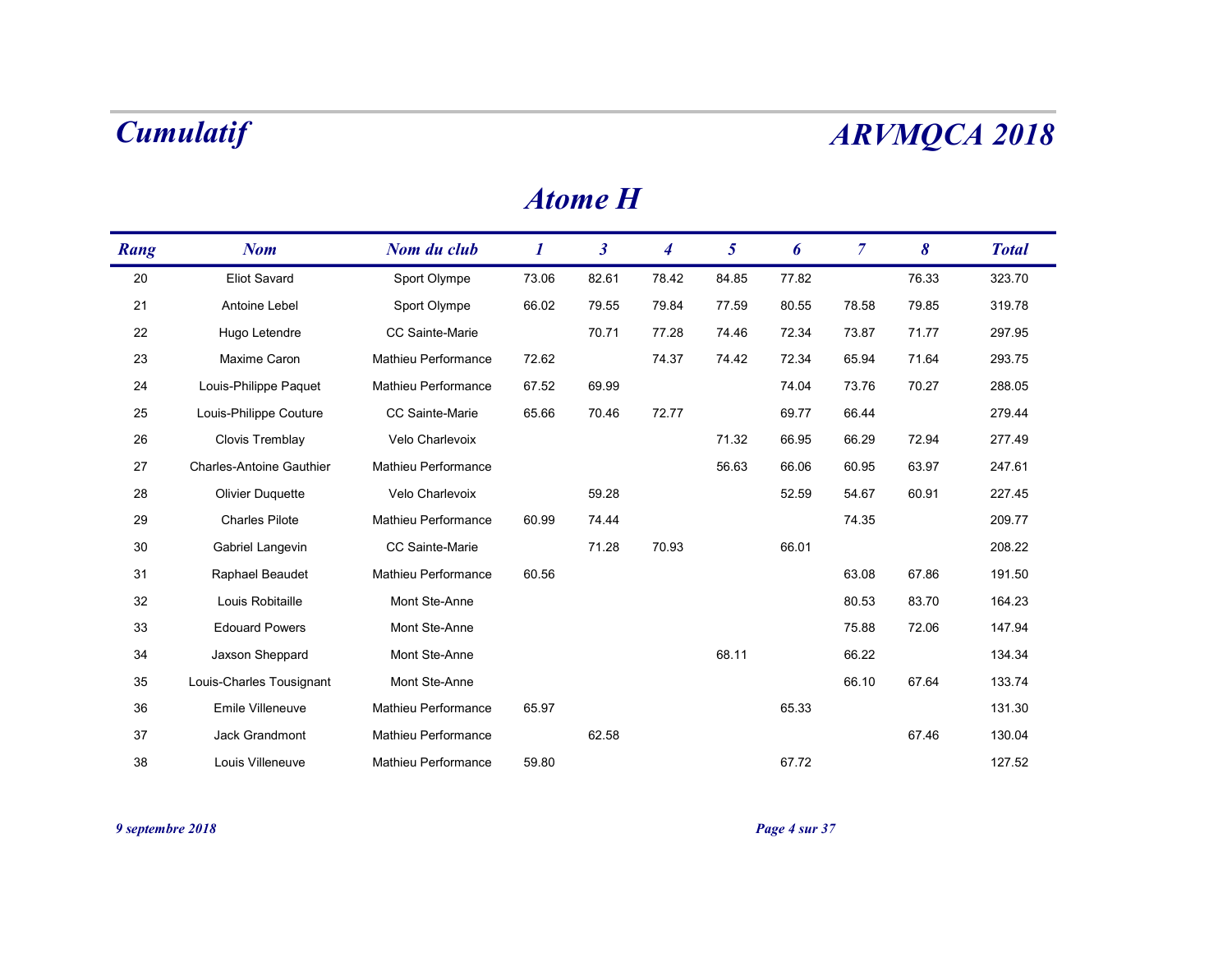|      | <b>Cumulatif</b>         |                     |                  |                      |                  |                 |       |                | <b>ARVMQCA 2018</b> |              |
|------|--------------------------|---------------------|------------------|----------------------|------------------|-----------------|-------|----------------|---------------------|--------------|
|      |                          |                     |                  | <b>Atome H</b>       |                  |                 |       |                |                     |              |
| Rang | <b>Nom</b>               | Nom du club         | $\boldsymbol{I}$ | $\boldsymbol{\beta}$ | $\boldsymbol{4}$ | $5\overline{)}$ | 6     | $\overline{7}$ | 8                   | <b>Total</b> |
| 39   | Nicolas Lessard          | Mont Ste-Anne       |                  |                      |                  |                 |       | 83.62          |                     | 83.62        |
| 40   | Philippe Drouin          | Garneau Quebec      |                  | 82.49                |                  |                 |       |                |                     | 82.49        |
| 41   | Mederic Fortin           |                     |                  |                      |                  |                 |       |                | 79.80               | 79.80        |
| 42   | <b>Florent Grandmont</b> | Mont Ste-Anne       |                  |                      |                  |                 |       |                | 79.74               | 79.74        |
| 43   | Emile Belzile            | Sport Olympe        |                  |                      |                  |                 |       |                | 78.24               | 78.24        |
| 44   | Isaac Bordeleau          |                     |                  | 71.45                |                  |                 |       |                |                     | 71.45        |
| 45   | Antoine Massicotte       | Mathieu Performance |                  |                      |                  |                 | 71.08 |                |                     | 71.08        |
| 46   | Tommy Leblanc            | Independant         |                  |                      |                  |                 |       | 69.35          |                     | 69.35        |
| 47   | Henri Picard-Cote        | Mathieu Performance |                  |                      |                  |                 |       |                | 67.83               | 67.83        |
| 48   | Arnaud Lanouette         | Garneau Quebec      |                  |                      |                  |                 |       | 67.28          |                     | 67.28        |
| 49   | <b>Gabriel Fraser</b>    | Mathieu Performance | 66.39            |                      |                  |                 |       |                |                     | 66.39        |
| 50   | Vince Gagnon             |                     |                  |                      |                  |                 |       | 66.19          |                     | 66.19        |
| 51   | <b>Filip Pare</b>        | Mont Ste-Anne       |                  |                      |                  | 65.15           |       |                |                     | 65.15        |
| 52   | <b>Mathias Harvey</b>    | CVM Sigma Assurance | 64.41            |                      |                  |                 |       |                |                     | 64.41        |
| 53   | Justin Lebel             | Sport Olympe        |                  |                      |                  |                 |       |                | 64.40               | 64.40        |
| 54   | Louis-Charles Beaudoin   | Mont Ste-Anne       |                  |                      |                  |                 |       | 63.31          |                     | 63.31        |
| 55   | Auguste Paquet-LeBourhis | Mathieu Performance |                  |                      |                  |                 |       |                | 62.84               | 62.84        |
|      |                          |                     |                  | 62.24                |                  |                 |       |                |                     | 62.24        |
| 56   | Derek Thibault           | Independant         |                  |                      |                  |                 |       |                |                     |              |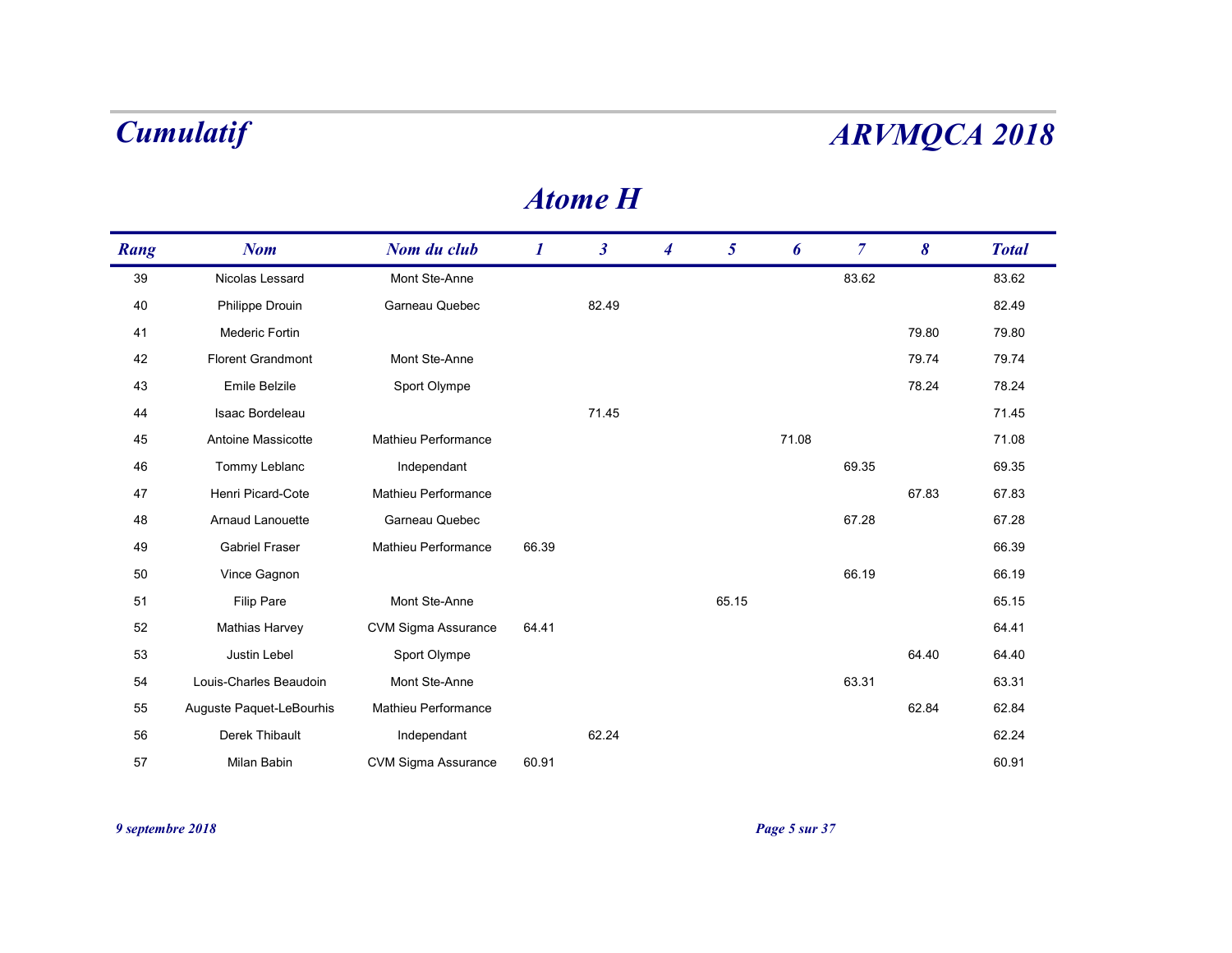|                  | <b>Cumulatif</b>        |                      |                  |                      |                |                 |               |                |                       | <b>ARVMQCA 2018</b> |
|------------------|-------------------------|----------------------|------------------|----------------------|----------------|-----------------|---------------|----------------|-----------------------|---------------------|
|                  |                         |                      |                  | <b>Atome H</b>       |                |                 |               |                |                       |                     |
| Rang             | <b>Nom</b>              | Nom du club          | $\boldsymbol{I}$ | $\boldsymbol{\beta}$ | $\overline{4}$ | $5\overline{)}$ | 6             | $\overline{7}$ | $\boldsymbol{\delta}$ | <b>Total</b>        |
| 58               | Loghan Baril            | Independant          |                  |                      | 60.77          |                 |               |                |                       | 60.77               |
| 59               | Mathis Lacombe          | Mathieu Performance  |                  |                      | 60.48          |                 |               |                |                       | 60.48               |
| 60               | Noah Dugal              | Sport Olympe         | 59.50            |                      |                |                 |               |                |                       | 59.50               |
| 61               | Olivier Belanger        | Mont Ste-Anne        |                  |                      |                |                 |               | 58.50          |                       | 58.50               |
| 62               | Antoine Frigon          | Mathieu Performance  | 58.26            |                      |                |                 |               |                |                       | 58.26               |
| 63               | Auguste Paquet-LeBouhis | Mathieu Performance  |                  |                      |                | 57.79           |               |                |                       | 57.79               |
| 64               | Ludovic Fradette        |                      |                  |                      | 57.22          |                 |               |                |                       | 57.22               |
| 65               | Isaac Potvin            | Sport Olympe         |                  | 55.40                |                |                 |               |                |                       | 55.40               |
| 66               | Pierric Champagne       | Vachon Subaru Beauce | 52.11            |                      |                |                 |               |                |                       | 52.11               |
| 67               | <b>Eloic Martel</b>     |                      | 26.94            |                      |                |                 |               |                |                       | 26.94               |
|                  |                         |                      |                  |                      |                |                 |               |                |                       |                     |
|                  |                         |                      |                  |                      |                |                 |               |                |                       |                     |
|                  |                         |                      |                  |                      |                |                 |               |                |                       |                     |
|                  |                         |                      |                  |                      |                |                 |               |                |                       |                     |
|                  |                         |                      |                  |                      |                |                 |               |                |                       |                     |
| 9 septembre 2018 |                         |                      |                  |                      |                |                 | Page 6 sur 37 |                |                       |                     |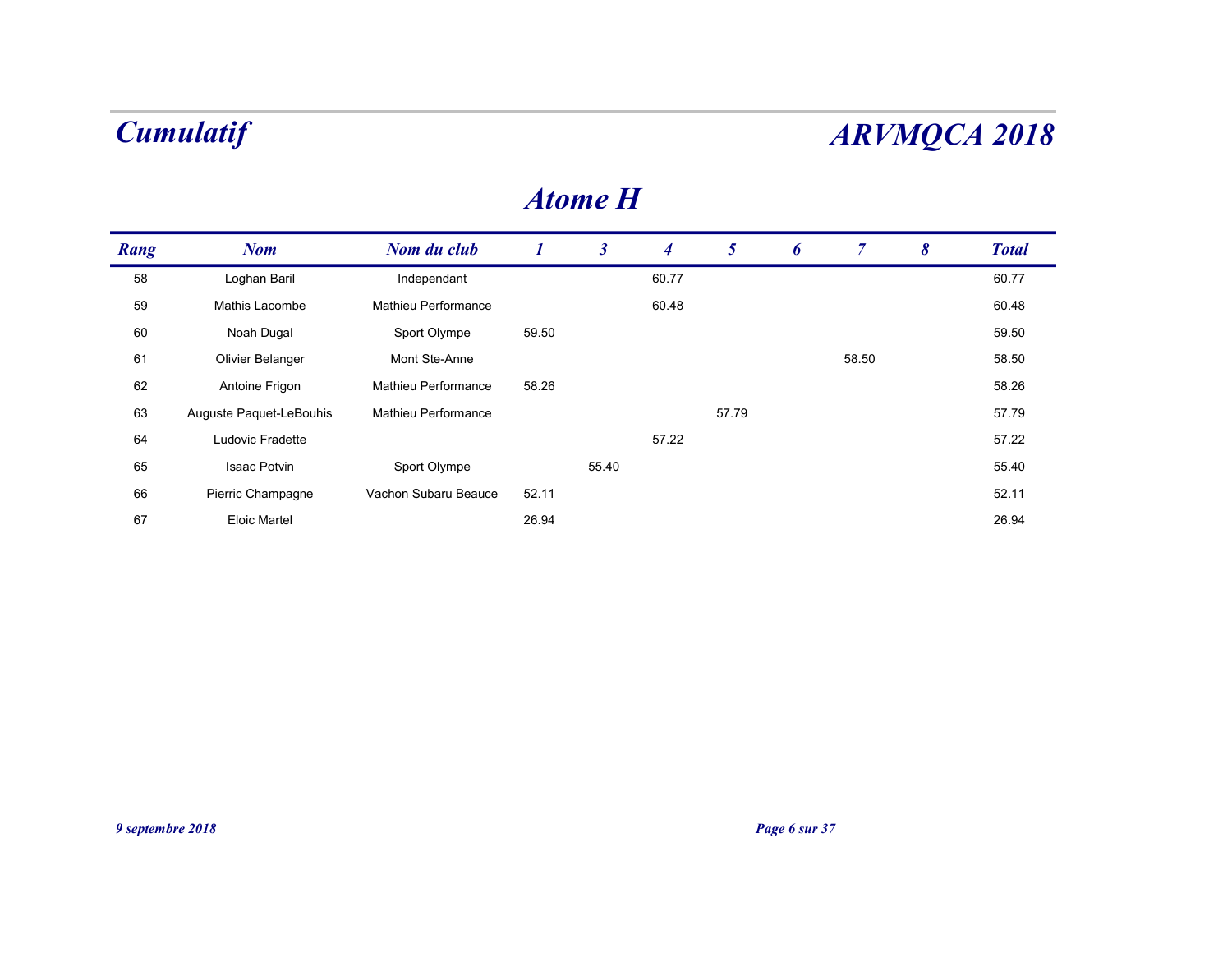### Cadet F

|                | <b>Cumulatif</b>        |                            |                  |                      |                  |                |        |                |        | <b>ARVMQCA 2018</b> |
|----------------|-------------------------|----------------------------|------------------|----------------------|------------------|----------------|--------|----------------|--------|---------------------|
|                |                         |                            |                  | <b>Cadet F</b>       |                  |                |        |                |        |                     |
| Rang           | <b>Nom</b>              | Nom du club                | $\boldsymbol{I}$ | $\boldsymbol{\beta}$ | $\boldsymbol{4}$ | 5 <sup>5</sup> | 6      | $\overline{7}$ | 8      | <b>Total</b>        |
| $\overline{1}$ | Samuelle Baillargeon    | <b>CVM Sigma Assurance</b> | 96.80            |                      | 99.68            |                | 100.00 |                | 100.00 | 396.48              |
| $\overline{2}$ | Alice Langlais          | <b>CVM Sigma Assurance</b> | 92.65            |                      | 96.39            |                | 93.58  | 100.00         | 96.61  | 386.59              |
| 3              | Lea Drouin              | <b>CVM Sigma Assurance</b> | 86.44            |                      | 93.26            | 100.00         |        | 93.99          | 92.56  | 379.81              |
| 4              | Eliane Alain            | Velo Extreme St-Raymond    | 73.23            | 100.00               |                  |                | 73.49  | 78.91          |        | 325.63              |
| 5              | Oceane Moreau           | Mont Ste-Anne              | 62.45            | 91.34                | 67.46            | 76.70          |        |                |        | 297.95              |
| 6              | Marianne Auclair        | <b>CVM Sigma Assurance</b> | 96.12            |                      | 100.00           |                |        |                | 96.48  | 292.60              |
| $\overline{7}$ | Erika Baillargeon       | <b>CVM Sigma Assurance</b> | 90.27            |                      | 93.82            |                | 88.51  |                |        | 272.60              |
| 8              | Juliette Larose-Gingras | Velo Cartel - BL Coaching  | 100.00           |                      | 99.97            |                |        |                |        | 199.97              |
| 9              | Ophelie Grandmont       | Mont Ste-Anne              |                  |                      |                  |                |        |                | 97.23  | 97.23               |
| 10             | Jasmine Aspirot         | Dalbix Sherbrooke          |                  |                      | 95.92            |                |        |                |        | 95.92               |
| 11             | Jeanne Desmeules        | Velo Charlevoix            |                  |                      |                  |                | 80.27  |                |        | 80.27               |
| 12             | Lea Roy                 | Sport Olympe               |                  |                      | 70.85            |                |        |                |        | 70.85               |
| 13             | Juliette Fiset          | Mont Ste-Anne              | 68.70            |                      |                  |                |        |                |        | 68.70               |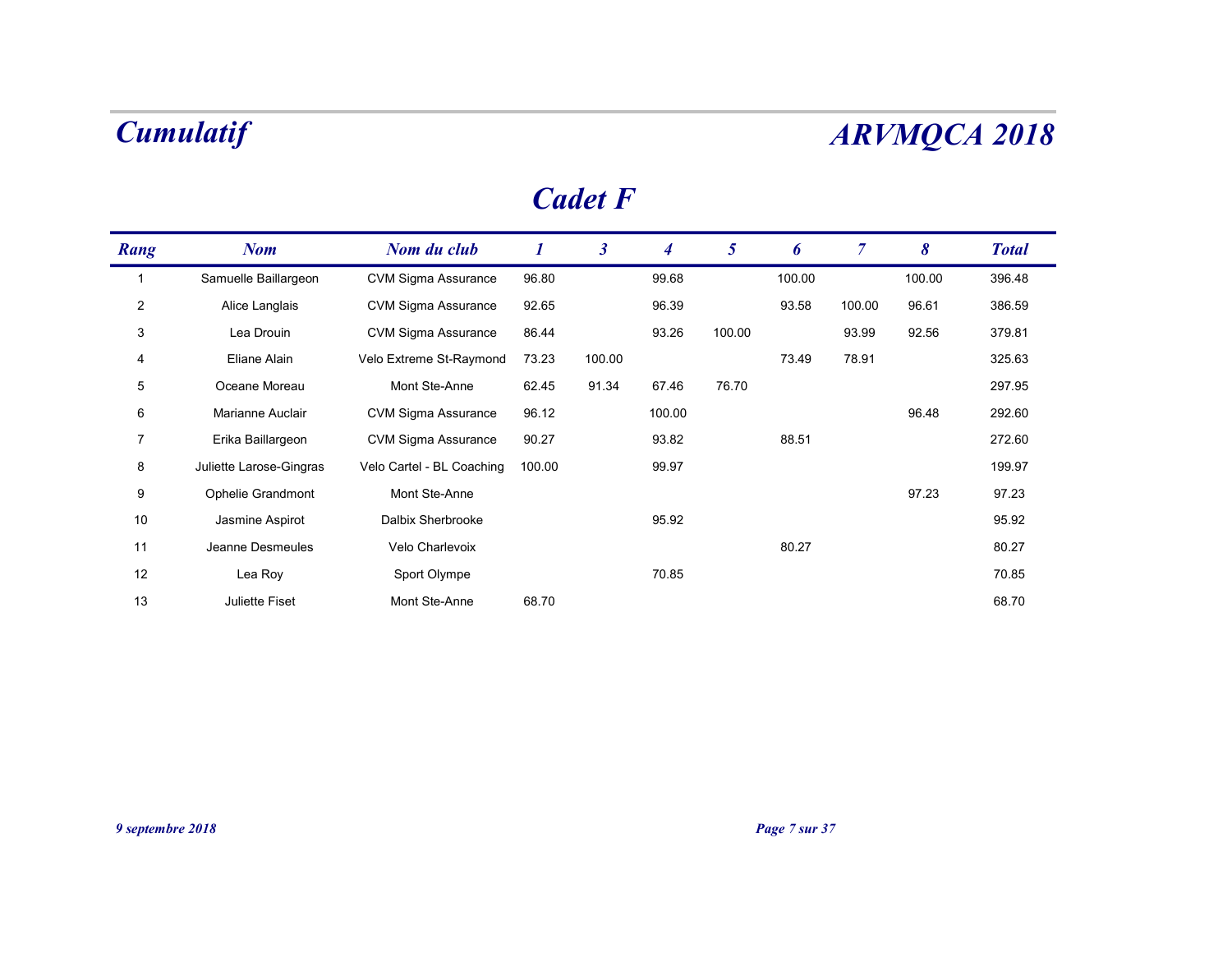# Cadet Sport H

|                 | <b>Cumulatif</b>               |                            |                  |                      |                  |                 |        |                |        | <b>ARVMQCA 2018</b> |
|-----------------|--------------------------------|----------------------------|------------------|----------------------|------------------|-----------------|--------|----------------|--------|---------------------|
|                 |                                |                            |                  | <b>Cadet Sport H</b> |                  |                 |        |                |        |                     |
| Rang            | <b>Nom</b>                     | Nom du club                | $\boldsymbol{I}$ | $\boldsymbol{\beta}$ | $\boldsymbol{4}$ | $5\overline{)}$ | 6      | $\overline{7}$ | 8      | <b>Total</b>        |
| $\overline{1}$  | Alexis Lamonde                 | <b>CVM Sigma Assurance</b> | 68.46            | 100.00               |                  | 93.06           | 100.00 | 100.00         | 100.00 | 400.00              |
| $\overline{2}$  | Emile Caron                    | Sport Olympe               | 75.57            | 96.23                |                  | 91.65           |        | 94.18          |        | 357.63              |
| 3               | Gabryel Vezina                 | Velo Extreme St-Raymond    | 63.40            | 83.96                |                  | 80.57           | 96.04  | 88.44          | 86.73  | 355.17              |
| 4               | Maxence Lapointe               | Sport Olympe               | 68.92            | 93.54                |                  |                 |        | 96.72          |        | 259.18              |
| $5\phantom{.0}$ | Raphael Muhirwa                | Mont Ste-Anne              | 100.00           |                      | 100.00           |                 |        |                |        | 200.00              |
| 6               | Benjamin Theberge              | Mathieu Performance        | 96.11            |                      | 98.04            |                 |        |                |        | 194.15              |
| 7               | Justin Laricheliere            | Mont Ste-Anne              | 92.09            |                      | 97.12            |                 |        |                |        | 189.22              |
| 8               | Philippe Verret                | <b>CVM Sigma Assurance</b> | 95.03            |                      | 93.72            |                 |        |                |        | 188.75              |
| 9               | Thomas Vachon                  | <b>CVM Sigma Assurance</b> | 90.62            |                      | 98.04            |                 |        |                |        | 188.66              |
| 10              | Pier-Olivier Beaulieu          | Sport Olympe               | 90.42            |                      | 94.37            |                 |        |                |        | 184.79              |
| 11              | Felix Bouchard                 | Mont Ste-Anne              | 88.76            |                      | 94.73            |                 |        |                |        | 183.49              |
| 12              | Maxime Dorval                  | Mont Ste-Anne              | 89.97            |                      | 90.54            |                 |        |                |        | 180.51              |
| 13              | Derenik Beauregard             | Mathieu Performance        | 87.39            |                      | 90.36            |                 |        |                |        | 177.74              |
| 14              | Alexandre Mathieu              | Sport Olympe               | 86.94            |                      | 89.28            |                 |        |                |        | 176.22              |
| 15              | Simon Cournoyer                | Mont Ste-Anne              | 82.07            |                      | 90.97            |                 |        |                |        | 173.04              |
| 16              | Philippe Egan                  | Sport Olympe               | 86.57            |                      | 86.42            |                 |        |                |        | 173.00              |
| 17              | Max Sylvain                    | Mont Ste-Anne              | 68.57            |                      |                  | 100.00          |        |                |        | 168.57              |
| 18              | <b>Charles-Olivier Pelchat</b> | Sport Olympe               | 58.74            |                      |                  |                 | 72.38  |                |        | 131.13              |
| 19              | Felix-Olivier Moreau           | Makadence                  | 99.83            |                      |                  |                 |        |                |        | 99.83               |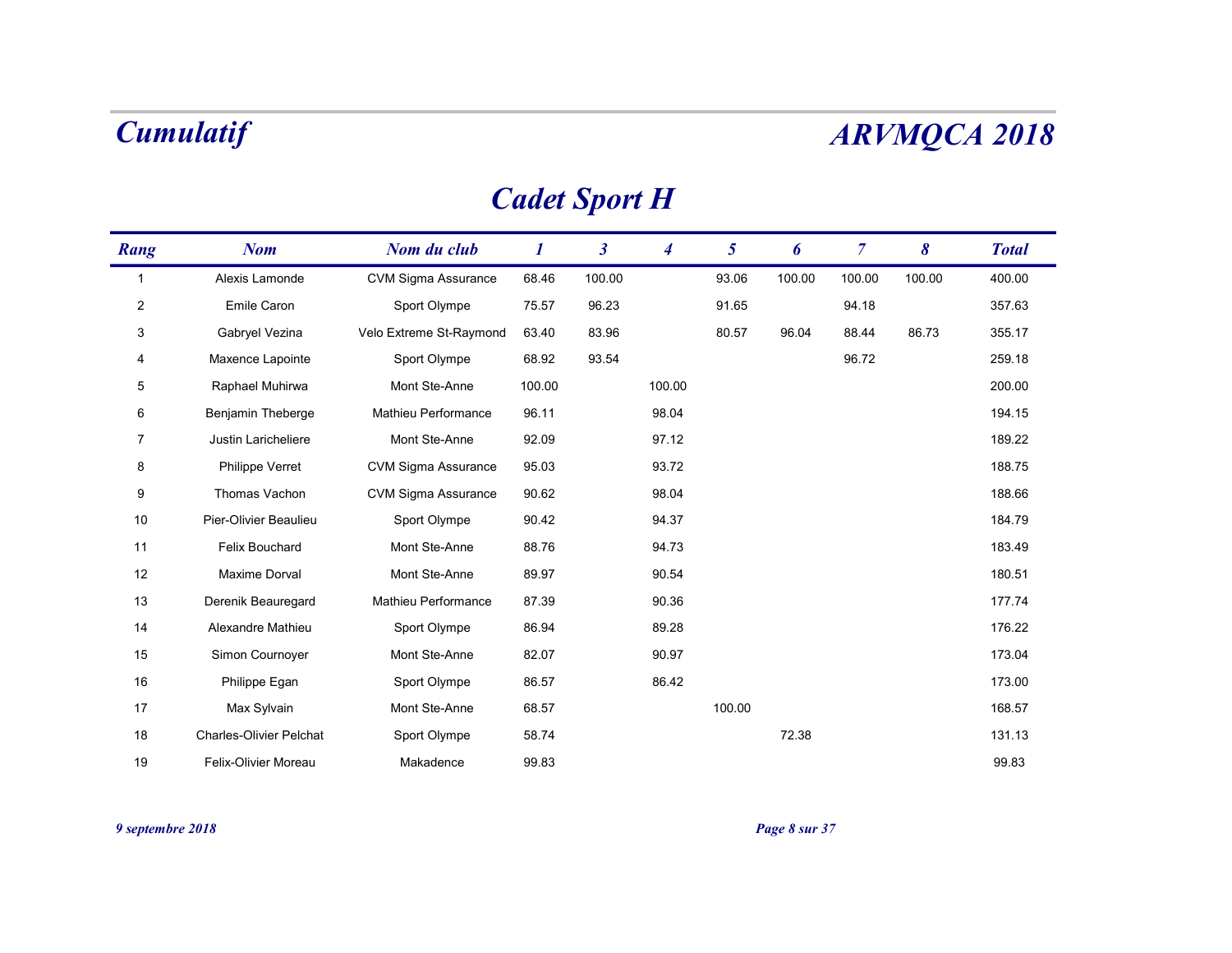## Cadet Sport H

|                  |                    |                            |                      |                      |                |                |               |                |                       | <b>ARVMQCA 2018</b> |
|------------------|--------------------|----------------------------|----------------------|----------------------|----------------|----------------|---------------|----------------|-----------------------|---------------------|
|                  |                    |                            | <b>Cadet Sport H</b> |                      |                |                |               |                |                       |                     |
| Rang             | <b>Nom</b>         | Nom du club                | $\boldsymbol{I}$     | $\boldsymbol{\beta}$ | $\overline{4}$ | 5 <sup>5</sup> | 6             | $\overline{7}$ | $\boldsymbol{\delta}$ | <b>Total</b>        |
| $20\,$           | Zack Duval         | Dalbix Sherbrooke          |                      |                      | 98.97          |                |               |                |                       | 98.97               |
| 21               | Emile Nadeau       | Mathieu Performance        |                      |                      |                |                |               |                | 98.45                 | 98.45               |
| 22               | Xavier Gagnon      | Dalbix Sherbrooke          |                      |                      | 95.78          |                |               |                |                       | 95.78               |
| 23               | Benjamin Roy       | CVM Sigma Assurance        |                      |                      |                |                | 87.57         |                |                       | 87.57               |
| 24               | Theo Leclerc       | Mathieu Performance        | 86.01                |                      |                |                |               |                |                       | 86.01               |
| 25               | Simon Belley       | Sport Olympe               | 81.54                |                      |                |                |               |                |                       | 81.54               |
| $26\,$           | <b>Eliot Fiset</b> | Mont Ste-Anne              | 80.07                |                      |                |                |               |                |                       | 80.07               |
| 27               | Nicolas Auclair    | <b>CVM Sigma Assurance</b> | 75.57                |                      |                |                |               |                |                       | 75.57               |
|                  |                    |                            |                      |                      |                |                |               |                |                       |                     |
|                  |                    |                            |                      |                      |                |                |               |                |                       |                     |
|                  |                    |                            |                      |                      |                |                |               |                |                       |                     |
|                  |                    |                            |                      |                      |                |                |               |                |                       |                     |
|                  |                    |                            |                      |                      |                |                |               |                |                       |                     |
|                  |                    |                            |                      |                      |                |                |               |                |                       |                     |
|                  |                    |                            |                      |                      |                |                |               |                |                       |                     |
|                  |                    |                            |                      |                      |                |                |               |                |                       |                     |
|                  |                    |                            |                      |                      |                |                |               |                |                       |                     |
|                  |                    |                            |                      |                      |                |                |               |                |                       |                     |
|                  |                    |                            |                      |                      |                |                |               |                |                       |                     |
| 9 septembre 2018 |                    |                            |                      |                      |                |                | Page 9 sur 37 |                |                       |                     |
|                  |                    |                            |                      |                      |                |                |               |                |                       |                     |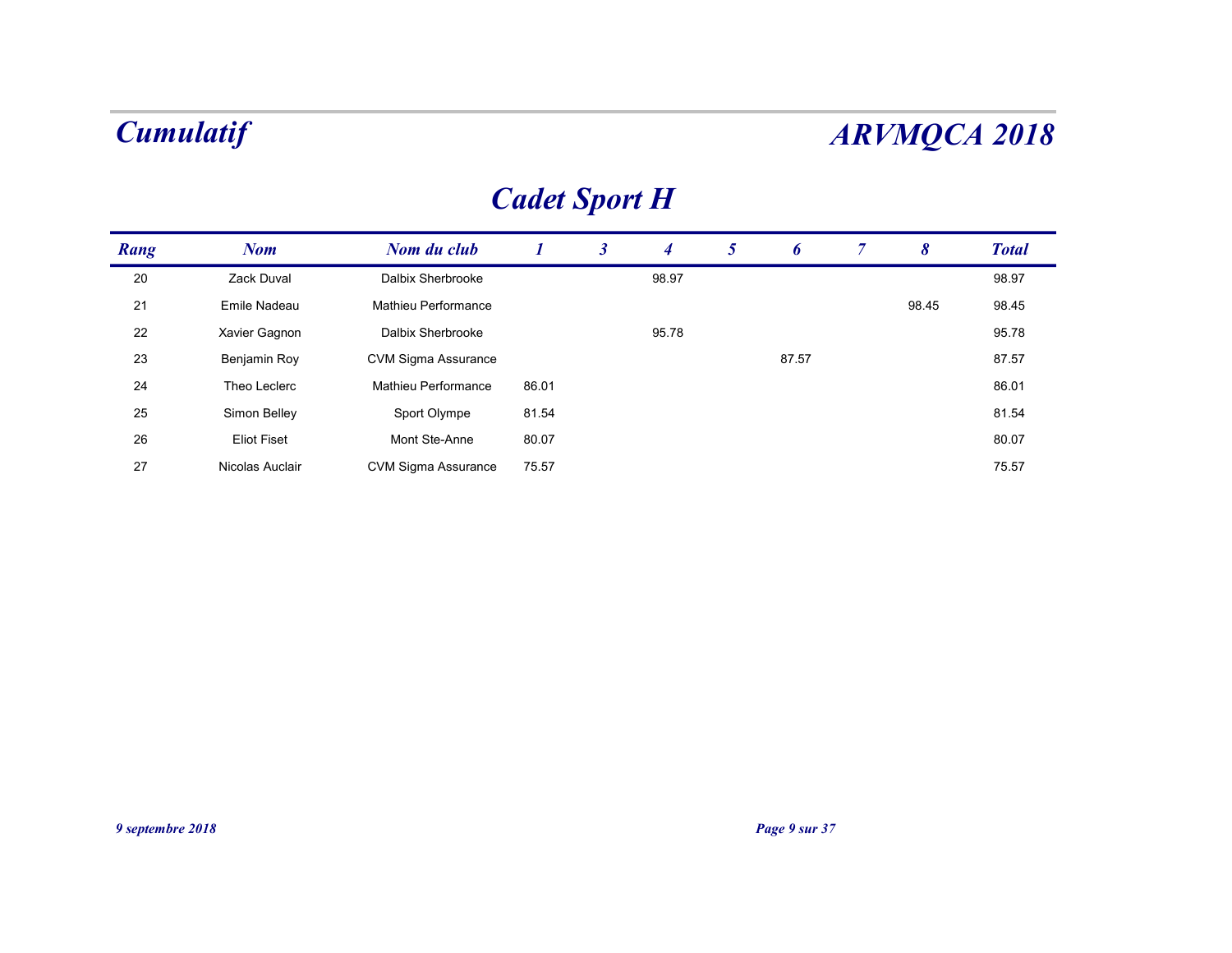## Expert H 15-18

|                | <b>Cumulatif</b>      |                            |                       |                      |                  |                |        |                |        | <b>ARVMQCA 2018</b> |
|----------------|-----------------------|----------------------------|-----------------------|----------------------|------------------|----------------|--------|----------------|--------|---------------------|
|                |                       |                            | <b>Expert H 15-18</b> |                      |                  |                |        |                |        |                     |
| Rang           | <b>Nom</b>            | Nom du club                | $\boldsymbol{I}$      | $\boldsymbol{\beta}$ | $\boldsymbol{4}$ | 5 <sup>5</sup> | 6      | $\overline{7}$ | 8      | <b>Total</b>        |
| $\overline{1}$ | Vincent Thiboutot     | Pivot Cycles OTE           | 100.00                |                      | 100.00           | 100.00         |        |                | 100.00 | 400.00              |
| $\overline{2}$ | Ludovic Pouliot       | Mont Ste-Anne              | 96.20                 | 94.50                | 96.11            | 94.13          | 96.75  | 100.00         | 98.61  | 391.57              |
| 3              | Benjamin Theberge     | Mathieu Performance        |                       | 96.46                |                  |                | 99.46  | 94.54          | 98.58  | 389.04              |
| 4              | Thomas Vachon         | <b>CVM Sigma Assurance</b> |                       | 95.87                |                  | 92.81          | 98.16  |                | 98.04  | 384.88              |
| 5              | Felix Bouchard        | Mont Ste-Anne              |                       | 91.73                |                  | 90.55          | 100.00 | 95.00          | 96.02  | 382.75              |
| 6              | <b>Thomas Goulet</b>  | <b>CVM Sigma Assurance</b> | 87.61                 |                      | 92.13            | 89.92          | 91.25  | 91.94          | 97.65  | 372.97              |
| 7              | Simon Cournoyer       | Mont Ste-Anne              |                       |                      |                  | 85.03          | 92.74  | 87.44          | 95.92  | 361.13              |
| 8              | Pier-Olivier Beaulieu | Sport Olympe               |                       |                      |                  | 89.53          | 75.71  | 89.16          | 96.92  | 351.32              |
| 9              | Justin Laricheliere   | Mont Ste-Anne              |                       | 93.50                |                  | 92.60          |        | 92.04          |        | 278.14              |
| 10             | Jeremie Baron         | Mathieu Performance        | 91.04                 |                      | 92.07            | 92.92          |        |                |        | 276.03              |
| 11             | Philippe Egan         | Sport Olympe               |                       | 78.31                |                  | 82.98          | 72.66  |                |        | 233.96              |
| $12$           | Raphael Muhirwa       | Mont Ste-Anne              |                       | 100.00               |                  | 96.31          |        |                |        | 196.31              |
| 13             | Eliot Grondin         | Independant                | 96.11                 | 96.41                |                  |                |        |                |        | 192.52              |
| 14             | Alexandre Mathieu     | Sport Olympe               |                       | 92.02                |                  | 86.99          |        |                |        | 179.01              |
| 15             | Maxime Dorval         | Mont Ste-Anne              |                       | 84.72                |                  | 89.95          |        |                |        | 174.67              |
| 16             | Felix Harvey          | Sport Olympe               |                       |                      | 84.25            | 84.06          |        |                |        | 168.32              |
| 17             | Philippe Thiboutot    | CVM Sigma Assurance        |                       |                      |                  |                |        |                | 97.06  | 97.06               |
| 18             | Leo Laricheliere      | Mont Ste-Anne              |                       |                      |                  |                |        |                | 95.89  | 95.89               |
|                | Simon Ruelland        | <b>CVM Sigma Assurance</b> |                       |                      |                  |                |        |                | 95.18  | 95.18               |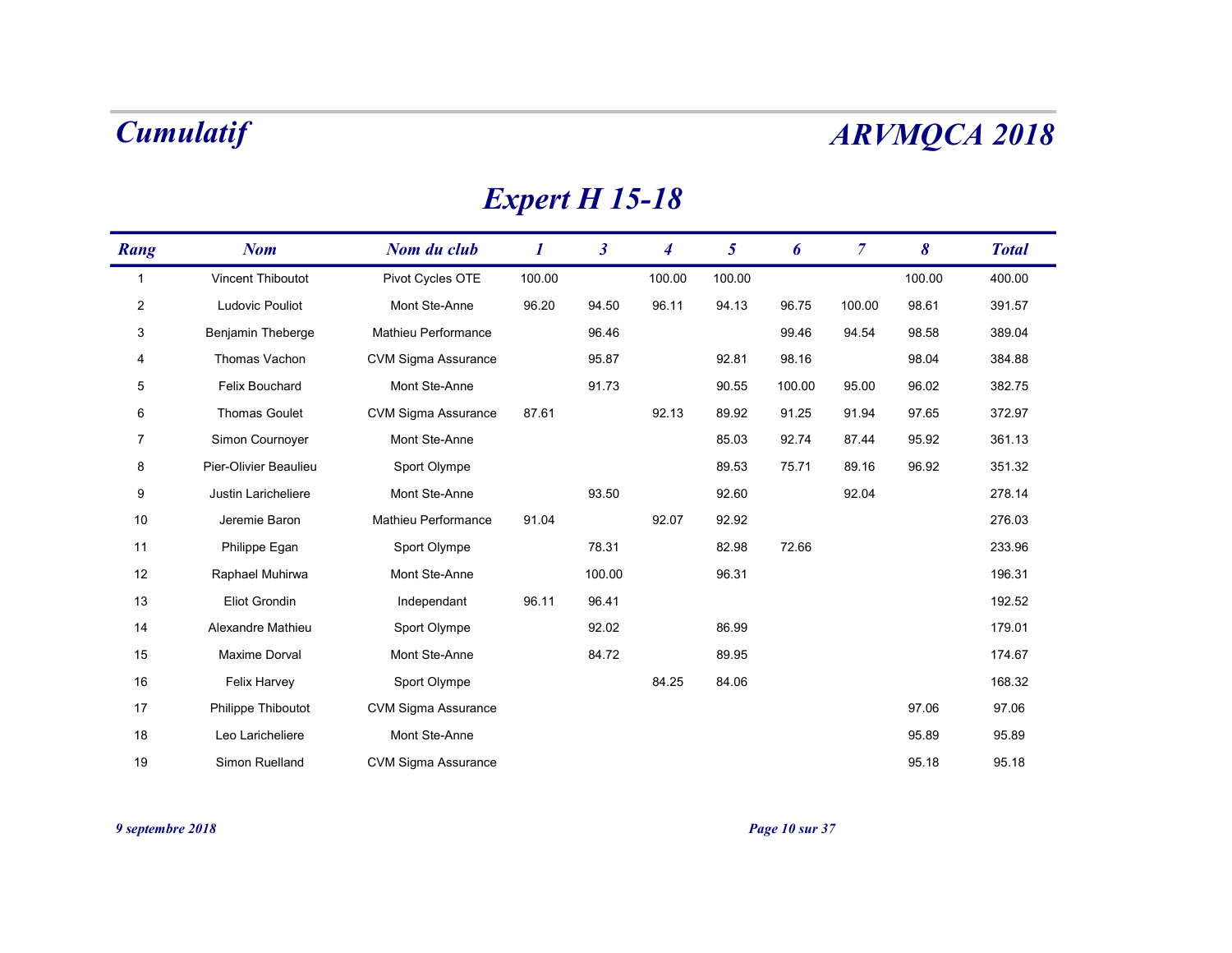## Expert H 15-18

|      | <b>Cumulatif</b>   |                            |          |                       |                |                |   |                |                       | <b>ARVMQCA 2018</b> |
|------|--------------------|----------------------------|----------|-----------------------|----------------|----------------|---|----------------|-----------------------|---------------------|
|      |                    |                            |          | <b>Expert H 15-18</b> |                |                |   |                |                       |                     |
| Rang | <b>Nom</b>         | Nom du club                | $\bm{l}$ | $\mathbf{3}$          | $\overline{4}$ | 5 <sup>5</sup> | 6 | $\overline{7}$ | $\boldsymbol{\delta}$ | <b>Total</b>        |
| 20   | Philippe Verret    | <b>CVM Sigma Assurance</b> |          |                       |                | 88.84          |   |                |                       | 88.84               |
| 21   | Isaak Gigras       | Mont Ste-Anne              |          |                       |                |                |   |                | 82.80                 | 82.80               |
|      | Derenik Beauregard | Mathieu Performance        |          |                       |                | 81.85          |   |                |                       | 81.85               |
| 22   |                    |                            |          |                       |                |                |   |                |                       | 77.57               |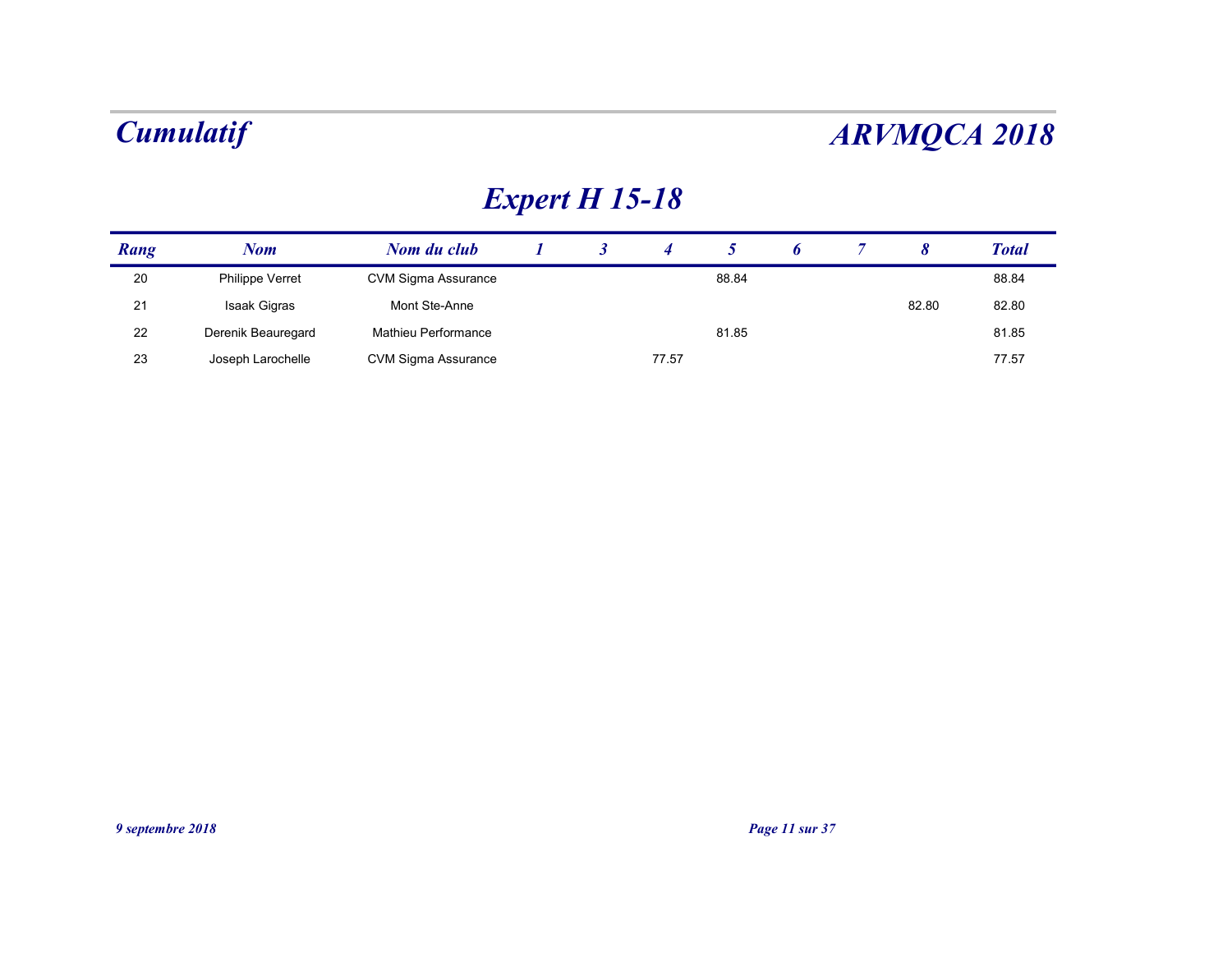| <b>Femme Expert 17+</b> |  |
|-------------------------|--|
|-------------------------|--|

| <b>Femme Expert 17+</b><br>Rang<br><b>Nom</b><br>Nom du club<br>$\bm{l}$<br><b>Caroline Patry</b><br>Specialized Quebec<br>92.72<br>$\overline{1}$<br>Christine Gourde<br>$\overline{2}$<br>Sport Olympe<br>96.43<br><b>Chantal Petit</b><br>3<br>Felt MTB<br>Roxanne Vermette<br>Mont Ste-Anne<br>100.00<br>4<br>Anne-Marie Gauthier<br>99.17<br>$5\phantom{.0}$<br>Sport Olympe<br>Velo Cartel - BL Coaching<br>Mireille Larose-Gingras<br>6<br>Madeleine Lemyre<br>$\overline{7}$<br>Mont Ste-Anne | $\boldsymbol{\beta}$<br>99.19<br>100.00<br>97.39 | $\overline{4}$<br>92.25<br>94.37 | $\mathfrak{H}$<br>93.88 | 6<br>85.53 | $\overline{7}$ |        |              |
|-------------------------------------------------------------------------------------------------------------------------------------------------------------------------------------------------------------------------------------------------------------------------------------------------------------------------------------------------------------------------------------------------------------------------------------------------------------------------------------------------------|--------------------------------------------------|----------------------------------|-------------------------|------------|----------------|--------|--------------|
|                                                                                                                                                                                                                                                                                                                                                                                                                                                                                                       |                                                  |                                  |                         |            |                |        |              |
|                                                                                                                                                                                                                                                                                                                                                                                                                                                                                                       |                                                  |                                  |                         |            |                | 8      | <b>Total</b> |
|                                                                                                                                                                                                                                                                                                                                                                                                                                                                                                       |                                                  |                                  |                         |            | 100.00         | 96.98  | 390.05       |
|                                                                                                                                                                                                                                                                                                                                                                                                                                                                                                       |                                                  |                                  | 97.04                   |            |                |        | 387.84       |
|                                                                                                                                                                                                                                                                                                                                                                                                                                                                                                       |                                                  |                                  | 92.66                   | 88.20      |                |        | 278.25       |
|                                                                                                                                                                                                                                                                                                                                                                                                                                                                                                       |                                                  |                                  | 100.00                  |            |                |        | 200.00       |
|                                                                                                                                                                                                                                                                                                                                                                                                                                                                                                       |                                                  |                                  |                         |            |                | 100.00 | 199.17       |
|                                                                                                                                                                                                                                                                                                                                                                                                                                                                                                       |                                                  | 100.00                           |                         | 91.35      |                |        | 191.35       |
|                                                                                                                                                                                                                                                                                                                                                                                                                                                                                                       |                                                  |                                  | 91.69                   |            |                | 97.92  | 189.62       |
| <b>Catherine Deschenes</b><br>Mont Ste-Anne<br>8                                                                                                                                                                                                                                                                                                                                                                                                                                                      |                                                  |                                  | 92.88                   |            |                | 93.33  | 186.22       |
| Katherine Couture-Picard<br>88.66<br>9                                                                                                                                                                                                                                                                                                                                                                                                                                                                |                                                  |                                  |                         |            |                | 96.18  | 184.84       |
| 10<br>Audrey Lebel<br>Independant                                                                                                                                                                                                                                                                                                                                                                                                                                                                     |                                                  | 92.47                            | 89.53                   |            |                |        | 182.00       |
| Sport Olympe<br>Veronique Lavoie<br>89.19<br>11                                                                                                                                                                                                                                                                                                                                                                                                                                                       | 91.80                                            |                                  |                         |            |                |        | 180.99       |
| 12<br>Marianne Theberge<br>Mathieu Performance                                                                                                                                                                                                                                                                                                                                                                                                                                                        |                                                  |                                  |                         | 100.00     |                |        | 100.00       |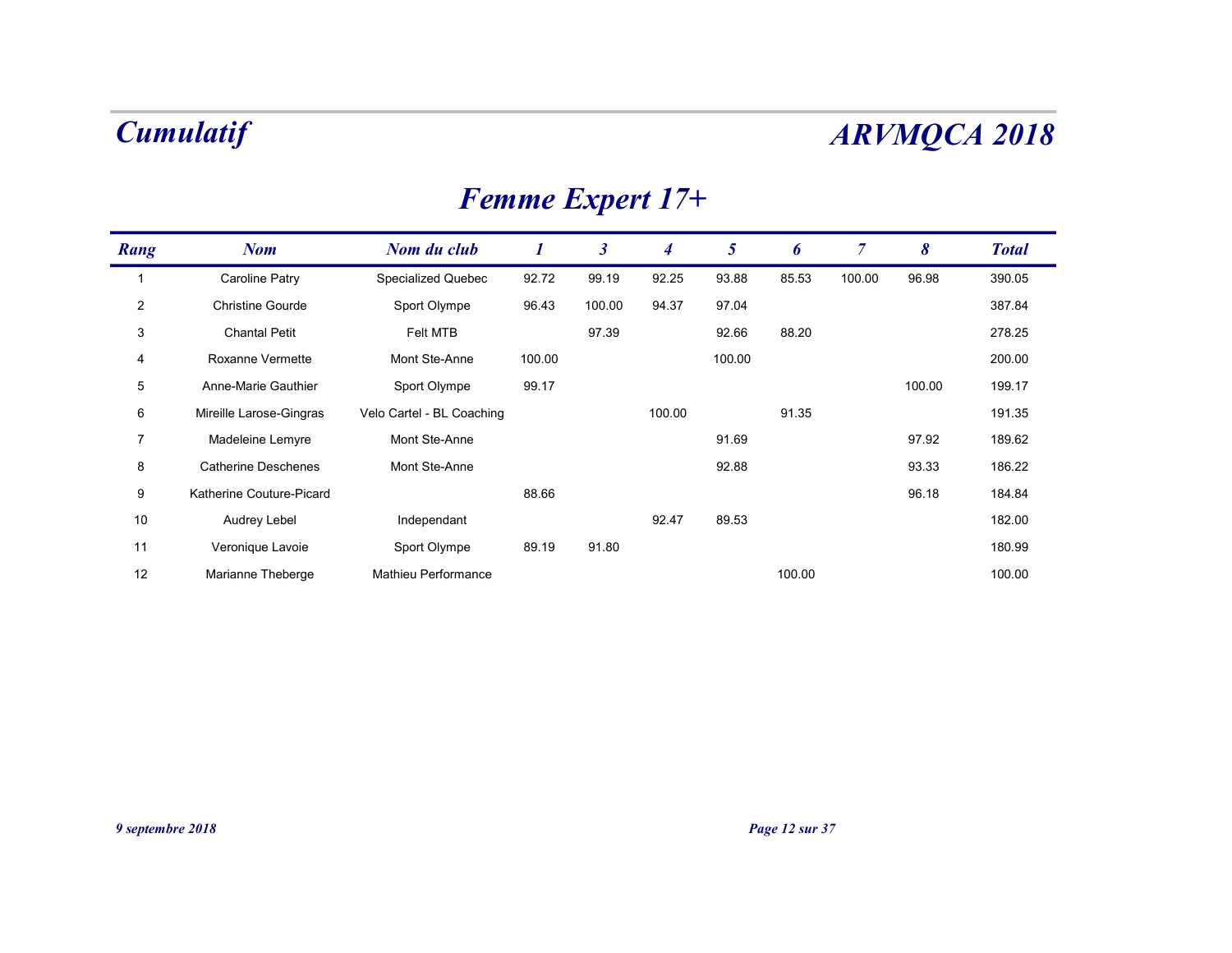# Femme Sport 17+

|                | <b>Cumulatif</b>    |                            |                        |                      |                  |                 |        |                |        | <b>ARVMQCA 2018</b> |
|----------------|---------------------|----------------------------|------------------------|----------------------|------------------|-----------------|--------|----------------|--------|---------------------|
|                |                     |                            | <b>Femme Sport 17+</b> |                      |                  |                 |        |                |        |                     |
| Rang           | <b>Nom</b>          | Nom du club                | $\boldsymbol{I}$       | $\boldsymbol{\beta}$ | $\boldsymbol{4}$ | $5\overline{)}$ | 6      | $\overline{7}$ | 8      | <b>Total</b>        |
| $\overline{1}$ | Julie Laverdiere    | Mathieu Performance        | 100.00                 | 100.00               | 97.40            | 99.87           |        |                | 100.00 | 399.87              |
| $\overline{2}$ | Valerie Fournier    | Sport Olympe               | 94.72                  | 98.57                | 94.22            | 98.58           | 100.00 |                | 95.37  | 392.52              |
| 3              | Abigaelle Boulet    | Sport Olympe               | 88.65                  | 90.59                | 92.84            | 98.06           | 88.18  | 100.00         | 89.48  | 381.49              |
| 4              | Oceane Moreau       | Mont Ste-Anne              |                        |                      |                  |                 | 60.92  | 85.13          | 72.48  | 218.54              |
| 5              | Sabrina Bureau      | <b>CVM Sigma Assurance</b> | 92.96                  |                      |                  | 100.00          |        |                |        | 192.96              |
| 6              | Claudia Sirois      | Mathieu Performance        |                        | 85.94                |                  |                 |        | 97.98          |        | 183.92              |
| 7              | Stephanie Bureau    | <b>CVM Sigma Assurance</b> | 88.44                  |                      |                  | 94.60           |        |                |        | 183.03              |
| 8              | Sophie Cote         | Sport Olympe               |                        | 85.31                | 87.70            |                 |        |                |        | 173.02              |
| 9              | Karine Maltais      | Sport Olympe               |                        | 90.16                |                  |                 | 81.16  |                |        | 171.32              |
| 10             | Mélanie Ouellet     | Sport Olympe               |                        |                      | 84.68            | 83.51           |        |                |        | 168.19              |
| 11             | Julie Sirois        | Independant                |                        |                      | 100.00           |                 |        |                |        | 100.00              |
| 12             | Marie-Claude Boivin | Sport Olympe               |                        |                      | 95.51            |                 |        |                |        | 95.51               |
| 13             | Isabelle Duchaine   | PRC                        | 92.92                  |                      |                  |                 |        |                |        | 92.92               |
| 14             | Anne Cayouette      | Velo Charlevoix            |                        |                      |                  |                 |        |                | 91.11  | 91.11               |
| 15             | Josee Rousseau      | <b>CVM Sigma Assurance</b> | 91.03                  |                      |                  |                 |        |                |        | 91.03               |
| 16             | Danielle Dignard    | Mathieu Performance        |                        |                      |                  |                 | 86.35  |                |        | 86.35               |
| 17             | Marie-Claude Bedard | Mont Ste-Anne              |                        |                      |                  |                 |        | 83.91          |        | 83.91               |
| 18             | Edith Nadeau        | Mont Ste-Anne              |                        |                      |                  |                 |        |                | 83.82  | 83.82               |
|                | Alexandra Mercier   | <b>CVM Sigma Assurance</b> |                        | 81.11                |                  |                 |        |                |        | 81.11               |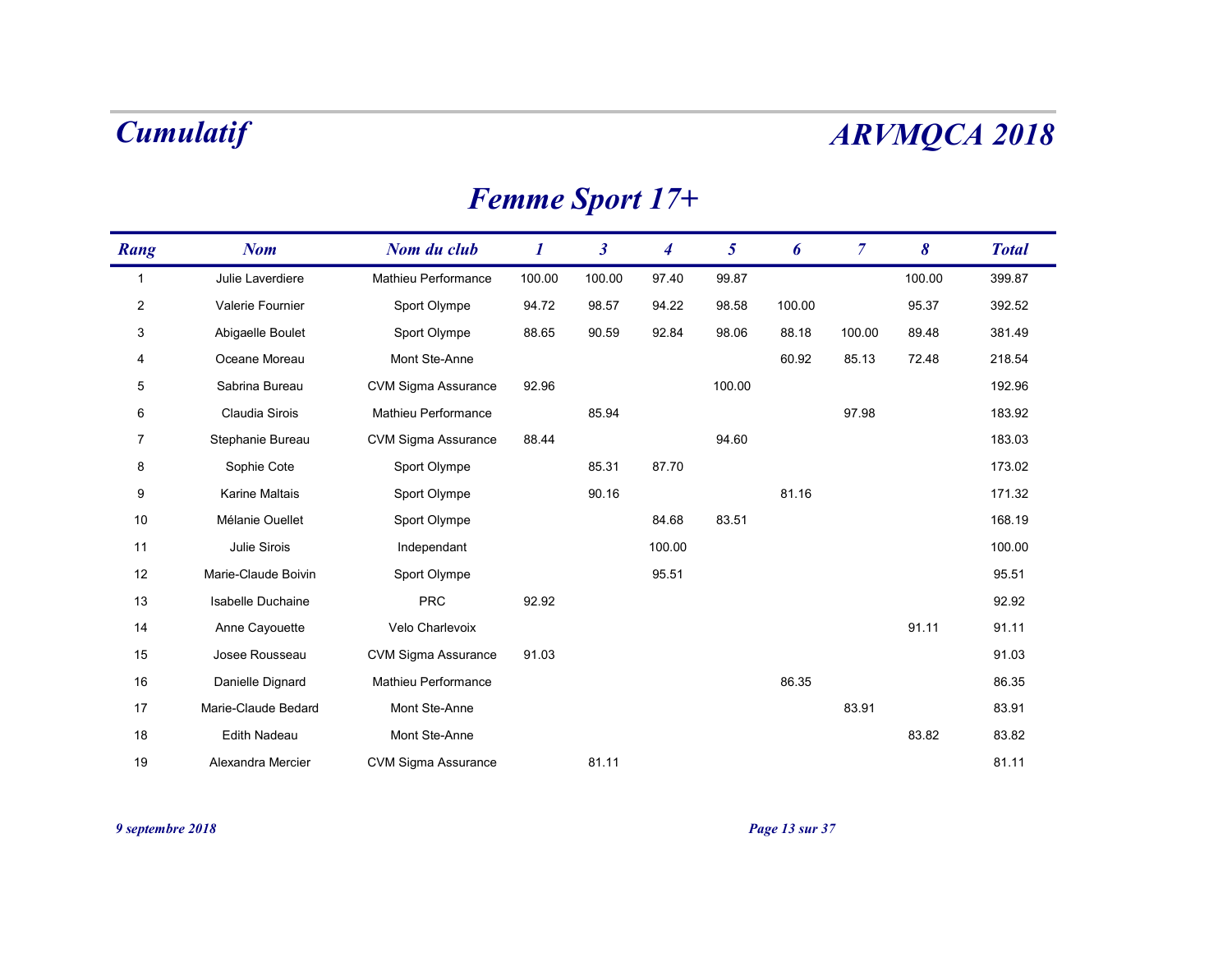## Femme Sport 17+

|      | <b>Cumulatif</b>        |               |                  |                      |                        |                 |       |                |                       | <b>ARVMQCA 2018</b> |
|------|-------------------------|---------------|------------------|----------------------|------------------------|-----------------|-------|----------------|-----------------------|---------------------|
|      |                         |               |                  |                      |                        |                 |       |                |                       |                     |
|      |                         |               |                  |                      | <b>Femme Sport 17+</b> |                 |       |                |                       |                     |
|      | <b>Nom</b>              | Nom du club   | $\boldsymbol{I}$ | $\boldsymbol{\beta}$ | $\overline{4}$         | $5\overline{)}$ | 6     | $\overline{7}$ | $\boldsymbol{\delta}$ | <b>Total</b>        |
| Rang |                         |               |                  |                      |                        |                 |       |                |                       |                     |
| 20   | Karine Lapierre         |               |                  |                      |                        |                 |       | 78.89          |                       | 78.89               |
| 21   | Marie-Alice Dufour      | Mont Ste-Anne |                  |                      |                        |                 |       |                | 78.63                 | 78.63               |
| 22   | Valerie Gilbert         | Mont Ste-Anne |                  |                      |                        |                 |       |                | 74.04                 | 74.04               |
| 23   | Suzie Cote              | Mont Ste-Anne |                  |                      |                        |                 |       |                | 71.58                 | 71.58               |
| 24   | Marie-Philippe Rodrigue | Independant   |                  |                      |                        |                 | 71.56 |                |                       | 71.56               |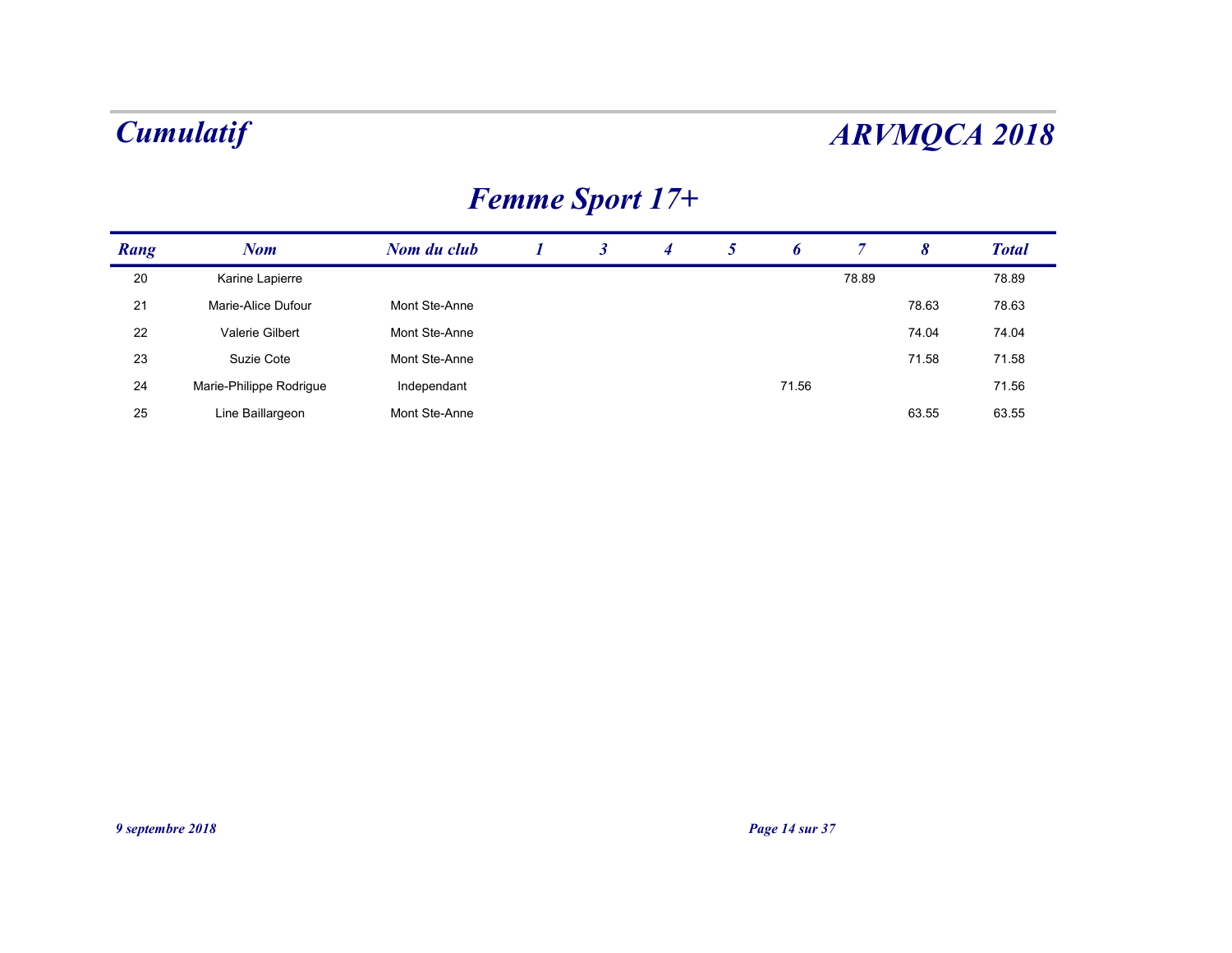## Maître Expert 30-39 H

|                | <b>Cumulatif</b>          |                              |                  |                      |                  |                |        |                |        | <b>ARVMQCA 2018</b> |
|----------------|---------------------------|------------------------------|------------------|----------------------|------------------|----------------|--------|----------------|--------|---------------------|
|                |                           | <b>Maître Expert 30-39 H</b> |                  |                      |                  |                |        |                |        |                     |
| Rang           | <b>Nom</b>                | Nom du club                  | $\boldsymbol{I}$ | $\boldsymbol{\beta}$ | $\boldsymbol{4}$ | 5 <sup>5</sup> | 6      | $\overline{7}$ | 8      | <b>Total</b>        |
| $\overline{1}$ | Julien Marceau            | Giant Quebec                 | 91.63            | 90.73                | 98.85            | 96.00          |        | 100.00         | 99.86  | 394.71              |
| $\overline{2}$ | Jean-Philippe Beaudet     | Mathieu Performance          | 92.73            | 88.68                |                  | 96.03          | 98.61  | 97.08          | 100.00 | 391.73              |
| 3              | Mathieu Suzor-Pleau       | Garneau Quebec               | 88.95            | 85.69                | 95.73            | 91.50          | 97.75  | 95.60          | 95.15  | 384.23              |
| 4              | Mathieu Lanouette         | Garneau Quebec               | 87.22            | 87.75                | 99.16            |                | 93.50  | 92.40          |        | 372.80              |
| 5              | Jean-Philippe Giguere     | Giant Quebec                 |                  | 81.75                |                  | 91.03          | 90.92  | 92.72          |        | 356.43              |
| 6              | Gino Ricci                | Giant Quebec                 | 100.00           | 100.00               |                  | 100.00         |        |                |        | 300.00              |
| $\overline{7}$ | Philippe Champagne        | Vachon Subaru Beauce         |                  | 87.82                | 97.47            |                | 94.78  |                |        | 280.07              |
| 8              | Simon Laprise             | Mathieu Performance          | 90.82            | 89.73                |                  |                | 91.83  |                |        | 272.38              |
| 9              | <b>Patrick Mimeault</b>   | Specialized Quebec           |                  |                      |                  | 97.99          | 100.00 |                |        | 197.99              |
| 10             | Pierre-Olivier Cloutier   | Felt MTB                     |                  | 91.17                |                  | 98.10          |        |                |        | 189.28              |
| 11             | Eric Lapointe             | Independant                  | 89.71            | 86.00                |                  |                |        |                |        | 175.71              |
| $12$           | Pat Pero                  | LB Cycle                     |                  |                      | 100.00           |                |        |                |        | 100.00              |
| 13             | Louis Perusse             | Independant                  |                  |                      |                  |                | 97.06  |                |        | 97.06               |
| 14             | Charles Blanchet-Levesque | Devinci                      | 96.97            |                      |                  |                |        |                |        | 96.97               |
| 15             | Dominic Jean              | Sport Olympe                 |                  |                      | 94.44            |                |        |                |        | 94.44               |
| 16             | Adam Anderson             |                              | 92.63            |                      |                  |                |        |                |        | 92.63               |
| 17             | Eric Dulong               | Mathieu Performance          |                  |                      |                  | 89.25          |        |                |        | 89.25               |
| 18             | Martin Coulombe           | Independant                  | 71.86            |                      |                  |                |        |                |        | 71.86               |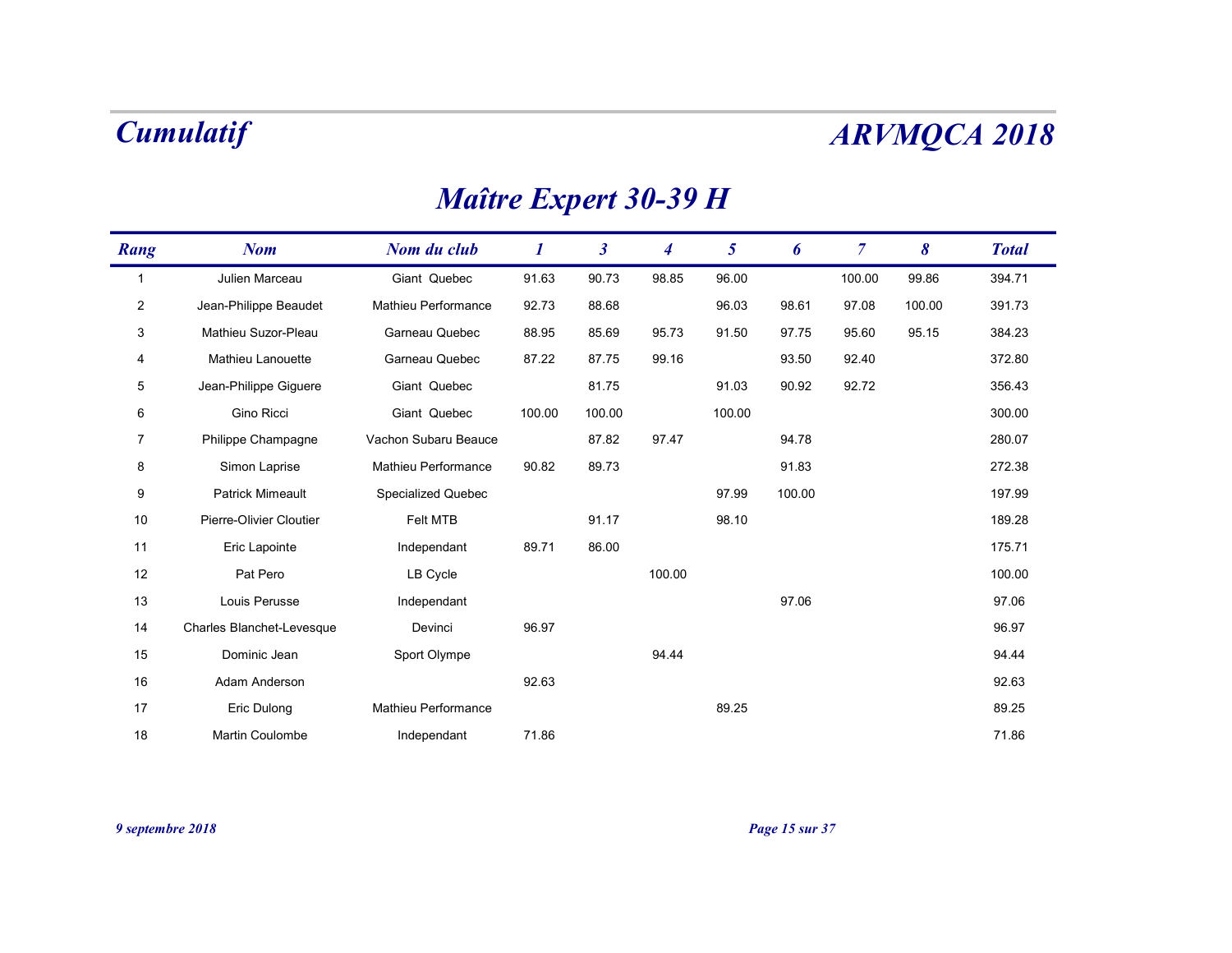## Maître Expert 40+ H

|                | <b>Cumulatif</b>         |                           |                     |                      |                  |                 |        |                |        | <b>ARVMQCA 2018</b> |
|----------------|--------------------------|---------------------------|---------------------|----------------------|------------------|-----------------|--------|----------------|--------|---------------------|
|                |                          |                           | Maître Expert 40+ H |                      |                  |                 |        |                |        |                     |
| Rang           | <b>Nom</b>               | Nom du club               | $\boldsymbol{I}$    | $\boldsymbol{\beta}$ | $\boldsymbol{4}$ | $5\overline{)}$ | 6      | $\overline{7}$ | 8      | <b>Total</b>        |
| $\overline{1}$ | Stephen Flindall         | Sport Olympe              | 100.00              | 100.00               | 99.91            | 99.22           | 100.00 |                | 100.00 | 400.00              |
| $\overline{2}$ | <b>Francis Deschenes</b> | Sport Olympe              | 92.93               | 93.23                | 95.12            |                 | 96.84  | 98.17          | 96.65  | 386.78              |
| 3              | Antoine Pelletier        | Giant Quebec              | 94.19               | 94.85                | 94.90            | 95.92           | 93.32  | 100.00         |        | 385.67              |
| 4              | Patrick Fournier         | Duvaltex                  | 95.13               | 95.05                | 91.03            | 94.97           | 89.67  |                |        | 376.17              |
| 5              | Eric Therrien            | Giant Quebec              | 89.20               | 93.56                | 90.16            | 94.04           |        | 93.86          | 91.67  | 373.13              |
| 6              | Jean-Nicolas Harvey      | Sport Olympe              | 94.98               |                      | 93.25            |                 |        | 98.84          |        | 287.06              |
| 7              | Mathieu Dery             |                           | 90.48               |                      | 94.88            |                 | 79.80  |                |        | 265.15              |
| 8              | Mario Gingras            | Garneau Quebec            |                     | 87.65                | 87.46            |                 | 84.66  |                |        | 259.78              |
| 9              | Vincent Audet            | Felt MTB                  |                     |                      |                  | 100.00          | 97.64  |                |        | 197.64              |
| 10             | Stephane Lemire          | Mont Ste-Anne             |                     |                      | 99.72            | 97.63           |        |                |        | 197.36              |
| 11             | Jean Guerin              | Felt MTB                  | 96.86               |                      |                  | 92.80           |        |                |        | 189.66              |
| 12             | Jean-Francois Ermel      | Mont Ste-Anne             |                     |                      | 87.86            |                 |        |                | 87.22  | 175.08              |
| 13             | Denis St-Amand           | Mathieu Performance       |                     | 84.47                |                  |                 | 84.76  |                |        | 169.22              |
| 14             | Mario Beauregard         | <b>Collectif Parlee</b>   |                     |                      | 100.00           |                 |        |                |        | 100.00              |
| 15             | Maxim Morel              | <b>Specialized Quebec</b> |                     |                      |                  |                 | 99.24  |                |        | 99.24               |
| 16             | Mathieu Grenier          |                           |                     |                      |                  |                 |        |                | 98.49  | 98.49               |
| 17             | Julien Royer             | Mathieu Performance       |                     |                      |                  |                 |        |                | 96.81  | 96.81               |
|                |                          |                           |                     |                      |                  | 94.87           |        |                |        | 94.87               |
| 18             | Nicolas Fortin           | Duvaltex                  |                     |                      |                  |                 |        |                |        |                     |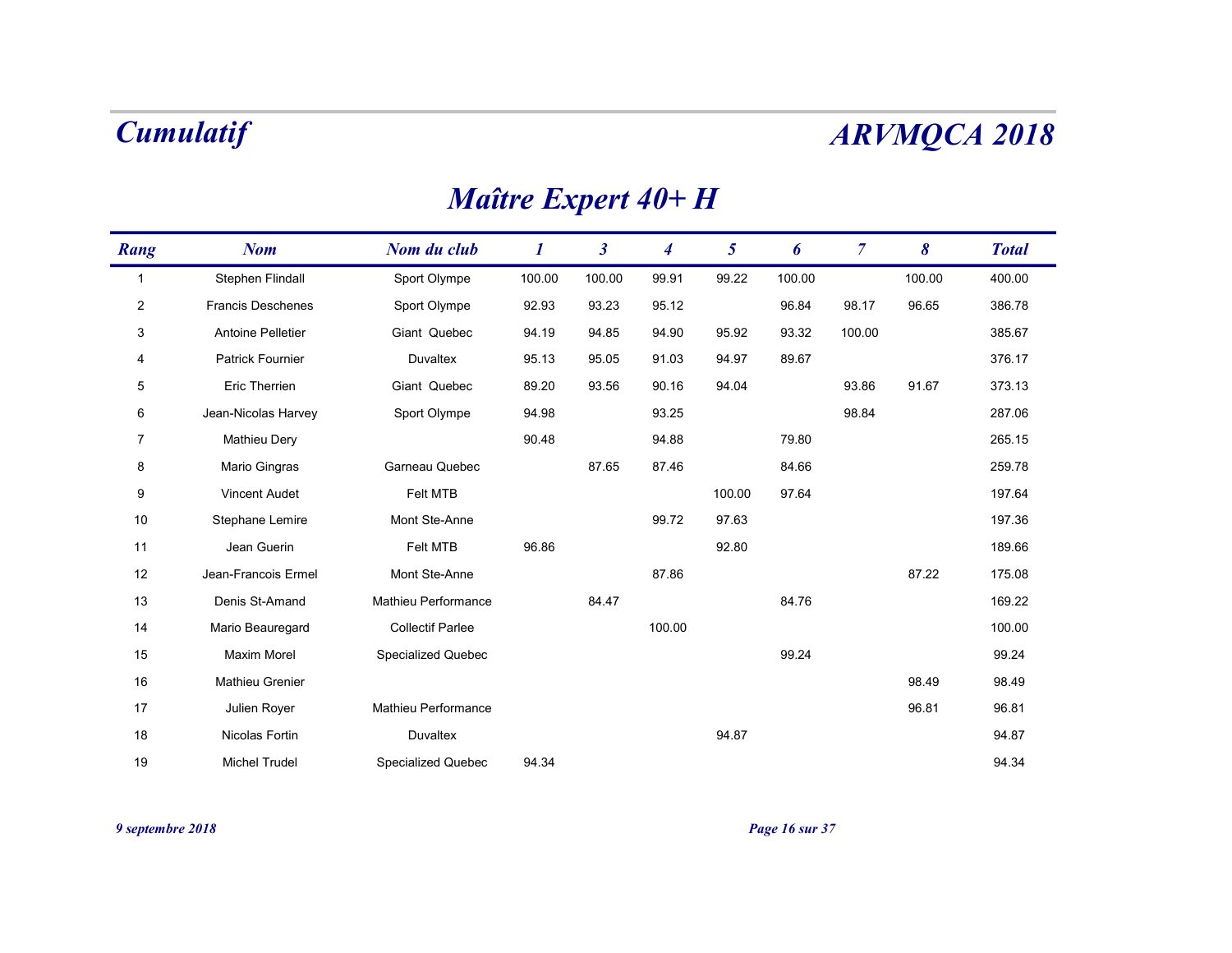## Maître Expert 40+ H

|      | <b>Cumulatif</b>    |                    |                      |                  |       |   |                |                       | <b>ARVMQCA 2018</b> |
|------|---------------------|--------------------|----------------------|------------------|-------|---|----------------|-----------------------|---------------------|
|      |                     |                    | Maître Expert 40+ H  |                  |       |   |                |                       |                     |
| Rang | <b>Nom</b>          | Nom du club        | $\boldsymbol{\beta}$ | $\boldsymbol{4}$ | 5     | 6 | $\overline{7}$ | $\boldsymbol{\delta}$ | <b>Total</b>        |
| 20   | Martin Laricheliere | Mont Ste-Anne      |                      |                  |       |   |                | 87.47                 | 87.47               |
|      | Philippe Souveton   | Specialized Quebec |                      |                  | 85.63 |   |                |                       | 85.63               |
| 21   |                     | Garneau Quebec     | 67.98                |                  |       |   |                |                       | 67.98               |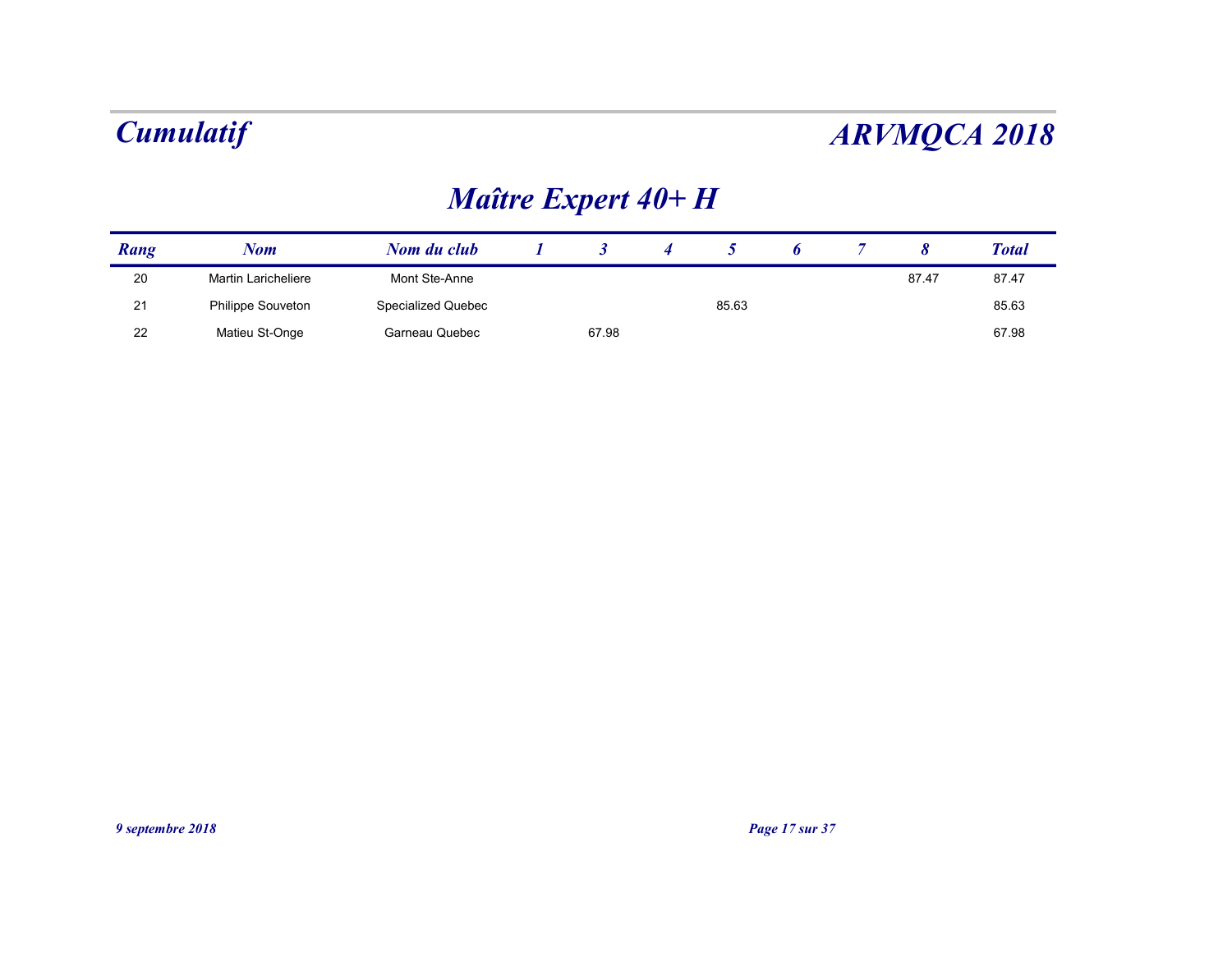## Maître Sport 30-39 H

|                | <b>Cumulatif</b>        |                             |                  |                      |                  |                 |        |                |        | <b>ARVMQCA 2018</b> |
|----------------|-------------------------|-----------------------------|------------------|----------------------|------------------|-----------------|--------|----------------|--------|---------------------|
|                |                         | <b>Maître Sport 30-39 H</b> |                  |                      |                  |                 |        |                |        |                     |
| Rang           | <b>Nom</b>              | Nom du club                 | $\boldsymbol{l}$ | $\boldsymbol{\beta}$ | $\boldsymbol{4}$ | $5\overline{)}$ | 6      | $\overline{7}$ | 8      | <b>Total</b>        |
| $\overline{1}$ | <b>Bruno Turcotte</b>   | Mathieu Performance         | 97.32            | 100.00               |                  | 97.74           |        | 100.00         |        | 395.05              |
| $\overline{2}$ | Guy Bilodeau            | <b>CCL Levis</b>            | 94.72            | 97.77                |                  | 97.34           | 91.79  |                | 99.98  | 389.81              |
| 3              | Lucien Gingras          | Sport Olympe                | 95.40            | 97.23                | 94.36            | 96.98           |        |                | 96.40  | 386.02              |
| 4              | Jean-Francois Babin     | <b>CVM Sigma Assurance</b>  | 96.44            |                      |                  | 98.50           | 90.33  | 99.05          |        | 384.33              |
| 5              | Francois Daigle         | Sport Olympe                |                  | 95.89                | 95.44            | 96.31           | 93.39  |                | 96.35  | 383.99              |
| 6              | Simon Drouin            | mandin-Mathieu Performa     | 89.43            | 92.34                | 95.79            | 96.34           | 86.54  |                |        | 373.91              |
| 7              | Francis Vachon          | <b>CVM Sigma Assurance</b>  |                  | 91.42                | 90.39            | 90.22           | 77.37  |                |        | 349.40              |
| 8              | Frederik Martineau      | mandin-Mathieu Performal    | 82.53            |                      | 82.81            | 87.67           | 70.50  |                |        | 323.51              |
| 9              | Alexis Giroux           | Sport Olympe                | 74.84            | 77.68                | 78.90            |                 |        | 80.31          | 83.17  | 320.06              |
| 10             | Mathieu Morissette-Dion | <b>CVM Sigma Assurance</b>  |                  |                      | 100.00           |                 |        |                | 100.00 | 200.00              |
| 11             | Stephane Vallee         | mandin-Mathieu Performal    |                  |                      | 98.69            | 100.00          |        |                |        | 198.69              |
| 12             | Remi Gosselin           |                             |                  |                      |                  | 96.56           | 95.24  |                |        | 191.80              |
| 13             | <b>Israel Mercier</b>   | Independant                 | 100.00           |                      |                  |                 |        |                |        | 100.00              |
| 14             | Guillaume Levesque      | Mon Velo                    |                  |                      |                  |                 | 100.00 |                |        | 100.00              |
| 15             | <b>Benedict Mercier</b> | Independant                 | 99.97            |                      |                  |                 |        |                |        | 99.97               |
| 16             | <b>Francis Tellier</b>  | Duvaltex                    |                  |                      |                  |                 |        |                | 97.97  | 97.97               |
| 17             | Etienne Babin           | Independant                 |                  |                      |                  | 96.82           |        |                |        | 96.82               |
|                |                         |                             |                  |                      |                  |                 |        | 94.72          |        | 94.72               |
| 18             | Marco Caron             |                             |                  |                      |                  |                 |        |                |        |                     |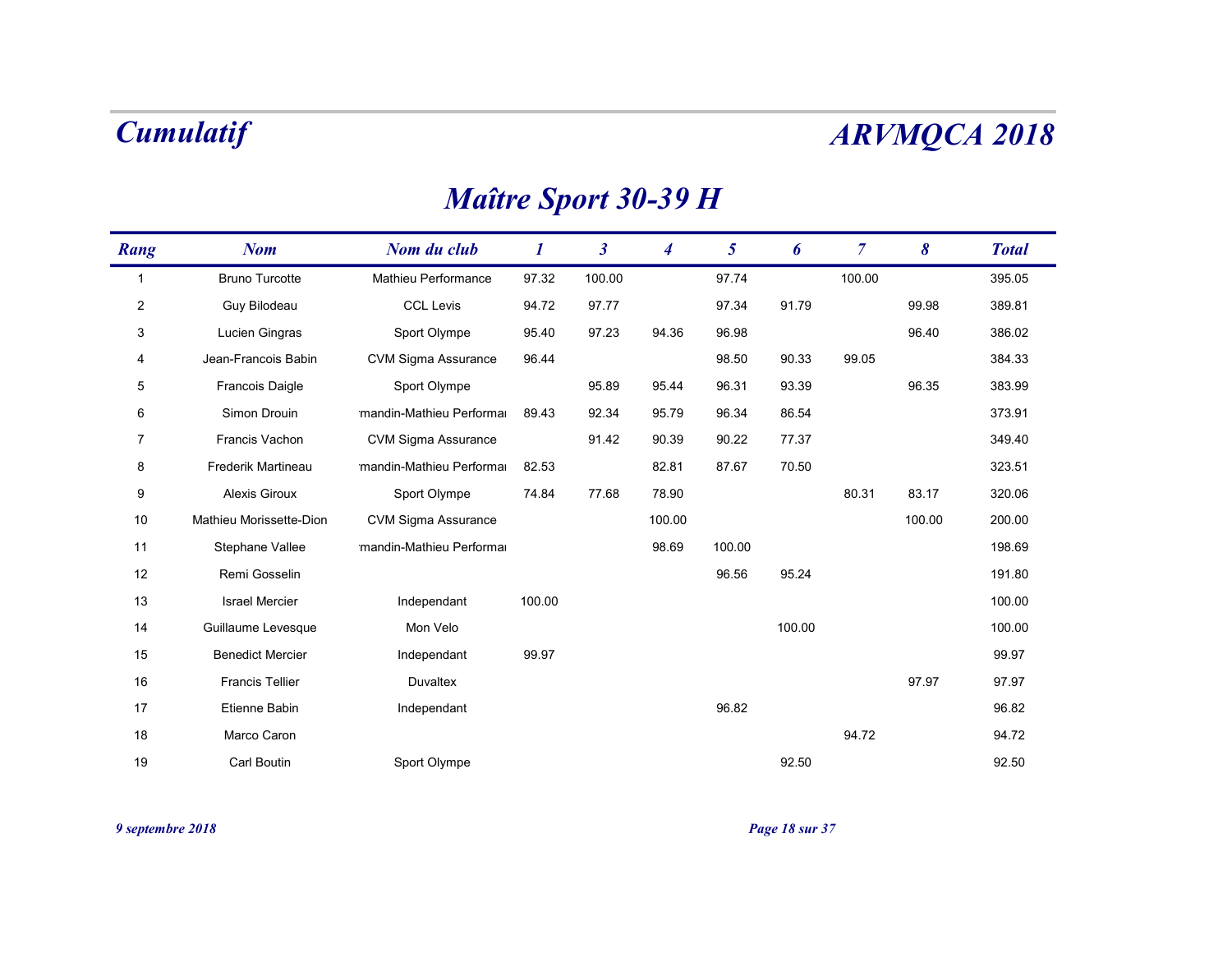## Maître Sport 30-39 H

|                  | <b>Cumulatif</b>      |                             |                  |                |                |                |                |                |                       | <b>ARVMQCA 2018</b> |
|------------------|-----------------------|-----------------------------|------------------|----------------|----------------|----------------|----------------|----------------|-----------------------|---------------------|
|                  |                       | <b>Maître Sport 30-39 H</b> |                  |                |                |                |                |                |                       |                     |
| Rang             | <b>Nom</b>            | Nom du club                 | $\boldsymbol{I}$ | 3 <sup>7</sup> | $\overline{4}$ | 5 <sup>5</sup> | 6              | $\overline{7}$ | $\boldsymbol{\delta}$ | <b>Total</b>        |
| 20               | Guillaume Grandmont   | Mathieu Performance         |                  | 91.78          |                |                |                |                |                       | 91.78               |
| 21               | Guillaume Pare        | Mont Ste-Anne               |                  |                |                |                |                | 90.39          |                       | 90.39               |
| 22               | <b>Anthony Powers</b> |                             |                  |                |                |                |                |                | 87.82                 | 87.82               |
| 23               | <b>Martin Paquet</b>  | Mathieu Performance         |                  |                |                |                | 87.70          |                |                       | 87.70               |
| 24               | Remi Belanger         |                             |                  |                |                |                |                | 84.06          |                       | 84.06               |
| 25               | Philippe Tremblay     | Mathieu Performance         | 72.05            |                |                |                |                |                |                       | 72.05               |
| 26               | <b>Olivier Drouin</b> | Garneau Quebec              |                  | 68.98          |                |                |                |                |                       | 68.98               |
| 27               | Pierre Pare           |                             |                  |                | 67.06          |                |                |                |                       | 67.06               |
| 28               | Yohan Lamontagne      |                             | 65.60            |                |                |                |                |                |                       | 65.60               |
|                  |                       |                             |                  |                |                |                |                |                |                       |                     |
|                  |                       |                             |                  |                |                |                |                |                |                       |                     |
|                  |                       |                             |                  |                |                |                |                |                |                       |                     |
|                  |                       |                             |                  |                |                |                |                |                |                       |                     |
|                  |                       |                             |                  |                |                |                |                |                |                       |                     |
|                  |                       |                             |                  |                |                |                |                |                |                       |                     |
|                  |                       |                             |                  |                |                |                |                |                |                       |                     |
|                  |                       |                             |                  |                |                |                |                |                |                       |                     |
|                  |                       |                             |                  |                |                |                |                |                |                       |                     |
|                  |                       |                             |                  |                |                |                |                |                |                       |                     |
|                  |                       |                             |                  |                |                |                |                |                |                       |                     |
| 9 septembre 2018 |                       |                             |                  |                |                |                | Page 19 sur 37 |                |                       |                     |
|                  |                       |                             |                  |                |                |                |                |                |                       |                     |
|                  |                       |                             |                  |                |                |                |                |                |                       |                     |
|                  |                       |                             |                  |                |                |                |                |                |                       |                     |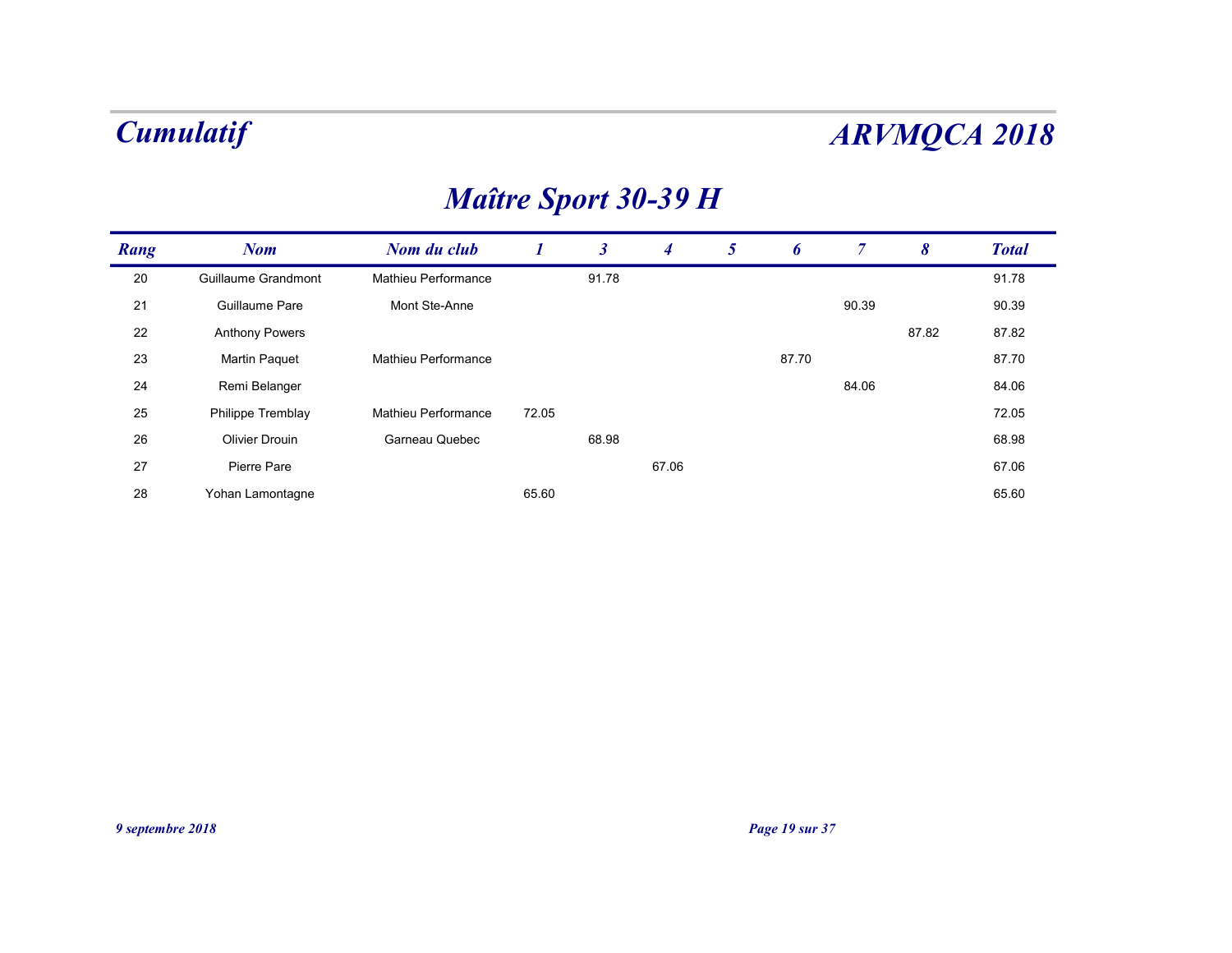# Nom Nom du club 1 3 <sup>4</sup> Rang 5 Nometical Nometra Club 1 3 4 5 6 7 8 Total **RVMQCA 2018**<br>
<br>
<u>7 8 Total</u><br>
<br>
<u>32 99.98 397.98</u><br>
<br>
<br>
93.65 393.11 1 397.98 Frederic Grandmont Mont Ste-Anne 93.75 92.62 99.05 99.64 99.32 99.98  $\begin{array}{cccccc} \textit{unruality} & & & & & & & & \\ \textit{Maitre Sport 40-49 H} & & & & & & & & \\ \hline \textit{mg} & & & & & & & & & & \\ \hline \textit{Priedetic Grantmost} & & & & & & & & & & & \\ \hline \textit{Friedetic Grantmost} & & & & & & & & & & & & \\ \hline \textit{Priedetic Carton} & & & & & & & & & & & & \\ \hline \textit{Predistic Carton} & & & & & & & & & & & & & \\ \hline \textit{Predistic Carton} & & & & & & & & & & & & & \\ \hline \textit{Predistic Carton} & & & & & &$  $\begin{array}{cccccccccccccccc} \textit{unnu} \end{array} \begin{array}{cccccccccccc} \textit{unnu} \end{array} \begin{array}{cccccccc} \textit{sum} \end{array} \begin{array}{cccccccc} \textit{sum} \end{array} \begin{array}{cccccccc} \textit{sum} \end{array} \begin{array}{cccccccc} \textit{sum} \end{array} \begin{array}{cccccccc} \textit{sum} \end{array} \begin{array}{cccccccc} \textit{sum} \end{array} \begin{array}{cccccccc} \textit{sum} \end{array} \begin{array}{cccccccc} \textit{sum} \end{array} \begin{array}{cccccccc} \textit{sum} \end{array} \begin{array}{cccc$  $\begin{array}{cccccccccccccccc} \textit{unnu} & \textit{1.4} & \textit{1.4} & \textit{1.4} & \textit{1.4} & \textit{1.4} & \textit{1.4} & \textit{1.4} & \textit{1.4} & \textit{1.4} & \textit{1.4} & \textit{1.4} & \textit{1.4} & \textit{1.4} & \textit{1.4} & \textit{1.4} & \textit{1.4} & \textit{1.4} & \textit{1.4} & \textit{1.4} & \textit{1.4} & \textit{1.4} & \textit{1.4} & \textit{$ 5 385.25 Luc Chouinard Mathieu Performance 94.88 92.90 97.12 96.00 97.25 6 378.10 Charles Belzile Sport Olympe 92.82 88.98 93.41 90.95 96.15 93.48 95.06 7 377.81 Simon Gauthier Mathieu Performance 92.21 93.55 94.86 97.20 8 376.97 Mathieu Letendre Independant 90.16 89.94 96.12 94.69 92.90 93.26  $\begin{array}{llllllll} \hline \textbf{I.}\qquad \textbf{I.}\qquad \textbf{I.}\qquad \textbf{I.}\qquad \textbf{I.}\qquad \textbf{I.}\qquad \textbf{I.}\qquad \textbf{I.}\qquad \textbf{I.}\qquad \textbf{I.}\qquad \textbf{I.}\qquad \textbf{I.}\qquad \textbf{I.}\qquad \textbf{I.}\qquad \textbf{I.}\qquad \textbf{I.}\qquad \textbf{I.}\qquad \textbf{I.}\qquad \textbf{I.}\qquad \textbf{I.}\qquad \textbf{I.}\qquad \textbf{I.}\qquad \textbf{I.}\qquad$ 10 369.25 Patrick Mathieu Sport Olympe 91.28 91.82 92.83 89.09 93.31 90.67 11 361.51 Pascal Beaulieu Sport Olympe 87.02 86.48 88.41 89.52 89.05 93.41 89.54  $\begin{array}{|ccccccccccccccccccc|}\hline \textbf{1} & \textbf{1} & \textbf{2} & \textbf{2} & \textbf{2} & \textbf{2} & \textbf{2} & \textbf{2} & \textbf{2} & \textbf{2} & \textbf{2} & \textbf{2} & \textbf{2} & \textbf{2} & \textbf{2} & \textbf{2} & \textbf{2} & \textbf{2} & \textbf{2} & \textbf{2} & \textbf{2} & \textbf{2} & \textbf{2} & \textbf{2} & \textbf{2} & \textbf{2} & \textbf{2} & \textbf{2} & \textbf{2} & \text$  $M\overline{dH}T^p \cong \text{Sport 4U-49 }\text{H}$ <br>
Frodor Grandmont Monti Se-Ance<br>
2 Fredor Grandmont Mont Se-Ance<br>
2 Fredor Degen<br>
3 - Fredor Begin Hotel Section<br>
3 - Section Madissi Polympe 89.28 99.05 99.64 99.30<br>
3 - Section Nadissi M 11 29 Nom Marin Maria Severna 1923 14 5 6 7 8 Total 11<br>1 Frederic Grandmont Mari Sle-Arme 193.75 192.62 96.05 99.64 193.22 99.66 397.99<br>12 Frederic Beath Independent 19624<br>14 Sebaster Nadies Marine Performance 1948 192.90 15 283.09 Remi Theberge Mathieu Performance 89.94 96.70 96.45 16 Constrollent Mortis - Marine Construction 1975 - 1922 - 1930 - 1932 - 1932 - 1932 - 1932 - 1948 - 1948 - 1948 - 1948 - 1948 - 1948 - 1948 - 1948 - 1948 - 1948 - 1948 - 1948 - 1948 - 1948 - 1948 - 1948 - 1948 - 1948 - 19 17 270.52 Jean-Francois Paquet 83.82 93.11 93.59 3 Jacques Andenboron Sport Olympe 91.42 80.36 85.88 85.88 85.88 85.88 86.88 86.88 10.000 98.34 88.85 382.88<br>18 Elus Cheminated Muslim Parlamentare 94.88 92.90 97.12 98.60 97.91 97.25 385.25<br>17 Cheminated Muslim Parlamentar 19 Schott Normand Mindhel Performance 92.50 94.89 99.511 99.00 90.34 90.53 302.29<br>19 Charles Babile Spart Olympe: 92.82 92.90 97.12 96.00<br>19 Charles Babile Spart Olympe: 92.82 80.84 90.55 98.15 93.46 95.06 37.18 10<br>17 Simo 9 Simon Gauther Mathiasu Performance 92.21 93.55 94.86 97.20 377.81<br>
9 Mathias Lakentine – Independent 90.16 89.94 96.12 94.89 92.09 92.29 77.81<br>
9 Yohan Deminates (Web Externe St Reynolds 19.54 86.54 86.02 88.33 94.62 93.

### Maître Sport 40-49 H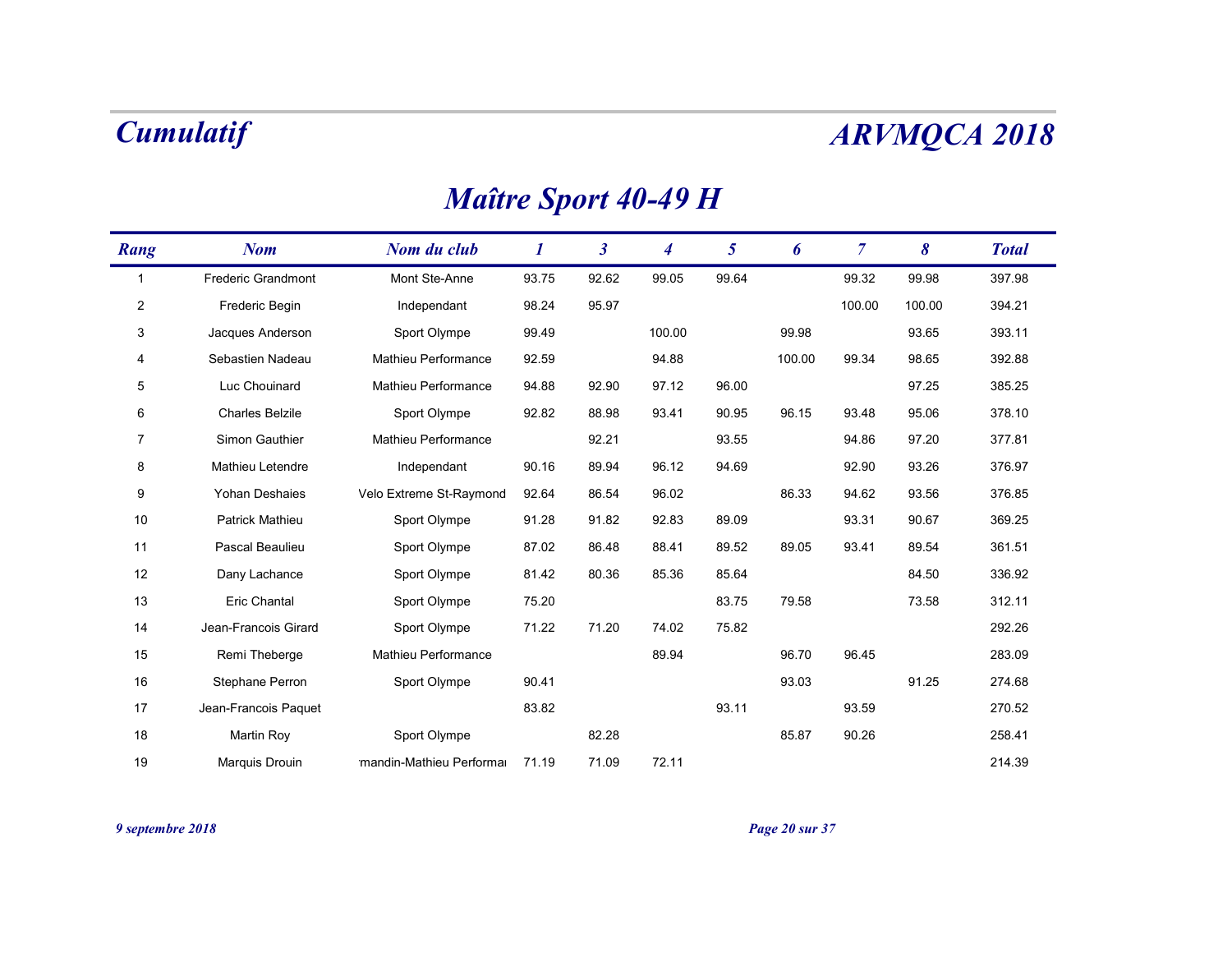## Maître Sport 40-49 H

|        | <b>Cumulatif</b>         |                             |          |                      |                |                |       |                | <b>ARVMQCA 2018</b>   |              |
|--------|--------------------------|-----------------------------|----------|----------------------|----------------|----------------|-------|----------------|-----------------------|--------------|
|        |                          | <b>Maître Sport 40-49 H</b> |          |                      |                |                |       |                |                       |              |
| Rang   | <b>Nom</b>               | Nom du club                 | $\bm{l}$ | $\boldsymbol{\beta}$ | $\overline{4}$ | 5 <sup>5</sup> | 6     | $\overline{7}$ | $\boldsymbol{\delta}$ | <b>Total</b> |
| $20\,$ | Dany Bouchard            | Independant                 |          | 99.51                |                | 100.00         |       |                |                       | 199.51       |
| 21     | Dominic Corbeil          | Sport Olympe                | 97.09    | 100.00               |                |                |       |                |                       | 197.09       |
| 22     | Sylvain Poitras          | Independant                 |          |                      |                |                | 98.72 |                | 98.12                 | 196.84       |
| 23     | Mario Beauregard         | Independant                 | 100.00   | 96.80                |                |                |       |                |                       | 196.80       |
| 24     | Tommy Turgeon            | Sport Olympe                | 92.98    |                      |                |                | 90.53 |                |                       | 183.52       |
| 25     | <b>Benoit Tousignant</b> | Independant                 |          |                      |                |                |       | 89.96          | 85.49                 | 175.45       |
| 26     | Patrick Coutu            | mandin-Mathieu Performal    |          | 86.00                |                | 88.38          |       |                |                       | 174.38       |
| 27     | Jock Drouin              |                             |          |                      | 85.03          |                | 83.70 |                |                       | 168.74       |
| 28     | <b>Charles Audet</b>     | Sport Olympe                | 82.64    |                      |                | 85.53          |       |                |                       | 168.17       |
| 29     | Steve Lachance           | Independant                 | 83.50    | 83.15                |                |                |       |                |                       | 166.65       |
| 30     | Danny Boivin             | Independant                 |          | 80.03                |                |                | 84.52 |                |                       | 164.55       |
| 31     | <b>Martin Boulet</b>     | Sport Olympe                |          |                      | 76.60          | 83.01          |       |                |                       | 159.60       |
| $32\,$ | Julien Royer             | Mathieu Performance         |          |                      |                |                | 97.22 |                |                       | 97.22        |
| 33     | Nicolas Olivier          | Sport Olympe                |          |                      |                |                |       | 96.70          |                       | 96.70        |
| 34     | Eric Blais               | Duvaltex                    |          | 94.84                |                |                |       |                |                       | 94.84        |
| 35     | Eric Giroux              | Sport Olympe                |          |                      |                |                | 94.03 |                |                       | 94.03        |
| 36     | Jean-Marc Dulac          | Duvaltex                    | 93.80    |                      |                |                |       |                |                       | 93.80        |
| $37\,$ | Frederic Harvey          |                             | 92.56    |                      |                |                |       |                |                       | 92.56        |
|        |                          |                             |          |                      |                |                |       |                |                       |              |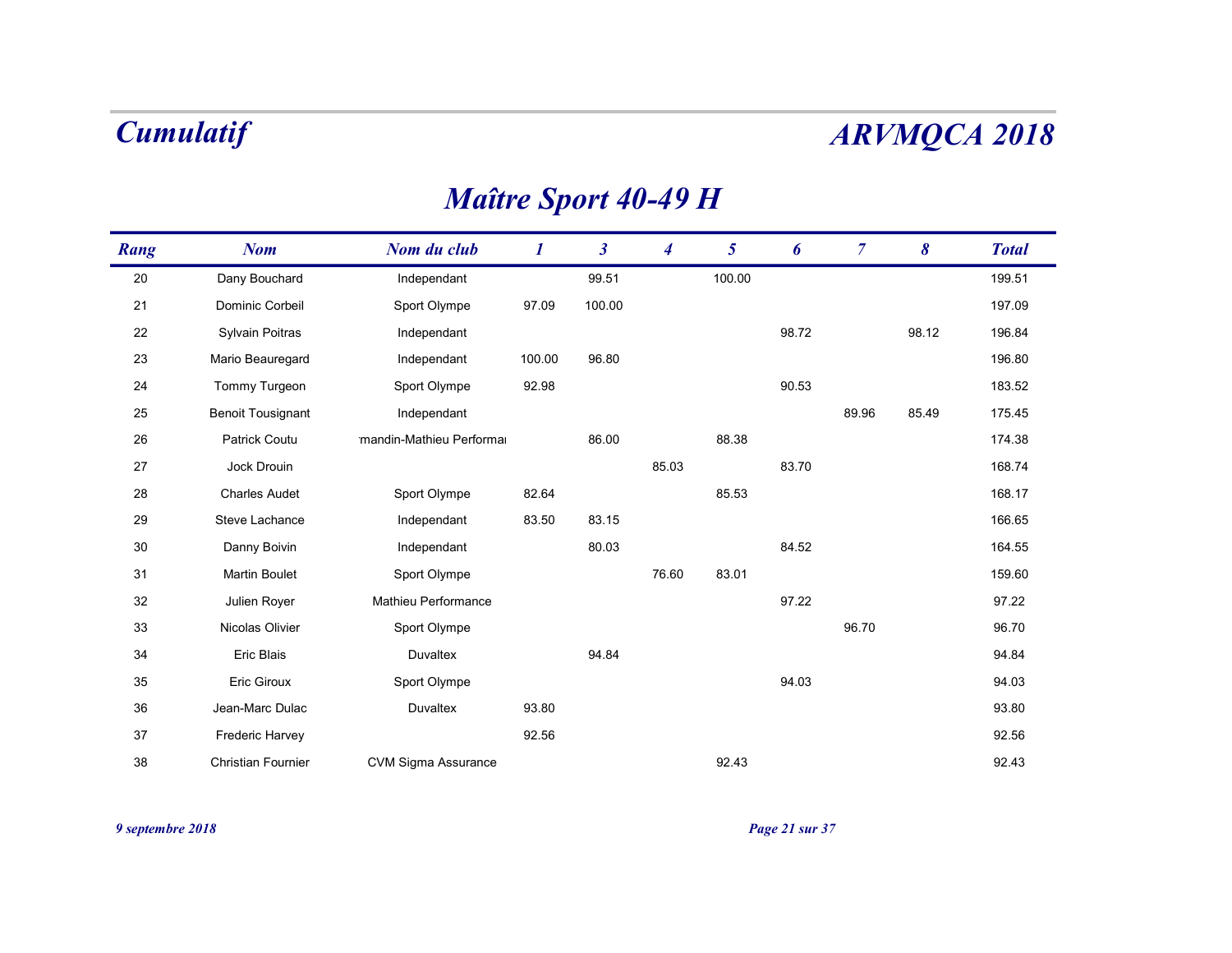## Maître Sport 40-49 H

|      | <b>Cumulatif</b>    |                             |          |                      |                  |                 |       |                |       | <b>ARVMQCA 2018</b> |
|------|---------------------|-----------------------------|----------|----------------------|------------------|-----------------|-------|----------------|-------|---------------------|
|      |                     | <b>Maître Sport 40-49 H</b> |          |                      |                  |                 |       |                |       |                     |
| Rang | <b>Nom</b>          | Nom du club                 | $\bm{l}$ | $\boldsymbol{\beta}$ | $\boldsymbol{4}$ | $5\overline{)}$ | 6     | $\overline{7}$ | 8     | <b>Total</b>        |
| 39   | Hugo Duchesne       | <b>CVM Sigma Assurance</b>  | 91.59    |                      |                  |                 |       |                |       | 91.59               |
| 40   | Francois Marcotte   | Independant                 |          |                      |                  | 90.60           |       |                |       | 90.60               |
| 41   | Dominic Robitaille  | <b>CVM Sigma Assurance</b>  | 90.43    |                      |                  |                 |       |                |       | 90.43               |
| 42   | <b>Eric Boutet</b>  |                             |          |                      |                  | 89.17           |       |                |       | 89.17               |
| 43   | Sylvain Auclair     | CVM Sigma Assurance         |          |                      |                  |                 |       |                | 88.46 | 88.46               |
| 44   | Steve Rousseau      | Independant                 |          |                      |                  | 86.97           |       |                |       | 86.97               |
| 45   | Steve Gagner        |                             |          |                      |                  |                 |       | 86.78          |       | 86.78               |
| 46   | Frederic Sasseville | Mont Ste-Anne               |          |                      |                  |                 |       |                | 84.66 | 84.66               |
| 47   | Francois Pothier    | CVM Sigma Assurance         |          | 83.49                |                  |                 |       |                |       | 83.49               |
| 48   | Daniel Lafreniere   | <b>CCL Levis</b>            | 83.04    |                      |                  |                 |       |                |       | 83.04               |
| 49   | Jean-Francois Duval | Dalbix Sherbrooke           |          |                      | 79.85            |                 |       |                |       | 79.85               |
| 50   | Michael Bouchard    | Sport Olympe                |          |                      |                  |                 | 78.95 |                |       | 78.95               |
| 51   | Donald Welman       | <b>CVM Sigma Assurance</b>  | 77.82    |                      |                  |                 |       |                |       | 77.82               |
| 52   | Jean Boisonneault   |                             |          |                      | 71.17            |                 |       |                |       | 71.17               |
| 53   | Hugues Laroche      | Sport Olympe                |          | 65.24                |                  |                 |       |                |       | 65.24               |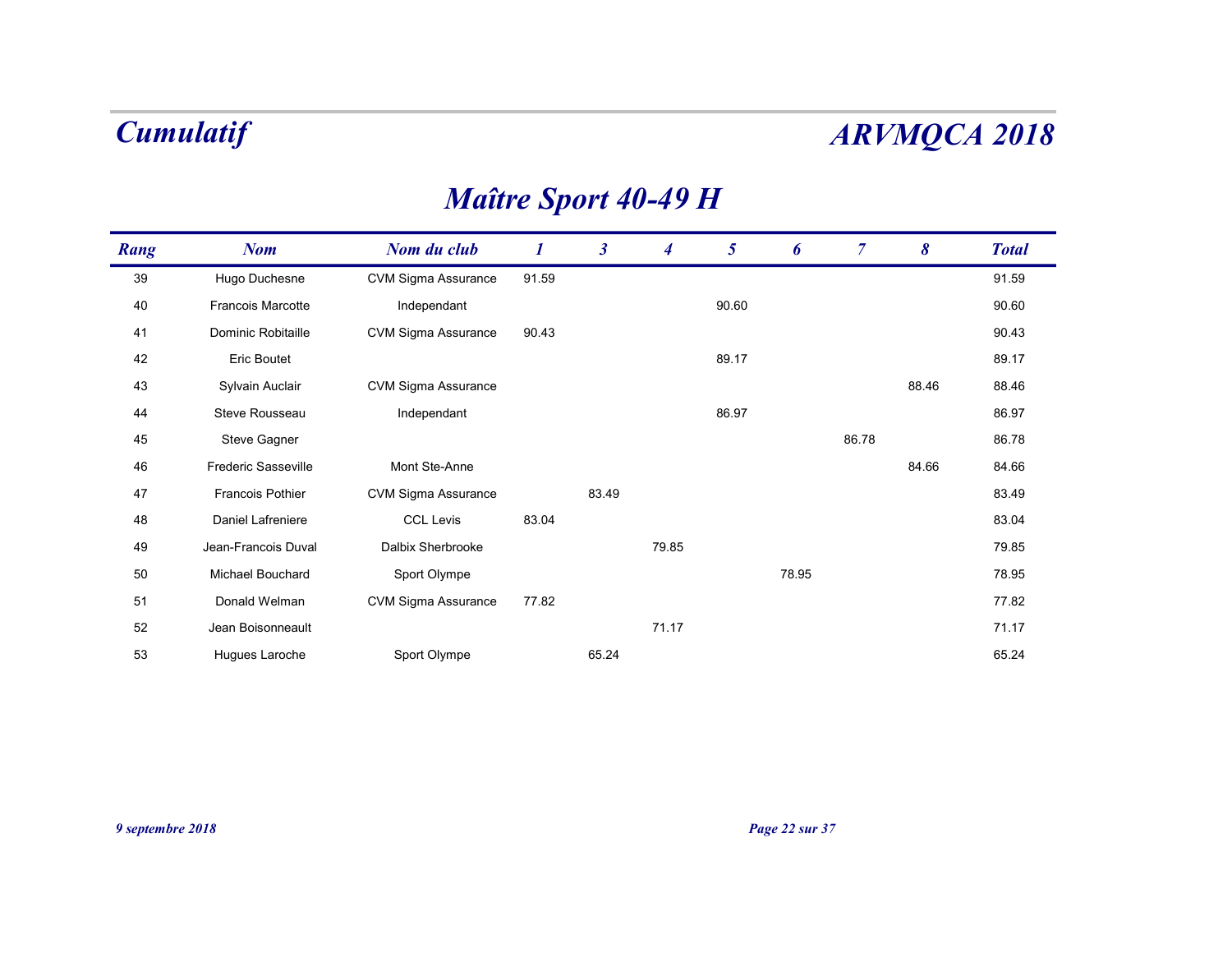## Maître Sport 50+

|                | <b>Cumulatif</b>     |                          |                  |                      |                         |                 |        |                |        | <b>ARVMQCA 2018</b> |
|----------------|----------------------|--------------------------|------------------|----------------------|-------------------------|-----------------|--------|----------------|--------|---------------------|
|                |                      |                          |                  |                      | <b>Maître Sport 50+</b> |                 |        |                |        |                     |
| Rang           | <b>Nom</b>           | Nom du club              | $\boldsymbol{l}$ | $\boldsymbol{\beta}$ | $\boldsymbol{4}$        | $5\overline{)}$ | 6      | $\overline{7}$ | 8      | <b>Total</b>        |
| $\overline{1}$ | Ludovic Coulaux      | Independant              |                  |                      |                         | 99.52           | 99.01  | 99.20          | 97.61  | 395.34              |
| $\overline{2}$ | Martin Morin         | Independant              | 90.07            |                      |                         |                 | 100.00 | 97.37          | 100.00 | 387.44              |
| 3              | Jean Prevost         | Felt MTB                 |                  |                      | 100.00                  | 100.00          | 89.64  |                | 95.99  | 385.62              |
| 4              | Raynald Bouchard     | mandin-Mathieu Performal | 82.79            |                      |                         | 96.46           |        | 98.52          | 99.62  | 377.39              |
| 5              | <b>Bruno Pare</b>    | Mathieu Performance      | 82.71            | 98.78                |                         |                 | 94.53  |                | 90.07  | 366.09              |
| 6              | Alain Dupont         | Le Pedalier              | 72.45            |                      |                         | 79.21           | 77.91  |                | 81.07  | 310.65              |
| 7              | Daniel Trudeau       | Mathieu Performance      |                  |                      |                         |                 |        | 100.00         | 99.56  | 199.56              |
| 8              | Yvan Boilard         |                          |                  | 100.00               |                         |                 |        |                |        | 100.00              |
| 9              | Eric truchon         | Mathieu Performance      | 100.00           |                      |                         |                 |        |                |        | 100.00              |
| 10             | Pierre Ethier        | Mont Ste-Anne            |                  |                      |                         | 93.64           |        |                |        | 93.64               |
| 11             | <b>Benoit Pacaud</b> |                          |                  |                      | 92.47                   |                 |        |                |        | 92.47               |
| 12             | Christian Marchand   |                          |                  |                      |                         |                 |        | 82.93          |        | 82.93               |
| 13             | Jaques Savard        | Mont Ste-Anne            |                  |                      |                         |                 |        |                | 82.06  | 82.06               |
| 14             | Sylvain Desbiens     | Performance Begin        | 82.01            |                      |                         |                 |        |                |        | 82.01               |
| 15             | Laurent Houde        | Mont Ste-Anne            |                  |                      |                         |                 |        |                | 81.30  | 81.30               |
| 16             | Alain Longval        | Independant              |                  |                      | 79.05                   |                 |        |                |        | 79.05               |
| 17             | <b>Martin Plante</b> | Independant              |                  |                      | 67.58                   |                 |        |                |        | 67.58               |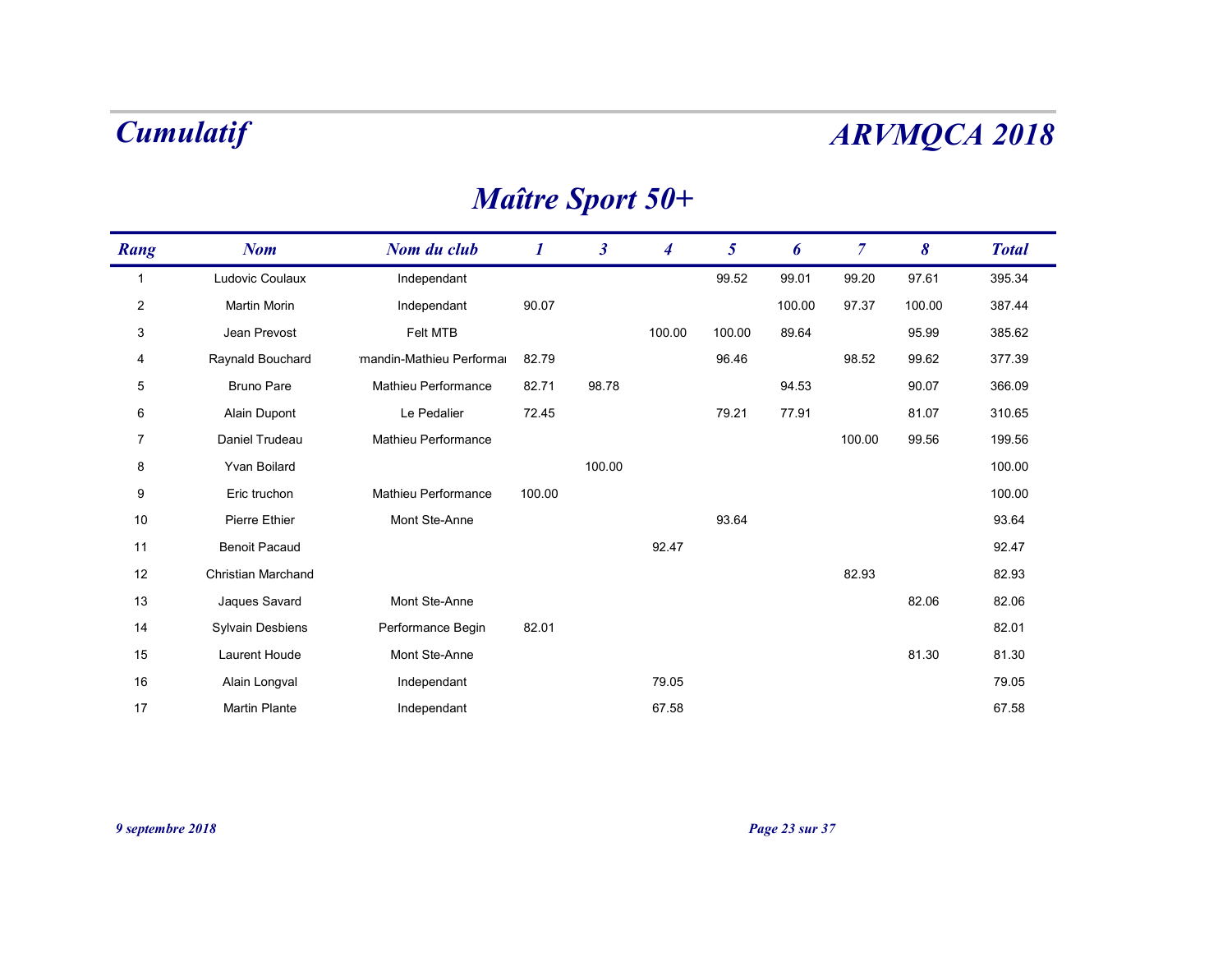### Minime F

|                | <b>Cumulatif</b>   |                            |                  |                      |                  |                |        |                |        | <b>ARVMQCA 2018</b> |
|----------------|--------------------|----------------------------|------------------|----------------------|------------------|----------------|--------|----------------|--------|---------------------|
|                |                    |                            |                  | <b>Minime F</b>      |                  |                |        |                |        |                     |
| Rang           | <b>Nom</b>         | Nom du club                | $\boldsymbol{I}$ | $\boldsymbol{\beta}$ | $\boldsymbol{4}$ | 5 <sup>5</sup> | 6      | $\overline{7}$ | 8      | <b>Total</b>        |
| $\overline{1}$ | Ophelie Grandmont  | Mont Ste-Anne              | 100.00           | 100.00               | 100.00           | 100.00         |        | 100.00         |        | 400.00              |
| $\overline{2}$ | Anabelle Drouin    | <b>CVM Sigma Assurance</b> | 99.35            |                      | 97.27            | 95.18          |        | 99.71          | 100.00 | 396.33              |
| 3              | Sophie Audet       | <b>CVM Sigma Assurance</b> | 94.17            |                      |                  | 78.80          | 100.00 | 90.34          | 90.46  | 374.97              |
| 4              | Clara Giguere      | <b>CVM Sigma Assurance</b> | 92.82            | 91.03                | 91.83            | 92.38          |        |                |        | 368.05              |
| 5              | Amelie Vachon      | CVM Sigma Assurance        |                  | 81.30                | 87.48            | 87.13          | 95.86  |                | 87.51  | 357.99              |
| 6              | Juliane Dorval     | Mont Ste-Anne              | 82.72            | 82.59                | 77.81            | 87.39          |        | 71.46          |        | 330.52              |
| $\overline{7}$ | Laurane Royer      | Mathieu Performance        | 79.77            | 78.06                | 78.75            | 76.74          | 73.62  |                | 79.60  | 316.18              |
| 8              | Charlotte Gaudreau | Ultime Velo                |                  |                      | 93.09            |                |        | 92.97          |        | 186.06              |
| 9              | Marie-Fay St-Onge  | Dalbix Sherbrooke          |                  |                      | 97.32            |                |        |                |        | 97.32               |
| 10             | Jasmine Dutil      | Dalbix Sherbrooke          |                  |                      | 93.69            |                |        |                |        | 93.69               |
| 11             | Louanne Cote       | XTRM-AMOS                  |                  |                      |                  |                |        | 88.78          |        | 88.78               |
| 12             | Marie-Lou Caron    | Sport Olympe               |                  | 74.35                |                  |                |        |                |        | 74.35               |
| 13             | Sarah-Eve Girard   | Sport Olympe               |                  | 57.62                |                  |                |        |                |        | 57.62               |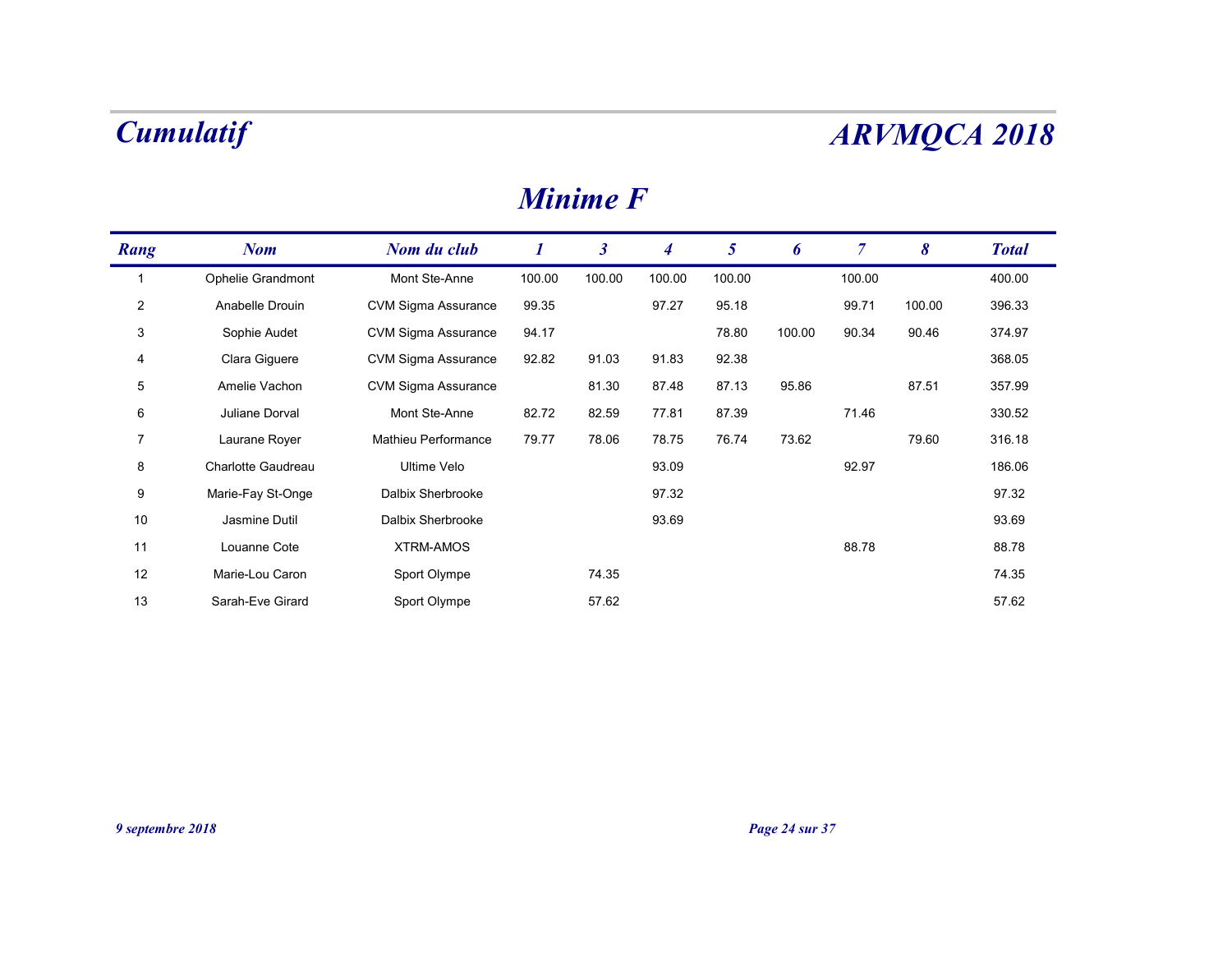### Minime H

|                | <b>Cumulatif</b>   |                     |          |                      |                  |                 |        |                |        | <b>ARVMQCA 2018</b> |
|----------------|--------------------|---------------------|----------|----------------------|------------------|-----------------|--------|----------------|--------|---------------------|
|                |                    |                     |          | <b>Minime H</b>      |                  |                 |        |                |        |                     |
| Rang           | <b>Nom</b>         | Nom du club         | $\bm{l}$ | $\boldsymbol{\beta}$ | $\boldsymbol{4}$ | $5\overline{)}$ | 6      | $\overline{7}$ | 8      | <b>Total</b>        |
| $\overline{1}$ | Maxime Theberge    | Mathieu Performance | 92.82    | 99.35                | 97.04            |                 | 100.00 | 99.48          | 99.95  | 398.79              |
| $\overline{2}$ | Leo Laricheliere   | Mont Ste-Anne       | 97.25    | 100.00               | 98.18            | 100.00          |        | 99.91          |        | 398.09              |
| 3              | Philippe Thiboutot | CVM Sigma Assurance | 100.00   |                      | 99.51            | 96.17           |        | 100.00         |        | 395.68              |
| 4              | Simon Ruelland     | CVM Sigma Assurance | 98.05    |                      | 98.74            | 98.45           |        | 99.57          |        | 394.81              |
| 5              | Alexis Bouchard    | Mont Ste-Anne       | 89.84    | 96.32                | 91.64            | 92.92           | 96.26  | 92.04          | 100.00 | 385.50              |
| 6              | Thomas Paradis     | Mont Ste-Anne       | 94.22    | 100.00               | 96.23            | 92.88           |        |                |        | 383.32              |
| 7              | William Langlais   | CVM Sigma Assurance | 96.96    |                      | 92.59            | 89.33           |        | 93.15          | 92.98  | 375.67              |
| 8              | Isaak Gingras      | Mont Ste-Anne       | 88.40    | 95.39                |                  | 94.48           |        | 89.85          |        | 368.12              |
| 9              | Felix Pothier      | CVM Sigma Assurance | 88.96    | 92.87                |                  |                 | 88.24  | 92.15          |        | 362.20              |
| 10             | Felix Roy          | Mont Ste-Anne       | 87.01    | 87.11                | 86.29            | 92.96           | 83.33  |                | 92.14  | 359.23              |
| 11             | Zachary Turgeon    | Sport Olympe        |          | 85.83                | 89.02            | 90.40           | 88.37  | 89.23          | 88.70  | 357.34              |
| 12             | Olivier Savard     | Sport Olympe        | 87.79    | 90.71                | 86.72            | 86.74           | 90.20  |                |        | 355.44              |
| $13$           | Remi Belzile       | Sport Olympe        | 80.03    | 86.74                | 85.95            | 86.01           | 89.24  | 87.11          | 90.98  | 354.07              |
| 14             | Emile Nadeau       | Mathieu Performance | 87.89    | 87.11                | 85.50            | 81.66           | 86.85  | 88.95          |        | 350.80              |
| 15             | Olivier Cyr        | Sport Olympe        | 82.39    |                      | 79.31            | 85.94           |        | 84.78          | 88.55  | 341.65              |
| 16             | Felix Olivier      | Sport Olympe        | 85.60    |                      | 81.97            |                 |        | 84.81          | 85.98  | 338.35              |
| 17             | Xavier Nadeau      | Mathieu Performance | 78.18    | 76.09                | 74.01            | 72.73           |        |                |        | 301.00              |
| 18             | Raphael St-Pierre  | Sport Olympe        | 83.54    | 86.16                |                  |                 |        |                | 83.10  | 252.80              |
|                | Maxime Deschenes   | Sport Olympe        |          | 78.10                | 81.31            |                 |        |                | 86.81  | 246.21              |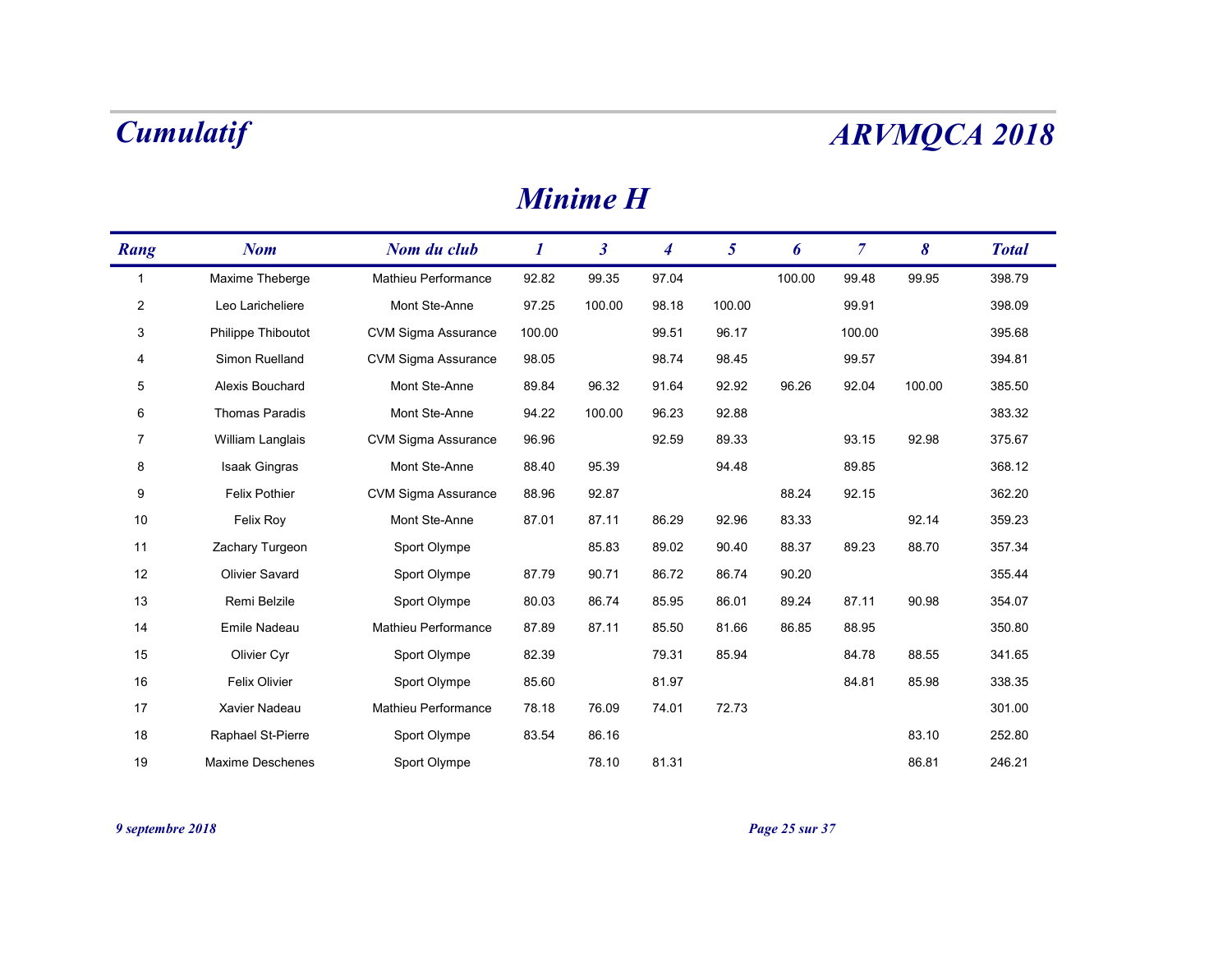### Minime H

|        | <b>Cumulatif</b>           |                            |          |                      |                  |                 |       |                |       | <b>ARVMQCA 2018</b> |
|--------|----------------------------|----------------------------|----------|----------------------|------------------|-----------------|-------|----------------|-------|---------------------|
|        |                            |                            |          | <b>Minime H</b>      |                  |                 |       |                |       |                     |
| Rang   | <b>Nom</b>                 | Nom du club                | $\bm{l}$ | $\boldsymbol{\beta}$ | $\boldsymbol{4}$ | $5\overline{)}$ | 6     | $\overline{7}$ | 8     | <b>Total</b>        |
| 20     | <b>Bastien Lemire</b>      | <b>CVM Sigma Assurance</b> | 82.60    | 80.29                |                  |                 | 79.84 |                |       | 242.72              |
| 21     | Ludovick Laprise           | Mathieu Performance        | 73.29    | 76.73                |                  |                 | 71.36 |                |       | 221.38              |
| 22     | Alexis Ermel               | Mont Ste-Anne              |          |                      | 89.71            |                 |       |                | 97.43 | 187.13              |
| 23     | Alexy Harvey               | Sport Olympe               |          |                      | 77.99            |                 |       | 86.59          |       | 164.57              |
| 24     | Mederic Carrier            | Dalbix Sherbrooke          |          |                      | 100.00           |                 |       |                |       | 100.00              |
| 25     | Mikael Cote                | Dalbix Sherbrooke          |          |                      | 95.39            |                 |       |                |       | 95.39               |
| 26     | Maxime St-Onge             | Dalbix Sherbrooke          |          |                      | 95.13            |                 |       |                |       | 95.13               |
| 27     | Remi Boilard               | Independant                |          | 80.76                |                  |                 |       |                |       | 80.76               |
| 28     | Joseph Perreault           | <b>CCL Levis</b>           | 75.24    |                      |                  |                 |       |                |       | 75.24               |
| 29     | Felix Larochelle           | Mathieu Performance        |          |                      | 73.80            |                 |       |                |       | 73.80               |
| 30     | Nicolas Claveau-Laviolette | <b>CCL Levis</b>           | 70.99    |                      |                  |                 |       |                |       | 70.99               |
| 31     | Maxime Harvey              | CVM Sigma Assurance        | 70.79    |                      |                  |                 |       |                |       | 70.79               |
| $32\,$ | Samuel Roy                 | CC de Beauce               |          | 70.71                |                  |                 |       |                |       | 70.71               |
| 33     | Victor Julien              | Velo Extreme St-Raymond    |          | 69.22                |                  |                 |       |                |       | 69.22               |
| 34     | Charles-Antoine Bedard     | Velo Extreme St-Raymond    |          |                      |                  |                 | 68.45 |                |       | 68.45               |
| 35     | Sam Wangsness              |                            |          | 64.25                |                  |                 |       |                |       | 64.25               |
| 36     | Maxime Voyer               | Velo Extreme St-Raymond    |          | 64.13                |                  |                 |       |                |       | 64.13               |
| 37     | Benjamin Fraser            | Mathieu Performance        | 62.21    |                      |                  |                 |       |                |       | 62.21               |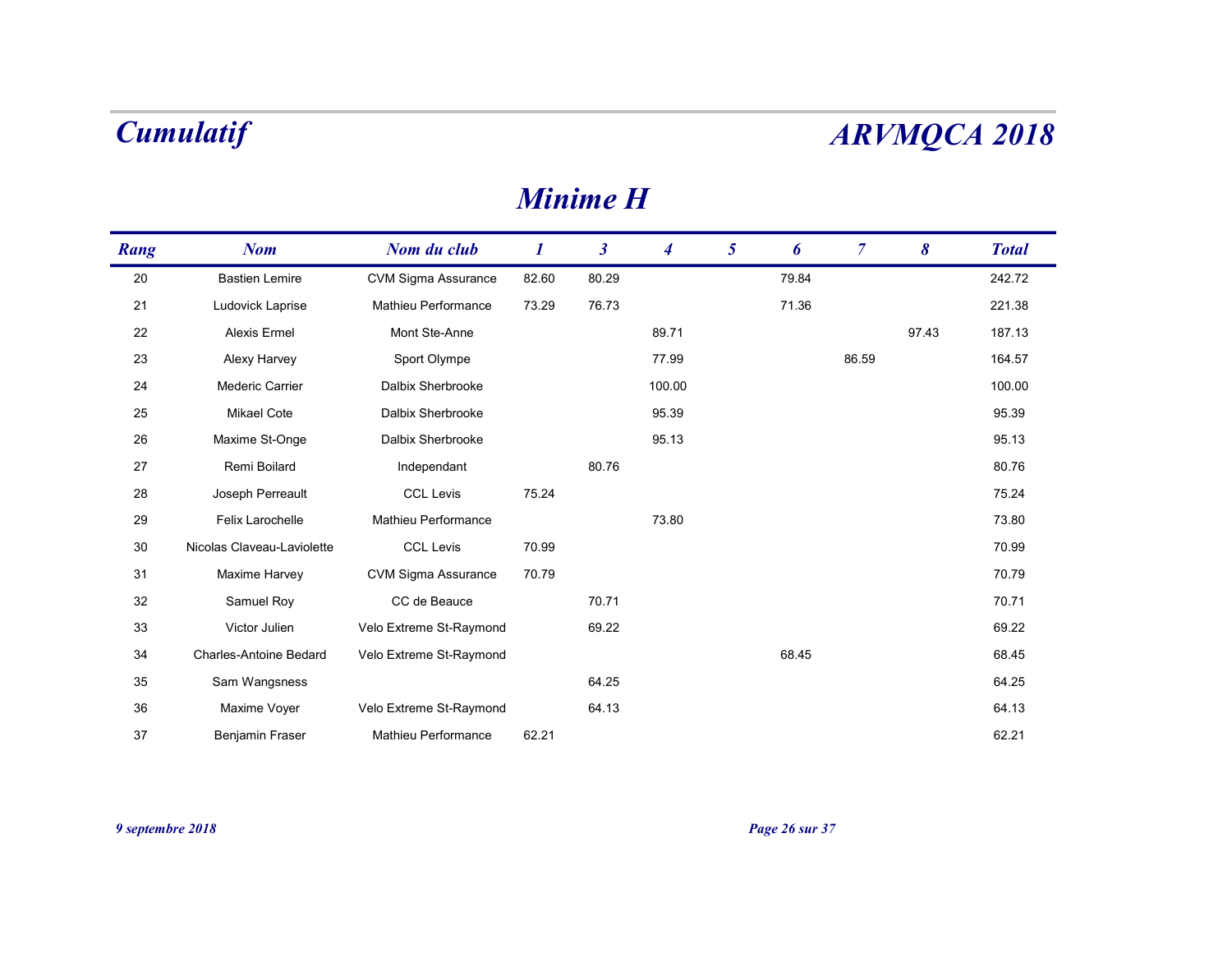## Novice 17- H

|      | <b>Cumulatif</b> |             |                    | <b>ARVMQCA 2018</b>  |   |             |   |                |                       |              |  |  |
|------|------------------|-------------|--------------------|----------------------|---|-------------|---|----------------|-----------------------|--------------|--|--|
|      |                  |             | <b>Novice 17-H</b> |                      |   |             |   |                |                       |              |  |  |
|      |                  |             |                    |                      |   |             |   |                |                       |              |  |  |
| Rang | <b>Nom</b>       | Nom du club |                    | $\boldsymbol{\beta}$ | 4 | $5^{\circ}$ | 6 | $\overline{7}$ | $\boldsymbol{\delta}$ | <b>Total</b> |  |  |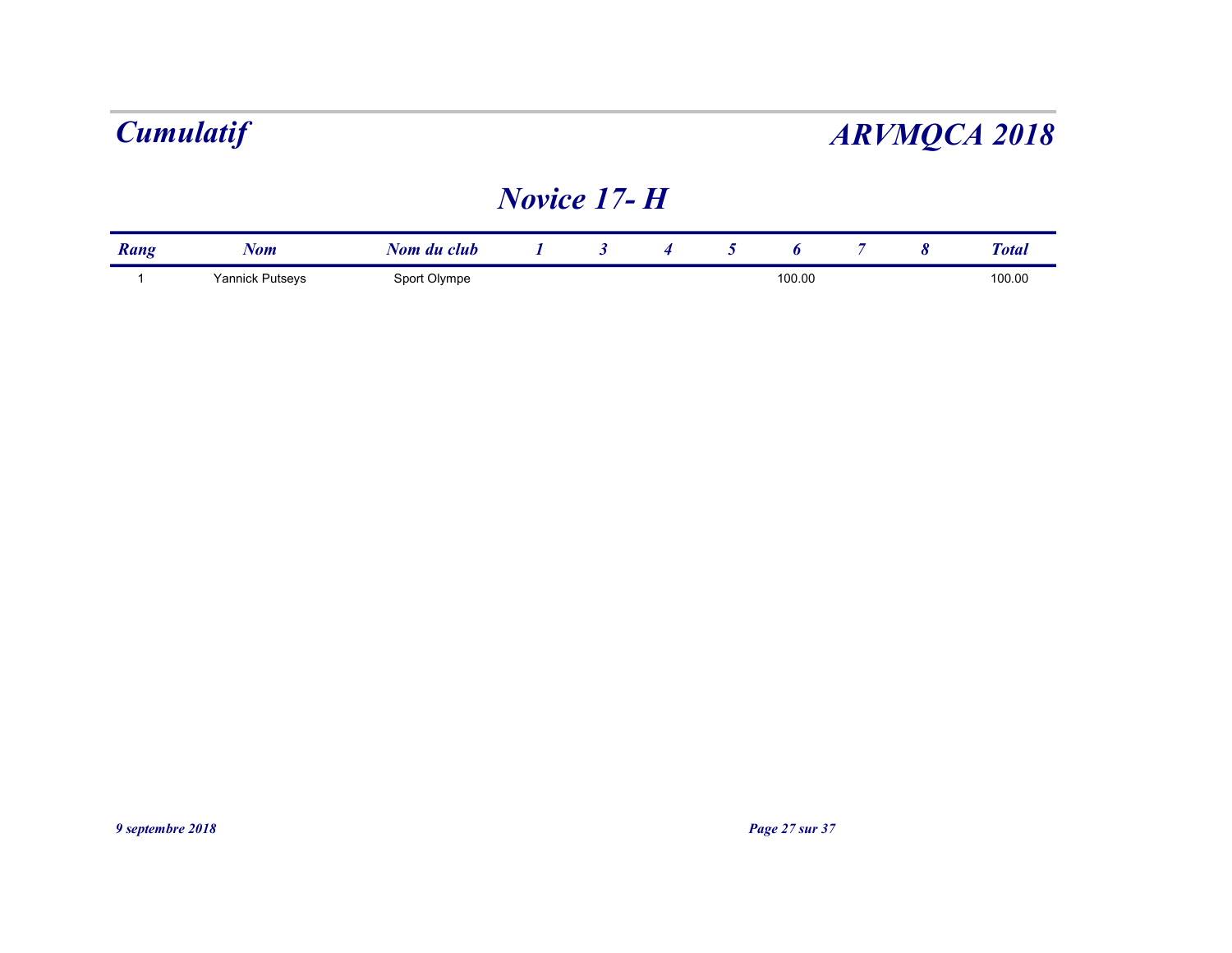### Pee Wee F

|                | <b>Cumulatif</b>        |                            |          |                      |                  |                 |        |                |                       | <b>ARVMQCA 2018</b> |
|----------------|-------------------------|----------------------------|----------|----------------------|------------------|-----------------|--------|----------------|-----------------------|---------------------|
|                |                         |                            |          | <b>Pee Wee F</b>     |                  |                 |        |                |                       |                     |
| Rang           | <b>Nom</b>              | Nom du club                | $\bm{l}$ | $\boldsymbol{\beta}$ | $\boldsymbol{4}$ | $5\overline{)}$ | 6      | $\overline{7}$ | $\boldsymbol{\delta}$ | <b>Total</b>        |
| $\overline{1}$ | Rafaelle Carrier        | <b>CVM Sigma Assurance</b> | 100.00   | 100.00               | 100.00           | 100.00          | 100.00 |                |                       | 400.00              |
| $\overline{c}$ | Eloise Savard           | Sport Olympe               | 86.71    | 92.54                | 89.99            | 92.68           | 88.18  | 100.00         | 98.66                 | 383.88              |
| 3              | Aurelie Gingras         | Mont Ste-Anne              | 94.31    |                      | 93.71            | 94.34           |        |                | 100.00                | 382.37              |
| 4              | Maude Ruelland          | <b>CVM Sigma Assurance</b> | 89.29    | 93.04                | 92.41            | 92.95           |        | 97.77          | 98.49                 | 382.25              |
| 5              | <b>Charlotte Harvey</b> | Sport Olympe               | 86.59    | 96.20                |                  |                 | 85.60  | 94.24          | 95.38                 | 372.41              |
| 6              | Juliette Raymond        | Mont Ste-Anne              | 79.35    | 88.18                | 90.88            | 87.19           |        | 99.02          | 93.64                 | 371.72              |
| 7              | Eve-Marie Belzile       | Sport Olympe               | 87.78    |                      | 82.67            | 80.85           | 81.04  | 97.61          | 96.55                 | 364.61              |
| 8              | Eugenie Marchand        | Mont Ste-Anne              | 83.49    | 88.24                | 86.02            | 84.53           | 71.05  | 92.85          | 89.51                 | 356.62              |
| 9              | Lee-Anne Savard         | Mont Ste-Anne              | 78.64    | 87.67                | 80.73            | 82.90           |        | 86.85          | 86.10                 | 343.52              |
| 10             | Lily-Rose Marois        | <b>CVM Sigma Assurance</b> | 69.47    | 77.16                | 79.19            | 71.54           | 77.23  | 94.32          | 92.03                 | 342.76              |
| 11             | Claudie Paquet          | Mathieu Performance        | 78.13    | 83.86                |                  |                 | 72.43  | 82.15          | 83.12                 | 327.26              |
| 12             | Anabelle Tessier        | Ciment Quebec St-Basile    | 59.91    | 67.86                | 77.05            | 65.44           | 59.47  | 78.28          | 71.90                 | 295.08              |
| 13             | Jasmine Gelinas         | Mathieu Performance        | 51.01    | 59.43                | 61.80            |                 | 43.63  | 65.28          | 59.53                 | 246.05              |
| 14             | Logane Lemire           | CVM Sigma Assurance        | 60.98    | 68.47                |                  |                 | 65.81  |                |                       | 195.26              |
| 15             | Marie-Jeanne Cazes      | <b>CVM Sigma Assurance</b> | 87.14    | 88.37                |                  |                 |        |                |                       | 175.51              |
| 16             | Zoe Perreault           | CVM Sigma Assurance        |          |                      |                  |                 |        |                | 99.66                 | 99.66               |
| 17             | Florence Duchesne       | <b>CVM Sigma Assurance</b> | 80.87    |                      |                  |                 |        |                |                       | 80.87               |
| 18             | Alix Lachance           | Club Cyclist Lévis         |          |                      |                  |                 |        | 72.78          |                       | 72.78               |
|                | <b>Beatrice Leandry</b> | Mont Ste-Anne              |          |                      |                  |                 |        | 72.29          |                       | 72.29               |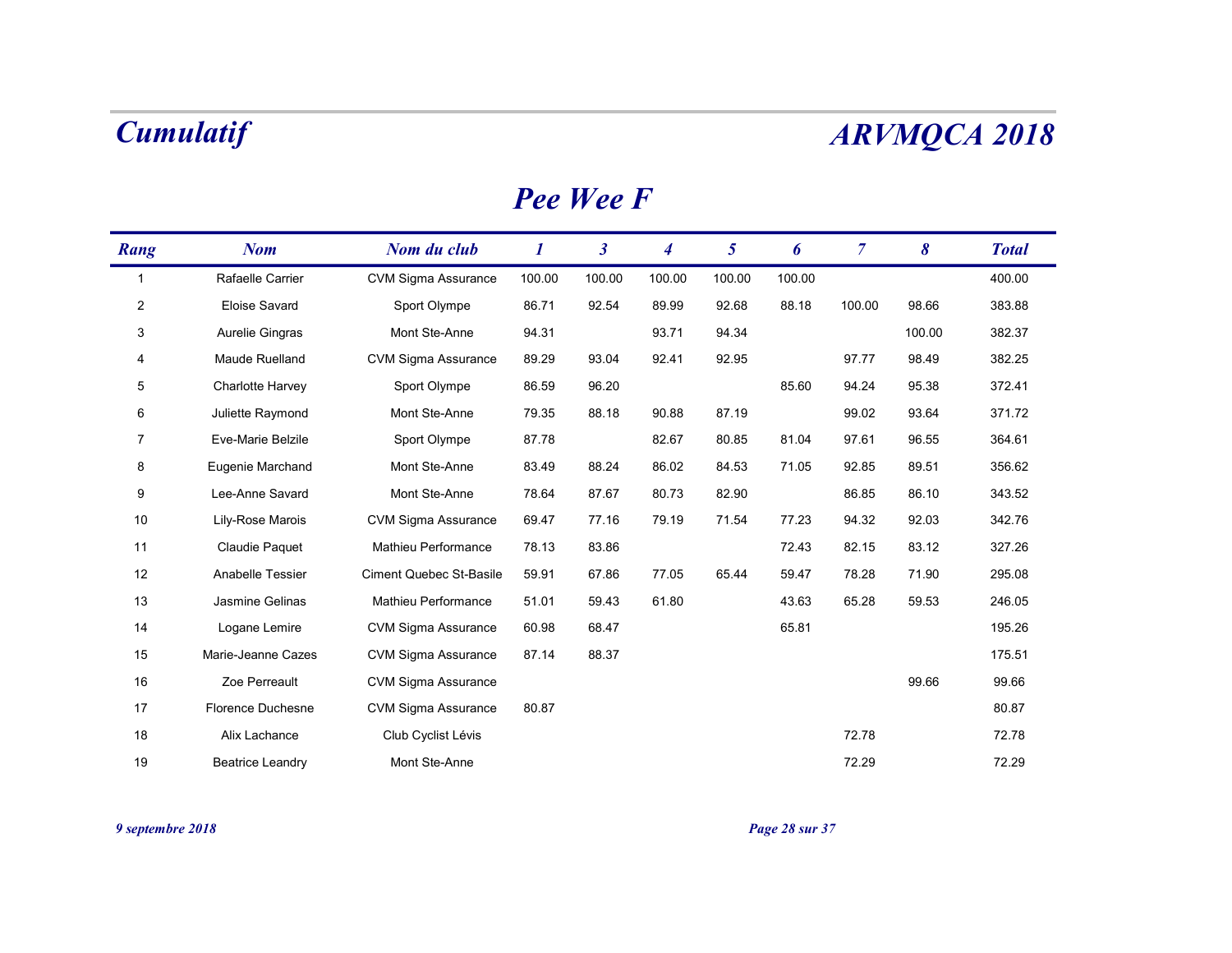### Pee Wee F

| <b>Cumulatif</b><br><b>ARVMQCA 2018</b> |                   |               |                  |                      |                  |                |   |                |                       |              |
|-----------------------------------------|-------------------|---------------|------------------|----------------------|------------------|----------------|---|----------------|-----------------------|--------------|
|                                         |                   |               | Pee Wee F        |                      |                  |                |   |                |                       |              |
|                                         | <b>Nom</b>        | Nom du club   | $\boldsymbol{I}$ | $\boldsymbol{\beta}$ | $\boldsymbol{4}$ | 5 <sup>5</sup> | 6 | $\overline{7}$ | $\boldsymbol{\delta}$ | <b>Total</b> |
| Rang                                    |                   |               |                  |                      |                  |                |   | 71.91          |                       | 71.91        |
| 20                                      | Florence Bouchard | Mont Ste-Anne |                  |                      |                  |                |   |                |                       | 56.21        |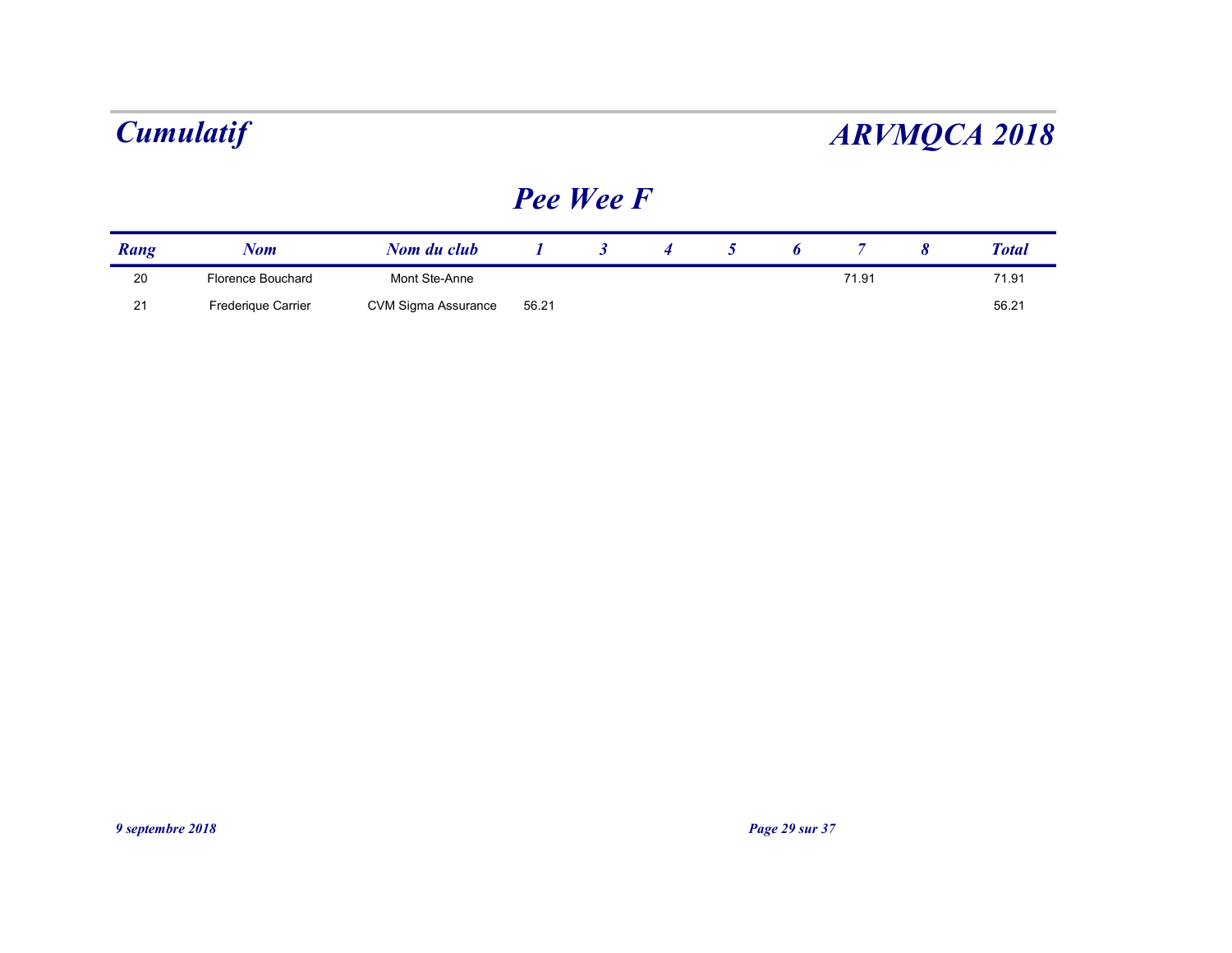|                | <b>Cumulatif</b>         |                            |          |                      |                  |                |        |                |        | <b>ARVMQCA 2018</b> |
|----------------|--------------------------|----------------------------|----------|----------------------|------------------|----------------|--------|----------------|--------|---------------------|
|                |                          |                            |          | <b>Pee Wee H</b>     |                  |                |        |                |        |                     |
| Rang           | <b>Nom</b>               | Nom du club                | $\bm{l}$ | $\boldsymbol{\beta}$ | $\boldsymbol{4}$ | $\mathfrak{s}$ | 6      | $\overline{7}$ | 8      | <b>Total</b>        |
| $\overline{1}$ | Mathis Duval             | CVM Sigma Assurance        | 100.00   | 99.94                | 100.00           | 95.38          | 100.00 | 100.00         | 100.00 | 400.00              |
| $\overline{2}$ | <b>Tristan Grandmont</b> | Mont Ste-Anne              | 96.61    | 100.00               | 98.16            | 100.00         |        | 97.47          | 99.74  | 397.90              |
| 3              | Tristan Boudreau         | <b>CVM Sigma Assurance</b> | 98.89    | 99.76                | 97.78            | 96.45          | 98.50  | 98.36          | 98.10  | 395.51              |
| 4              | Jeremy Laflamme          | Mont Ste-Anne              | 85.26    | 98.59                | 92.69            | 98.46          | 91.37  | 96.10          | 97.66  | 390.81              |
| 5              | Albert Raymond           | Mont Ste-Anne              | 94.00    | 95.55                | 93.85            | 96.51          |        | 96.97          | 99.87  | 388.91              |
| 6              | Thierry Olivier          | Sport Olympe               | 94.83    | 97.61                | 95.96            | 97.86          |        | 94.31          | 95.02  | 386.46              |
| 7              | Raphael Leclerc          | CVM Sigma Assurance        | 90.38    | 93.84                | 92.23            | 94.95          | 97.38  | 94.26          | 95.20  | 381.79              |
| 8              | Xavier Roy               | Mont Ste-Anne              |          | 87.83                | 91.72            | 95.01          | 94.83  | 94.13          | 97.17  | 381.14              |
| 9              | Ismael Lessard           | Mont Ste-Anne              |          | 93.06                | 93.91            | 90.05          | 93.92  | 93.30          | 94.33  | 375.47              |
| 10             | Louis Nadeau             | Mathieu Performance        | 91.31    | 89.52                | 91.16            | 90.38          | 96.09  | 94.17          |        | 372.74              |
| 11             | Robin Grandmont          | Mont Ste-Anne              | 88.92    | 91.83                | 91.67            | 88.42          |        | 94.13          | 93.42  | 371.04              |
| 12             | Louis-Thomas Houde       | Mont Ste-Anne              | 91.26    | 94.26                | 93.97            | 90.77          | 83.70  | 88.58          |        | 370.26              |
| 13             | Felix Langlais           | CVM Sigma Assurance        | 89.42    |                      | 92.29            | 91.28          | 90.65  | 90.58          | 84.95  | 364.80              |
| 14             | Louis-Thomas Cantin      | CVM Sigma Assurance        | 86.46    | 87.79                | 87.79            | 89.88          |        | 92.10          | 93.99  | 363.76              |
| 15             | Oscar Perreault          | CVM Sigma Assurance        | 92.31    | 90.54                |                  | 89.94          | 85.36  |                |        | 358.15              |
| 16             | <b>Edouard Drolet</b>    | Mont Ste-Anne              | 85.08    | 89.48                |                  | 88.21          | 83.65  | 87.17          | 92.47  | 357.32              |
| 17             | Philippe Therrien        | CVM Sigma Assurance        | 81.56    | 83.71                | 90.34            | 87.89          |        |                | 93.53  | 355.47              |
| 18             | Felix Cayouette          | Velo Charlevoix            | 89.47    | 87.93                |                  | 84.84          | 87.14  | 86.00          |        | 350.54              |
|                |                          |                            |          | 86.07                | 88.36            | 87.42          |        |                | 88.15  | 350.00              |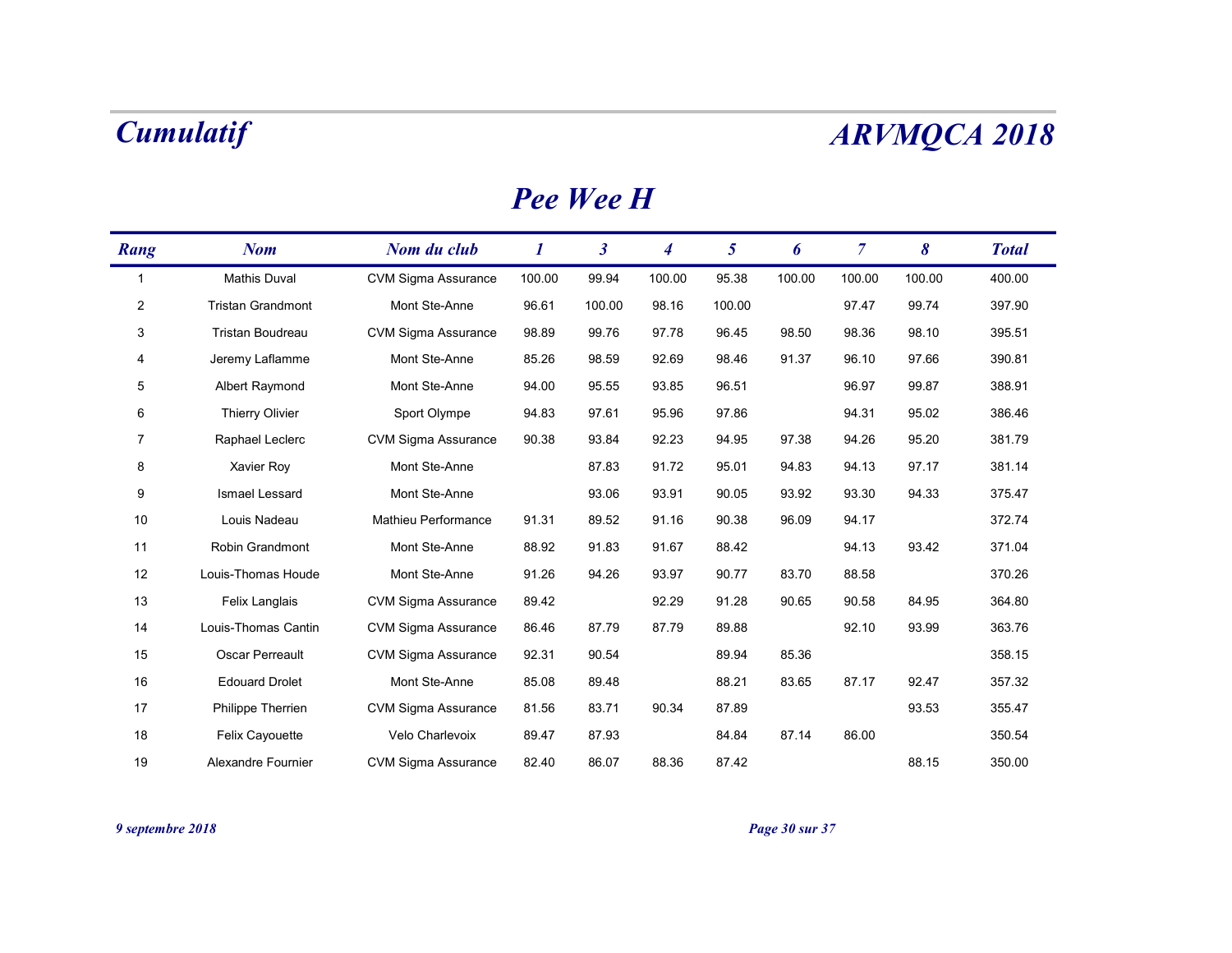|      | <b>Cumulatif</b>         |                            |          |                      |                  |                |       |                |       | <b>ARVMQCA 2018</b> |
|------|--------------------------|----------------------------|----------|----------------------|------------------|----------------|-------|----------------|-------|---------------------|
|      |                          |                            |          | Pee Wee H            |                  |                |       |                |       |                     |
| Rang | <b>Nom</b>               | Nom du club                | $\bm{l}$ | $\boldsymbol{\beta}$ | $\boldsymbol{4}$ | $\mathfrak{s}$ | 6     | $\overline{7}$ | 8     | <b>Total</b>        |
| 20   | Felix Bedard             | CVM Sigma Assurance        | 88.57    | 87.51                |                  | 87.16          | 86.70 | 83.28          | 84.35 | 349.95              |
| 21   | Thomas Beland            | Mont Ste-Anne              | 79.81    |                      | 86.47            | 89.99          |       | 89.82          |       | 346.10              |
| 22   | Emile Giroux             | Sport Olympe               | 83.31    | 83.88                | 87.74            |                | 82.44 | 82.07          | 86.76 | 341.69              |
| 23   | Charles-Edouard Paquet   | Mathieu Performance        | 80.74    | 87.56                |                  |                | 85.79 | 81.31          | 82.64 | 337.29              |
| 24   | <b>Vincent Dery</b>      | CVM Sigma Assurance        | 77.79    |                      | 82.52            | 80.73          | 86.81 | 83.36          | 80.61 | 333.41              |
| 25   | Milo Desbiens            | Mont Ste-Anne              |          | 80.84                |                  | 83.87          | 82.99 | 82.60          |       | 330.30              |
| 26   | Benoit Vachon            | <b>CVM Sigma Assurance</b> | 83.26    | 81.59                | 83.02            | 80.82          | 80.37 | 80.63          | 81.29 | 329.16              |
| 27   | <b>Elliot Sasseville</b> | Mont Ste-Anne              | 74.66    | 82.15                | 80.39            |                | 79.40 | 81.31          | 84.17 | 328.01              |
| 28   | Julien Blanchard         | Mont Ste-Anne              | 74.87    | 73.69                | 79.24            | 80.68          | 78.99 | 79.59          | 81.34 | 320.85              |
| 29   | Calvin Grandmont         | Mathieu Performance        | 76.71    | 82.35                |                  | 77.81          |       |                | 79.21 | 316.08              |
| 30   | <b>Etienne Deschenes</b> | Sport Olympe               |          | 80.72                | 56.16            |                | 75.73 | 78.55          | 80.49 | 315.50              |
| 31   | Hemrick Lessard          | Mont Ste-Anne              |          | 81.23                | 80.00            | 76.59          | 73.50 | 77.17          |       | 314.99              |
| 32   | <b>Charles Bernier</b>   | CVM Sigma Assurance        | 76.27    | 80.76                | 79.96            | 77.98          |       |                |       | 314.96              |
| 33   | Mathias Gauthier         | Mathieu Performance        |          | 83.67                |                  | 77.77          | 76.53 | 75.26          |       | 313.23              |
| 34   | Louis-Philippe Labbe     | Mont Ste-Anne              | 75.72    |                      | 79.20            | 70.14          | 75.15 | 75.59          | 78.73 | 309.24              |
| 35   | Jeremy Langevin          | CC Sainte-Marie            |          | 77.44                | 81.79            |                | 74.86 | 68.90          |       | 303.00              |
| 36   | Guillaume Caron          | Mathieu Performance        | 67.16    | 74.51                | 75.79            | 75.26          | 75.60 | 75.71          | 71.79 | 302.35              |
|      | Frederic Audet           | CVM Sigma Assurance        | 86.42    | 70.85                |                  | 84.59          |       |                |       | 241.87              |
| 37   |                          |                            |          |                      |                  |                |       |                |       |                     |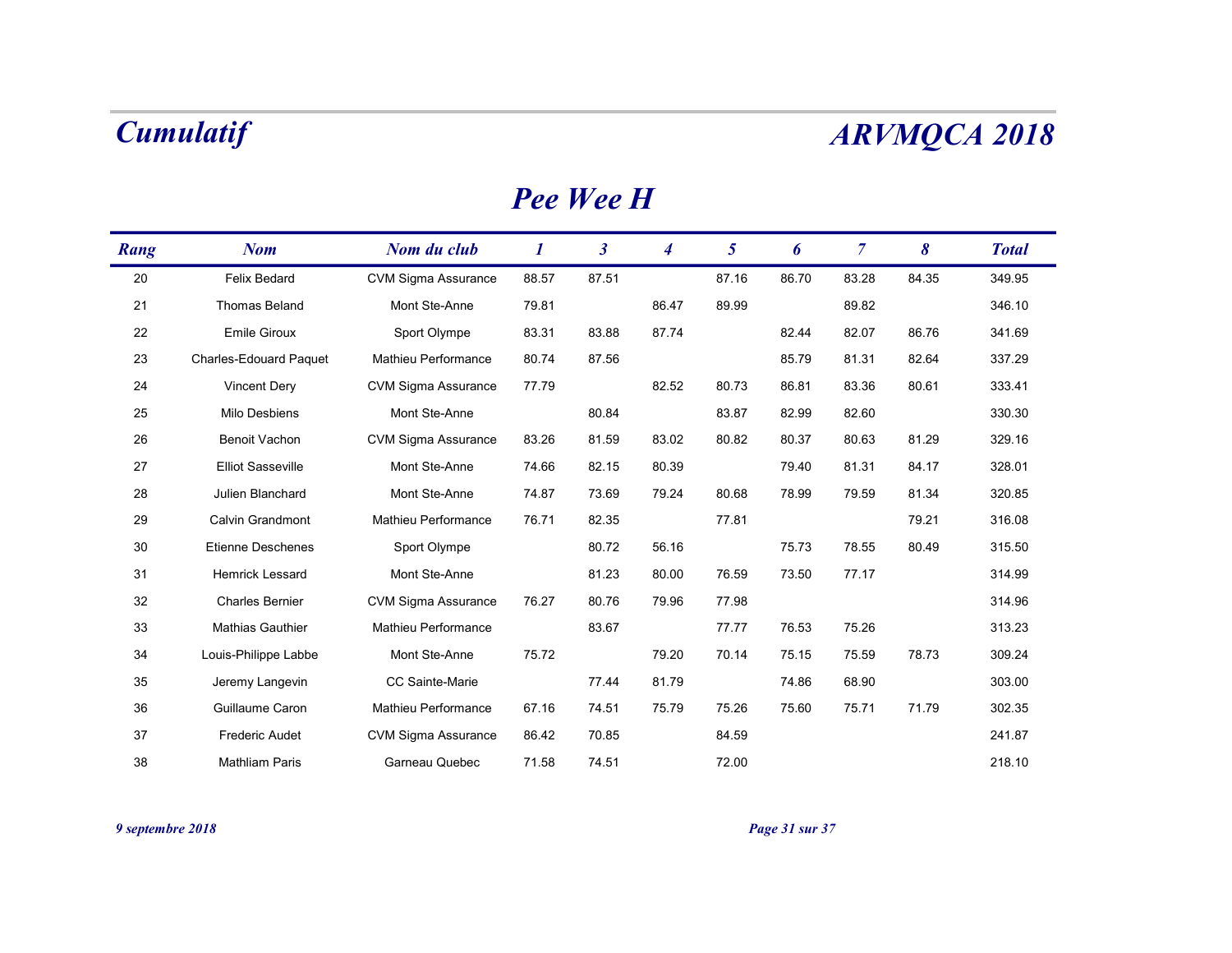|      | <b>Cumulatif</b>         |                            |          |                      |                  |                 |   |                |       | <b>ARVMQCA 2018</b> |
|------|--------------------------|----------------------------|----------|----------------------|------------------|-----------------|---|----------------|-------|---------------------|
|      |                          |                            |          | <b>Pee Wee H</b>     |                  |                 |   |                |       |                     |
| Rang | <b>Nom</b>               | Nom du club                | $\bm{l}$ | $\boldsymbol{\beta}$ | $\boldsymbol{4}$ | $5\overline{)}$ | 6 | $\overline{7}$ | 8     | <b>Total</b>        |
| 39   | Rafaelle Carrier         | CVM Sigma Assurance        |          |                      |                  |                 |   | 95.86          | 95.32 | 191.18              |
| 40   | Antoine Martin           | Mont Ste-Anne              | 88.57    | 92.39                |                  |                 |   |                |       | 180.96              |
| 41   | Alexis Gagne             | <b>CVM Sigma Assurance</b> | 83.66    |                      |                  | 89.83           |   |                |       | 173.48              |
| 42   | <b>Charles Couillard</b> | Mont Ste-Anne              |          | 72.07                |                  | 63.57           |   |                |       | 135.65              |
| 43   | Charles-Antoine Leclerc  | CC Sainte-Marie            |          | 61.54                | 64.45            |                 |   |                |       | 125.99              |
| 44   | Mathis Beaumier          | Garneau Quebec             | 56.09    | 66.23                |                  |                 |   |                |       | 122.33              |
| 45   | Ludovic Gingras          | Mont Ste-Anne              |          |                      |                  |                 |   |                | 93.36 | 93.36               |
| 46   | Noah Duval               | Dalbix Sherbrooke          |          |                      | 88.94            |                 |   |                |       | 88.94               |
| 47   | <b>Elliot Cote</b>       | <b>XTRM-AMOS</b>           |          |                      |                  |                 |   | 85.92          |       | 85.92               |
| 48   | Leo Marchand             | Mont Ste-Anne              |          |                      |                  | 85.73           |   |                |       | 85.73               |
| 49   | Noah Terris              | Skinouk                    |          |                      |                  |                 |   | 83.97          |       | 83.97               |
| 50   | <b>Eliot Paradis</b>     | CVM Sigma Assurance        |          | 81.27                |                  |                 |   |                |       | 81.27               |
| 51   | Edouard Lachance         | Mont Ste-Anne              |          |                      |                  |                 |   | 78.55          |       | 78.55               |
| 52   | Claude Rodrigue          |                            |          |                      | 76.60            |                 |   |                |       | 76.60               |
| 53   | <b>Elliot Sunderland</b> |                            |          | 73.27                |                  |                 |   |                |       | 73.27               |
| 54   | Raoul Gaudreau           | Ultime Velo                |          |                      | 70.90            |                 |   |                |       | 70.90               |
| 55   | Raphael Levesque         | <b>CVM Sigma Assurance</b> | 69.22    |                      |                  |                 |   |                |       | 69.22               |
|      |                          | <b>CVM Sigma Assurance</b> | 69.13    |                      |                  |                 |   |                |       | 69.13               |
| 56   | Eloi Robitaille          |                            |          |                      |                  |                 |   |                |       |                     |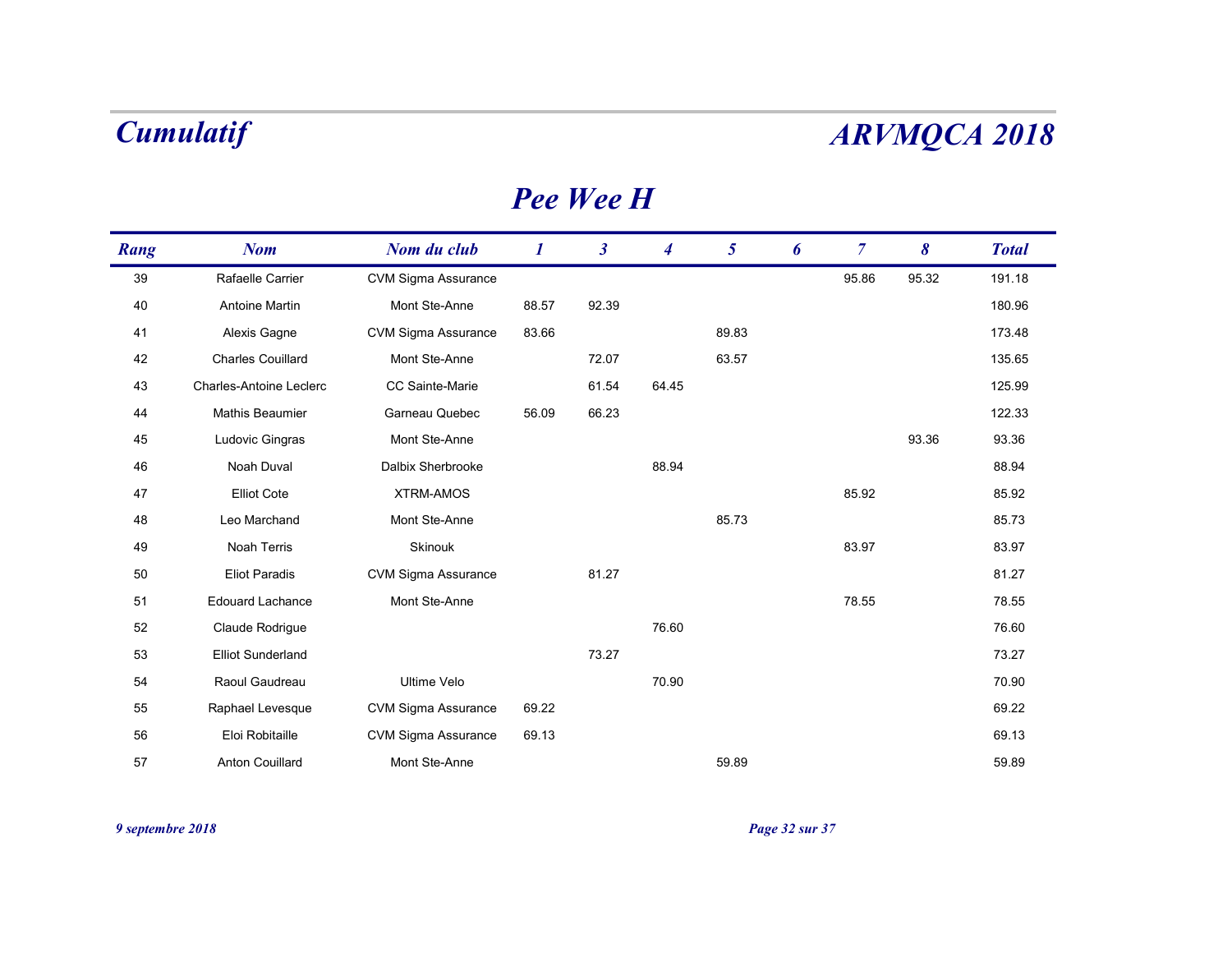| <b>Cumulatif</b><br><b>ARVMQCA 2018</b> |               |                |           |                      |                  |                |   |                |                       |              |  |  |  |
|-----------------------------------------|---------------|----------------|-----------|----------------------|------------------|----------------|---|----------------|-----------------------|--------------|--|--|--|
|                                         |               |                | Pee Wee H |                      |                  |                |   |                |                       |              |  |  |  |
|                                         |               | Nom du club    |           | $\boldsymbol{\beta}$ | $\boldsymbol{4}$ | 5 <sup>5</sup> | 6 | $\overline{7}$ | $\boldsymbol{\delta}$ | <b>Total</b> |  |  |  |
| Rang                                    | <b>Nom</b>    |                |           |                      |                  |                |   |                |                       | 56.85        |  |  |  |
| 58                                      | Emile Lemoine | Garneau Quebec | 56.85     |                      |                  |                |   |                |                       |              |  |  |  |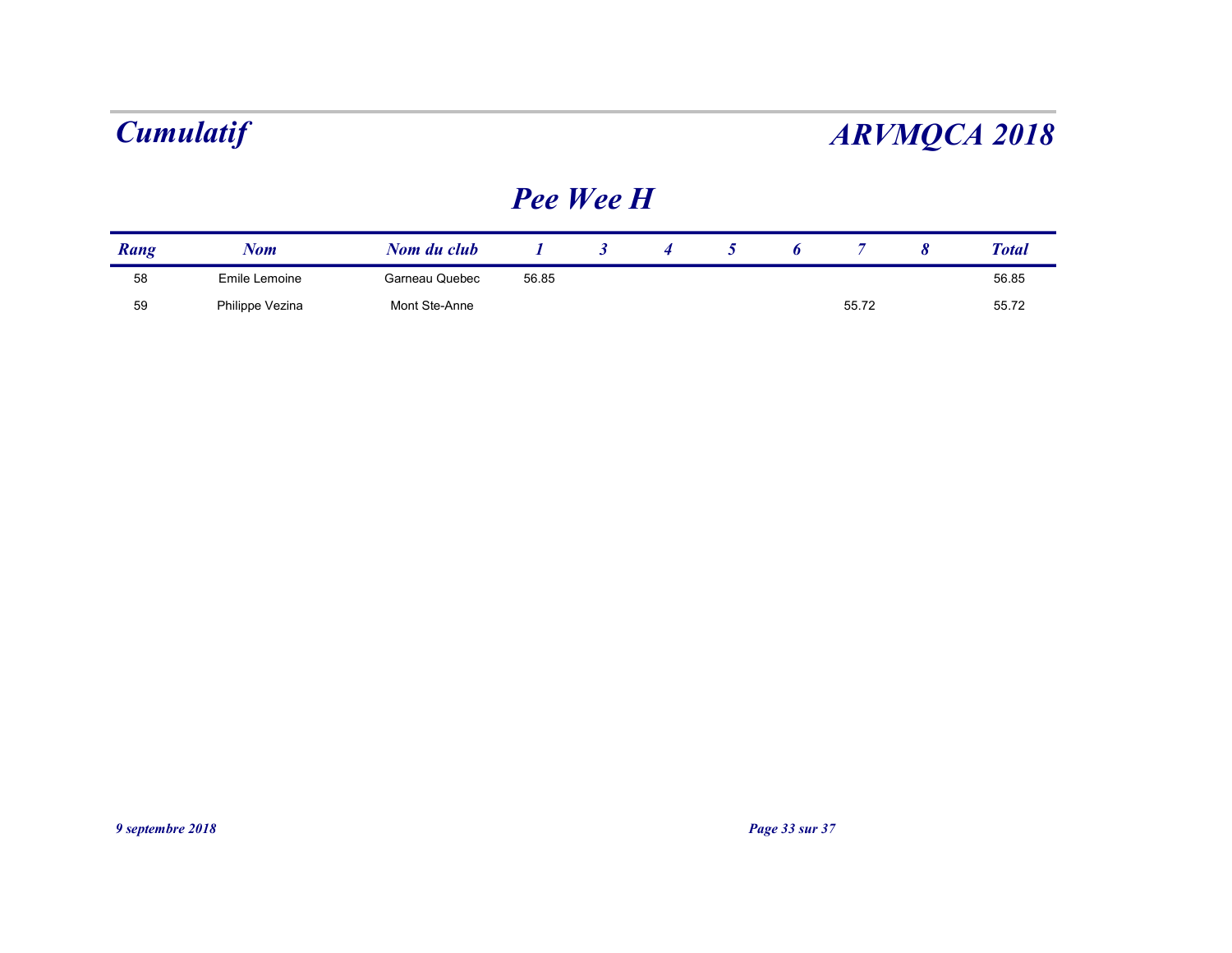## Senior Elite F

|      |            | <b>Cumulatif</b><br><b>ARVMQCA 2018</b> |                       |                      |   |             |   |                |                       |              |  |  |
|------|------------|-----------------------------------------|-----------------------|----------------------|---|-------------|---|----------------|-----------------------|--------------|--|--|
|      |            |                                         |                       |                      |   |             |   |                |                       |              |  |  |
|      |            |                                         | <b>Senior Elite F</b> |                      |   |             |   |                |                       |              |  |  |
| Rang | <b>Nom</b> | Nom du club                             |                       | $\boldsymbol{\beta}$ | 4 | $5^{\circ}$ | 6 | $\overline{7}$ | $\boldsymbol{\delta}$ | <b>Total</b> |  |  |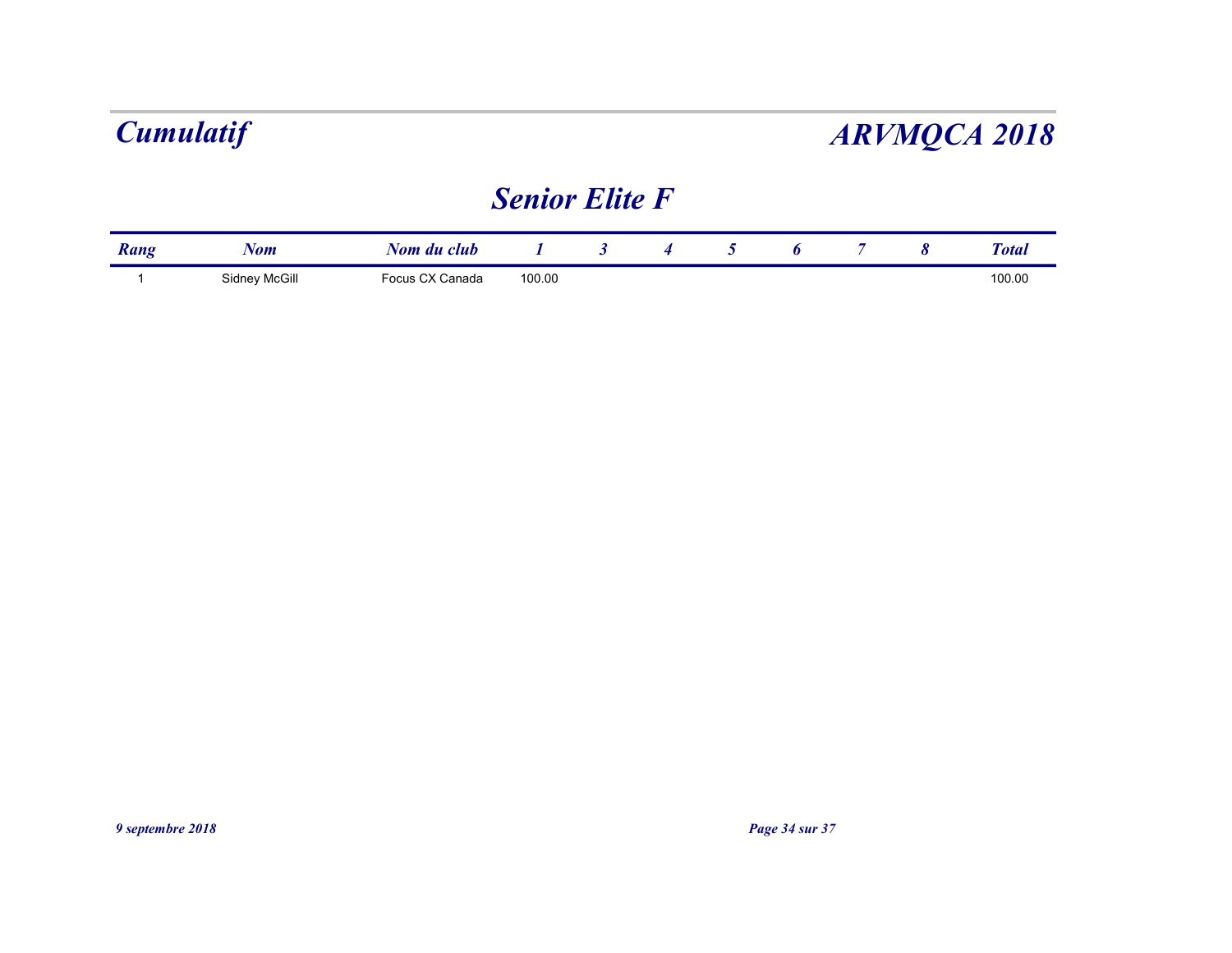| <b>Senior Elite H</b> |  |
|-----------------------|--|
|-----------------------|--|

|                | <b>Cumulatif</b>     |                         |          |                       |                  |                 |        |                |                       | <b>ARVMQCA 2018</b> |
|----------------|----------------------|-------------------------|----------|-----------------------|------------------|-----------------|--------|----------------|-----------------------|---------------------|
|                |                      |                         |          | <b>Senior Elite H</b> |                  |                 |        |                |                       |                     |
| Rang           | <b>Nom</b>           | Nom du club             | $\bm{l}$ | $\boldsymbol{\beta}$  | $\boldsymbol{4}$ | $5\overline{)}$ | 6      | $\overline{7}$ | $\boldsymbol{\delta}$ | <b>Total</b>        |
| $\overline{1}$ | Aroussen Laflamme    | Mont Ste-Anne           | 87.94    | 100.00                |                  | 98.34           | 100.00 | 100.00         | 100.00                | 400.00              |
| $\overline{2}$ | Luca Serli           | La cordée               | 88.34    | 95.04                 |                  | 91.86           | 95.22  |                |                       | 370.46              |
| $\mathbf{3}$   | Jasmin Cantin        | Velo Extreme St-Raymond | 85.78    | 95.65                 | 96.50            | 91.13           |        |                |                       | 369.06              |
| $\overline{4}$ | Jean-Pascal Cloutier | Felt MTB                |          | 95.91                 |                  | 93.96           |        | 98.65          |                       | 288.52              |
| $\,$ 5 $\,$    | Vincent Belhumeur    |                         | 89.72    |                       |                  | 93.63           | 95.93  |                |                       | 279.28              |
| 6              | Matthew Turcotte     | Independant             |          |                       | 100.00           | 94.80           |        |                |                       | 194.80              |
| $\overline{7}$ | Francis Fortin       | Independant             | 87.92    |                       |                  |                 | 94.27  |                |                       | 182.18              |
| 8              | Felix Longpre        | Mont Ste-Anne           |          |                       |                  | 100.00          |        |                |                       | 100.00              |
| 9              | Raphael Auclair      | Pivot Cycles OTE        | 100.00   |                       |                  |                 |        |                |                       | 100.00              |
| 10             | Felix Belhumeur      | Pivot Cycles OTE        | 92.99    |                       |                  |                 |        |                |                       | 92.99               |
| 11             | Marc-Andre Fortier   | Pivot Cycles OTE        | 92.97    |                       |                  |                 |        |                |                       | 92.97               |
| $12$           | Philippe St-Laurent  | Pivot Cycles OTE        | 91.83    |                       |                  |                 |        |                |                       | 91.83               |
| $13$           | Thomas Gauthier      |                         | 91.37    |                       |                  |                 |        |                |                       | 91.37               |
| 14             | Michael Roux         | Independant             |          |                       |                  |                 | 84.77  |                |                       | 84.77               |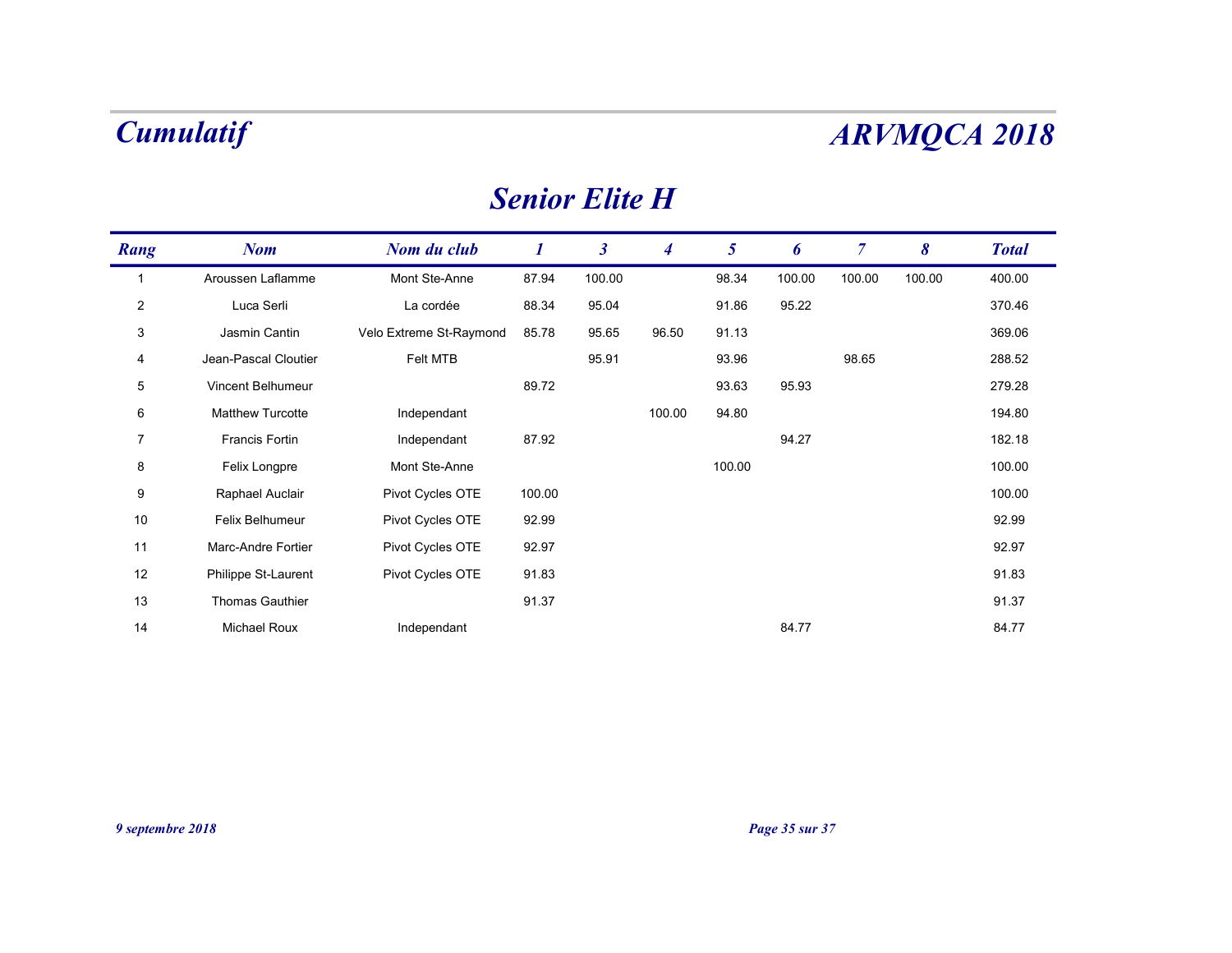# Senior Expert H

|                | <b>Cumulatif</b>    |                            |                  |                      |                |                 |        |                |                       | <b>ARVMQCA 2018</b> |
|----------------|---------------------|----------------------------|------------------|----------------------|----------------|-----------------|--------|----------------|-----------------------|---------------------|
|                |                     | <b>Senior Expert H</b>     |                  |                      |                |                 |        |                |                       |                     |
|                | <b>Nom</b>          | Nom du club                | $\boldsymbol{I}$ | $\boldsymbol{\beta}$ | $\overline{4}$ | $5\overline{)}$ | 6      | $\overline{7}$ | $\boldsymbol{\delta}$ | <b>Total</b>        |
| Rang           |                     |                            |                  |                      | 100.00         | 91.78           | 100.00 | 88.27          |                       | 388.63              |
| $\mathbf{1}$   | Antoine Villemure   | Mont Ste-Anne              | 94.32            | 94.31                |                |                 |        |                |                       |                     |
| $\overline{2}$ | Carl Boulet-Gingras | <b>CVM Sigma Assurance</b> | 100.00           | 100.00               |                | 97.59           |        |                |                       | 297.59              |
| 3              | Simon Petitclerc    | Mont Ste-Anne              | 98.42            | 96.25                |                | 100.00          |        |                |                       | 294.66              |
| $\overline{4}$ | Philippe Baudet     | Mathieu Performance        |                  |                      | 99.05          | 89.11           |        | 100.00         |                       | 288.15              |